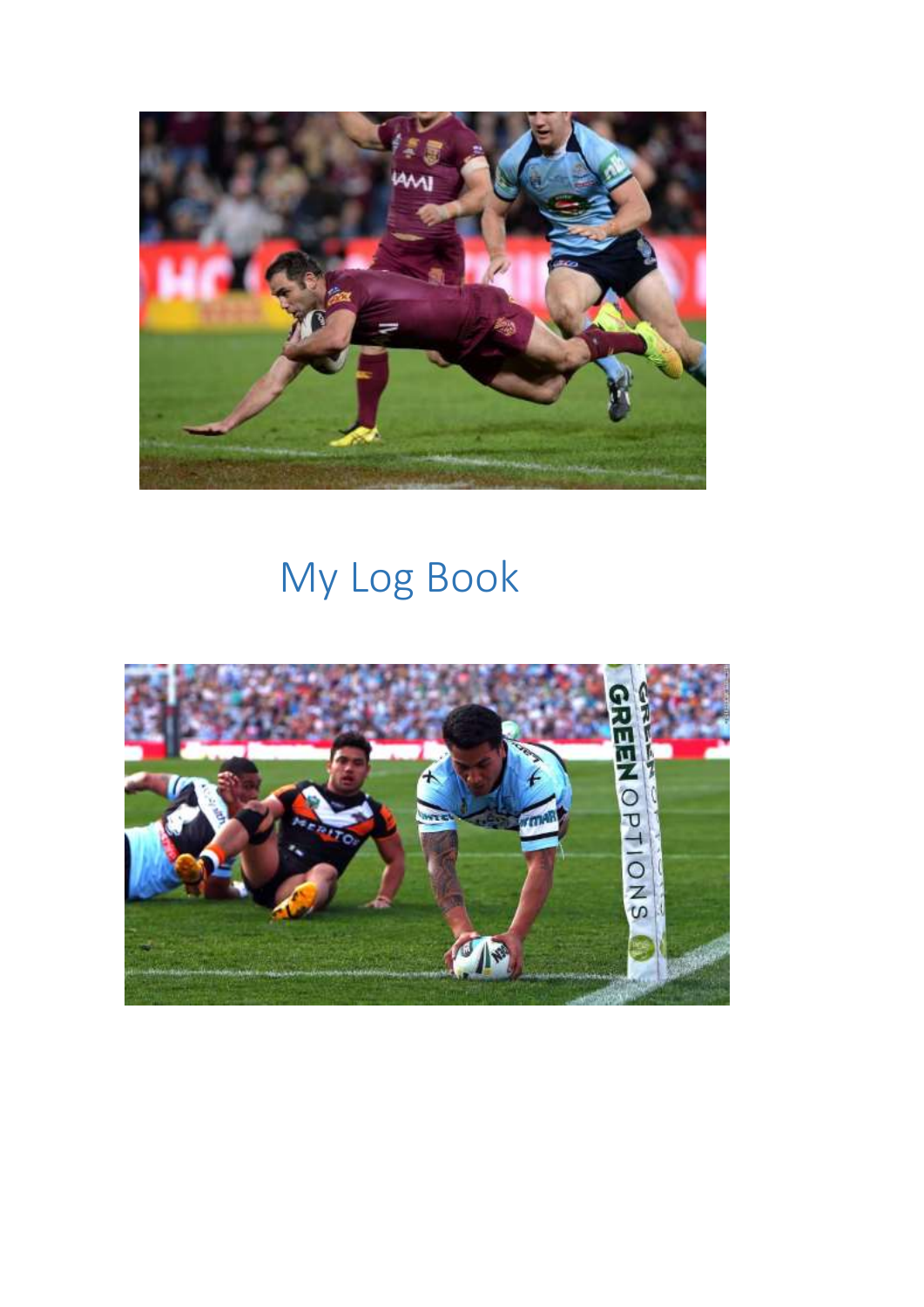## Log Book

On term 3 each year, Oz-tag is one of the sports selections in my school. Having played a lot of Oz-tag, I was wondering where the best place to play the ball and where to end up scoring the try. This led me to investigate more about this in NRL.

Each night, with the help of a teacher, I would record;

- Round of competition
- Team scoring and the opponent
- he time the try was scored
- Where the ball was played from the left-hand side and how far from the try-line in meters. This included tap ball, but not scrums, intercepts and abnormal plays
- Where the try was scored, from the left-hand side. This only counted where they crossed the try-line, not where they put the ball down.
- The type of try that was scored. These included:
	- **DH-Dummy Half**
	- **MP-Multiple Passes**
	- **SP-Single Pass**
	- **BK-Bomb Kick**
	- **CK-Chip Kick**
	- GK-Goal Kick
	- **E** LB-Line Break

## 24/07/17

At the beginning of the term,  $24<sup>th</sup>$  of July, while doing Oz-tag training, I wondered if there was a specific spot to play the ball so that it would allow my team to score a try. This led me to ask my teacher out of curiosity. That evening we decided to record data from the NRL Live App to show where the best place is to play the ball.

## 26/07/17

Beginning with the recent round, we recorded the information that I mentioned previously. As each night progressed, we would do one round a night and work our way backwards. We would go to the app, watch the halves, and fast forward to when the try was scored, and record the information. This happened on Mondays, Tuesdays, Wednesdays, Thursdays and Sundays.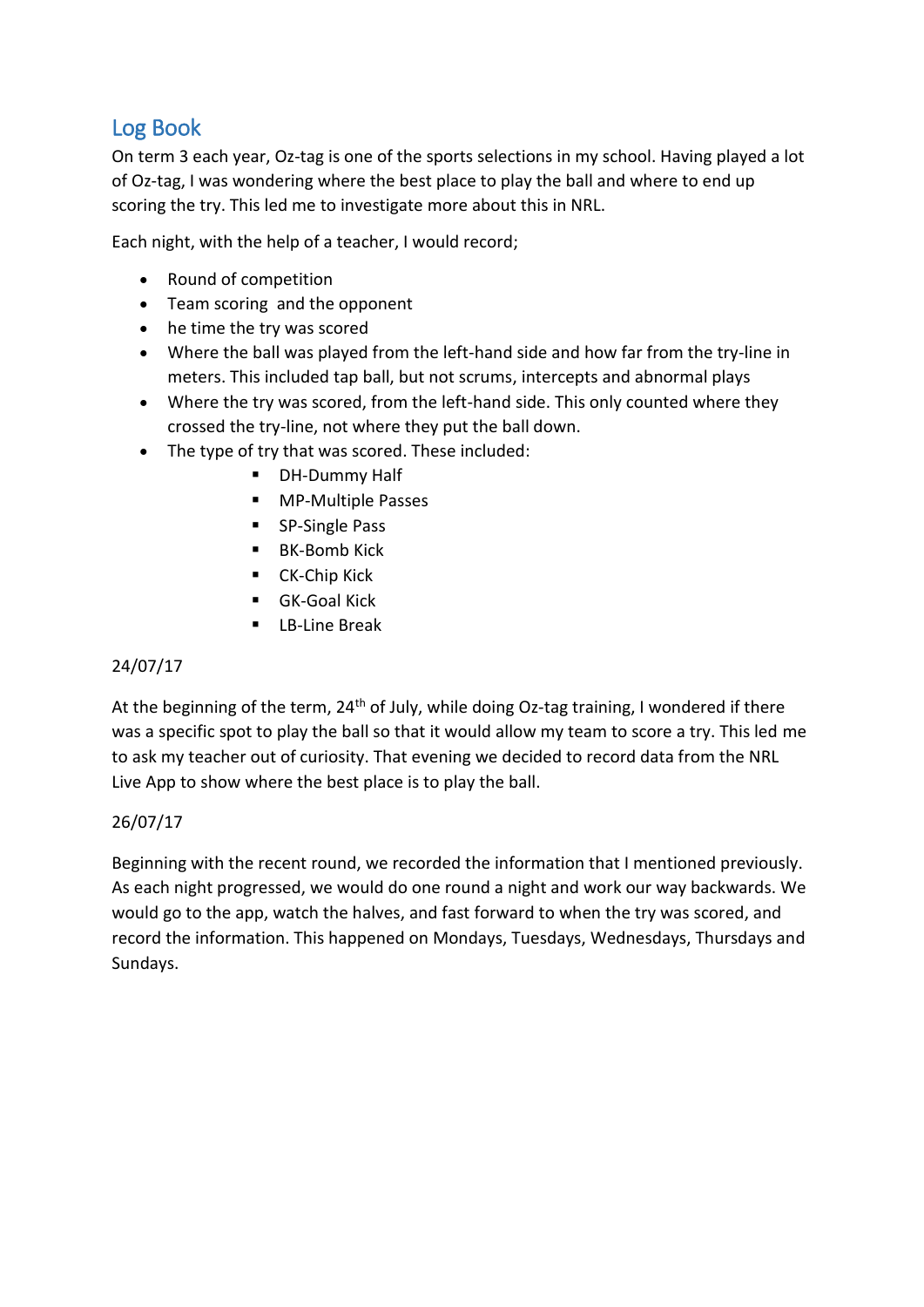| Round        | N/D          | Team            | Opponent        | Time | PBx | Pby            | <b>TS</b>      | Type      |
|--------------|--------------|-----------------|-----------------|------|-----|----------------|----------------|-----------|
| $\mathbf{1}$ | N            | <b>Sharks</b>   | <b>Broncos</b>  | 11   | 14  | 18             | 50             | <b>MP</b> |
| $\mathbf{1}$ | N            | <b>Sharks</b>   | <b>Broncos</b>  | 50   | 35  | 54             | 45             | <b>LB</b> |
| $\mathbf{1}$ | ${\sf N}$    | <b>Sharks</b>   | <b>Broncos</b>  | 60   | 45  | 10             | 5              | <b>MP</b> |
| 1            | $\mathsf{N}$ | <b>Broncos</b>  | <b>Sharks</b>   | 5    | 35  | 25             | 65             | <b>MP</b> |
| $\mathbf 1$  | N            | <b>Broncos</b>  | <b>Sharks</b>   | 31   | 20  | $\mathbf{1}$   | 50             | GK        |
| $\mathbf{1}$ | $\mathsf{N}$ | <b>Broncos</b>  | <b>Sharks</b>   | 46   | 40  | 11             | $\mathbf{1}$   | <b>MP</b> |
| $\mathbf{1}$ | N            | <b>Broncos</b>  | <b>Sharks</b>   | 69   | 34  | $\overline{2}$ | 23             | <b>MP</b> |
| $\mathbf{1}$ | ${\sf N}$    | <b>Bulldogs</b> | Storm           | 29   | 29  | 28             | 52             | <b>MP</b> |
| 1            | $\mathsf{N}$ | Storm           | <b>Bulldogs</b> | 3    | 18  | 10             | 5              | <b>MP</b> |
| $\mathbf 1$  | $\mathsf{N}$ | Storm           | <b>Bulldogs</b> | 6    | 8   | 24             | 50             | BK        |
| $\mathbf{1}$ | $\mathsf{N}$ | <b>Rabbits</b>  | <b>Tigers</b>   | 5    | 38  | $\overline{7}$ | 6              | <b>MP</b> |
| $\mathbf{1}$ | N            | Rabbits         | <b>Tigers</b>   | 67   | 28  | 8              | $\mathbf{1}$   | <b>MP</b> |
| 1            | ${\sf N}$    | Rabbits         | <b>Tigers</b>   | 76   | 24  | 25             | $\mathbf{1}$   | <b>MP</b> |
| 1            | $\mathsf{N}$ | <b>Tigers</b>   | Rabbits         | 13   | 59  | 53             | 22             | <b>MP</b> |
| $\mathbf 1$  | $\mathsf{N}$ | <b>Tigers</b>   | Rabbits         | 19   | 25  | 5              | 15             | <b>SP</b> |
| $\mathbf{1}$ | $\mathsf{N}$ | <b>Tigers</b>   | Rabbits         | 25   | 37  | $\overline{7}$ | 30             | <b>MP</b> |
| $\mathbf{1}$ | N            | <b>Tigers</b>   | Rabbits         | 52   | 54  | 45             | 20             | <b>MP</b> |
| 1            | ${\sf N}$    | <b>Tigers</b>   | Rabbits         | 57   | 30  | $\mathbf{1}$   | 4              | <b>MP</b> |
| $\mathbf 1$  | D            | Dragons         | Panthers        | 4    | 25  | 6              | 20             | <b>SP</b> |
| 1            | D            | Dragons         | Panthers        | 24   | 48  | 3              | 15             | <b>MP</b> |
| $\mathbf{1}$ | D            | Dragons         | Panthers        | 37   | 21  | 14             | 35             | <b>SP</b> |
| $\mathbf 1$  | D            | Dragons         | Panthers        | 46   | 47  | 24             | 44             | GK        |
| $\mathbf 1$  | D            | Dragons         | Panthers        | 54   | 60  | 19             | 55             | <b>MP</b> |
| $\mathbf 1$  | D            | Dragons         | Panthers        | 70   | 53  | 29             | 20             | <b>MP</b> |
| 1            | N            | Panthers        | Dragons         | 30   | 51  | 14             | 69             | <b>MP</b> |
| $\mathbf{1}$ | ${\sf N}$    | Panthers        | Dragons         | 49   | 37  | $\mathbf{1}$   | $\overline{2}$ | <b>MP</b> |
| $\mathbf{1}$ | $\mathsf{N}$ | Cowboys         | Raiders         | 29   | 48  | 6              | 20             | <b>MP</b> |
| $\mathbf{1}$ | $\mathsf{N}$ | Cowboys         | Raiders         | 66   | 35  | $\mathbf{1}$   | 50             | <b>MP</b> |
| $\mathbf 1$  | $\mathsf{N}$ | Raiders         | Cowboys         | 12   | 48  | 63             | 50             | <b>LB</b> |
| $\mathbf{1}$ | $\mathsf{N}$ | Raiders         | Cowboys         | 58   | 45  | 4              | 53             | <b>SP</b> |
| $\mathbf 1$  | ${\sf N}$    | Raiders         | Cowboys         | 77   | 32  | 1              | 56             | GK        |
| $\mathbf 1$  | ${\sf N}$    | <b>Titans</b>   | Roosters        | 52   | 55  | 33             | 31             | BK        |
| $\mathbf{1}$ | ${\sf N}$    | <b>Titans</b>   | Roosters        | 63   | 22  | 15             | 40             | <b>CK</b> |
| $\mathbf{1}$ | $\mathsf{N}$ | Roosters        | <b>Titans</b>   | 9    | 40  | 8              | 16             | <b>MP</b> |
| $\mathbf{1}$ | $\mathsf{N}$ | Roosters        | <b>Titans</b>   | 13   | 45  | 16             | 9              | <b>MP</b> |
| $\mathbf 1$  | ${\sf N}$    | Roosters        | <b>Titans</b>   | 32   | 30  | 12             | 52             | <b>MP</b> |
| $\mathbf 1$  | ${\sf N}$    | Roosters        | <b>Titans</b>   | 35   | 55  | 20             | 39             | LB        |
| $\mathbf{1}$ | ${\sf N}$    | Roosters        | <b>Titans</b>   | 40   | 45  | 32             | 10             | <b>MP</b> |
| $\mathbf{1}$ | ${\sf N}$    | Roosters        | <b>Titans</b>   | 79   | 40  | 28             | $\mathbf{1}$   | BK        |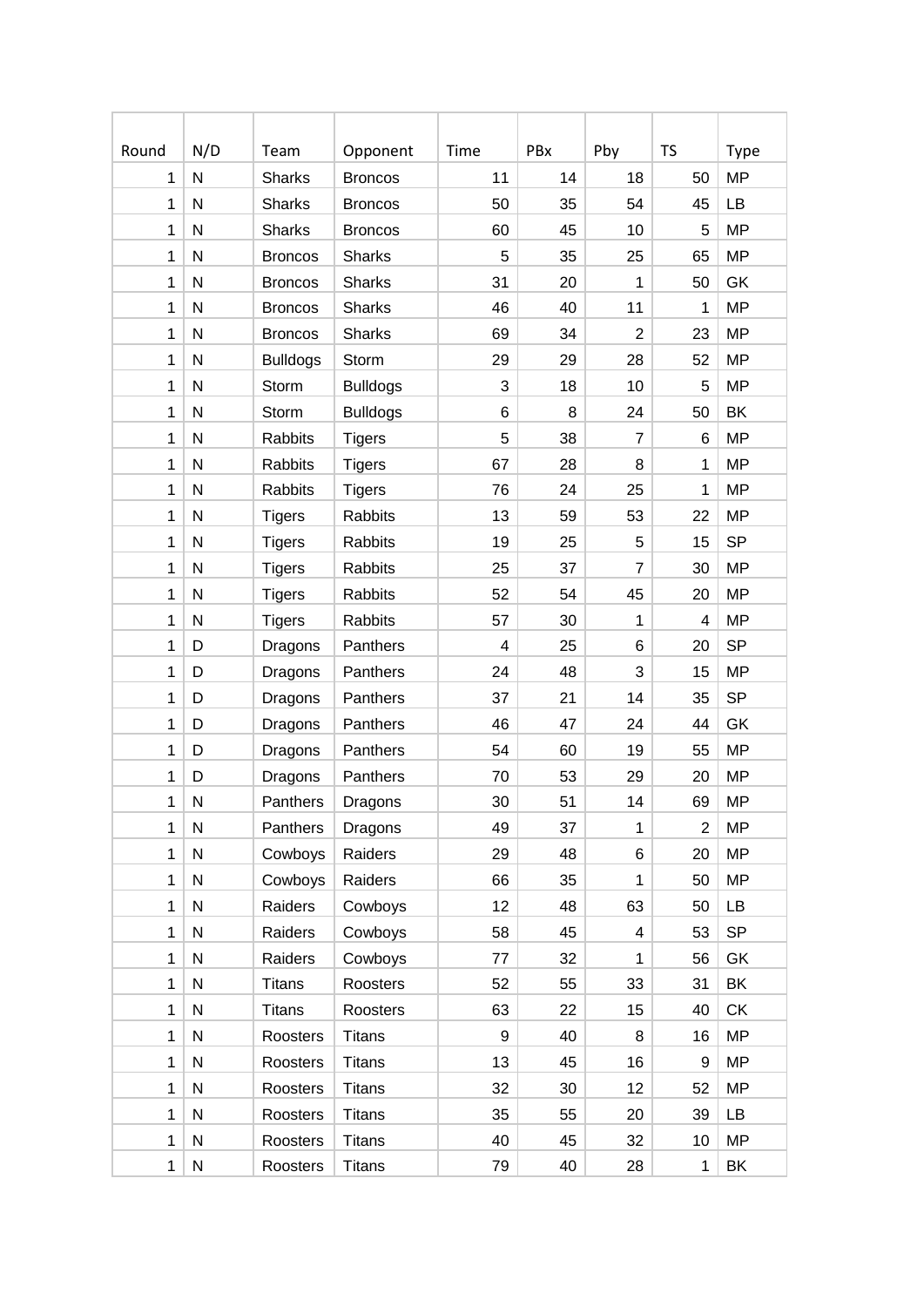| 1 | D | Warriors      | Knights    | 27             | 25 | 12             | 50 | MP        |
|---|---|---------------|------------|----------------|----|----------------|----|-----------|
| 1 | D | Warriors      | Knights    | 33             | 31 | 16             | 8  | <b>MP</b> |
| 1 | D | Warriors      | Knights    | 37             | 20 | 5              | 62 | <b>CK</b> |
| 1 | D | Warriors      | Knights    | 40             | 25 | $\overline{7}$ | 10 | MP        |
| 1 | D | Warriors      | Knights    | 73             | 31 | 1              | 11 | <b>MP</b> |
| 1 | D | Knights       | Warriors   | 10             | 60 | 26             | 25 | BK        |
| 1 | D | Knights       | Warriors   | 54             | 50 | 10             | 39 | <b>SP</b> |
| 1 | D | Knights       | Warriors   | 62             | 33 | 12             | 1  | MP        |
| 1 | D | Knights       | Warriors   | 66             | 54 | 51             | 1  | <b>MP</b> |
| 1 | D | Sea<br>Eagles | Eels       | $\overline{7}$ | 26 | 15             | 13 | MP        |
| 1 | D | Sea<br>Eagles | Eels       | 77             | 37 | $\overline{2}$ | 50 | <b>SP</b> |
| 1 | D | Eels          | Sea Eagles | 11             | 66 | 1              | 52 | GK        |
| 1 | D | Eels          | Sea Eagles | 26             | 31 | 5              | 12 | <b>MP</b> |
| 1 | D | Eels          | Sea Eagles | 49             | 30 | 6              | 50 | <b>MP</b> |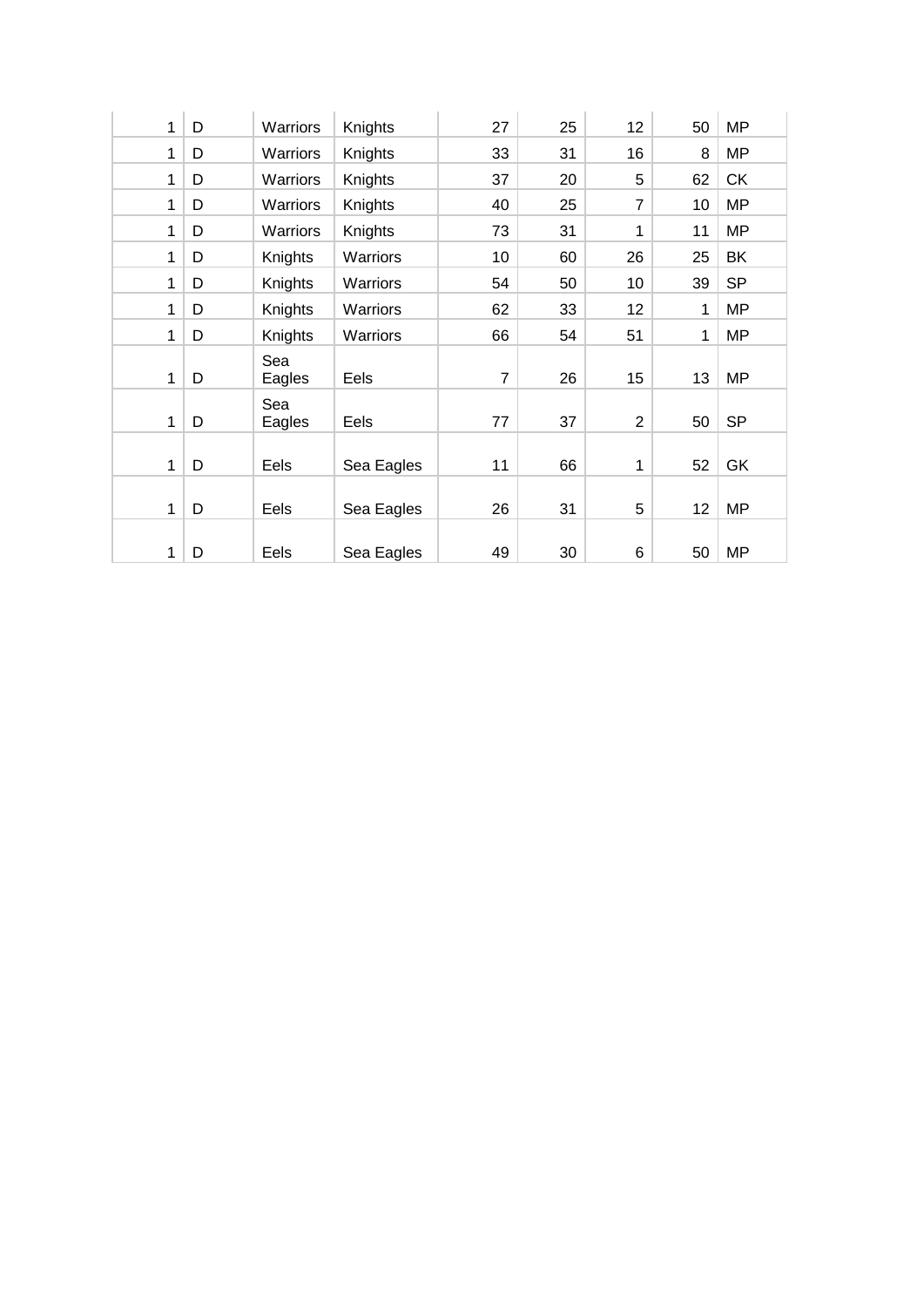| Year         | Round<br>$\overline{2}$          | N/D                    | Team                               | Opponent                    | Time<br>16     | PBx      | Pby<br>5       | <b>TS</b>      | Type<br><b>MP</b> |
|--------------|----------------------------------|------------------------|------------------------------------|-----------------------------|----------------|----------|----------------|----------------|-------------------|
| 2017<br>2017 | $\overline{2}$                   | ${\sf N}$<br>${\sf N}$ | Roosters                           | <b>Bulldogs</b>             | 25             | 49<br>43 | 18             | 18<br>3        | <b>MP</b>         |
| 2017         | $\overline{2}$                   | N                      | Roosters                           | <b>Bulldogs</b>             | 33             | 48       | 12             | $\overline{2}$ | <b>CK</b>         |
|              |                                  |                        | Roosters                           | <b>Bulldogs</b>             | 47             |          |                |                | <b>CK</b>         |
| 2017<br>2017 | $\overline{2}$<br>$\overline{2}$ | N<br>${\sf N}$         | Roosters<br>Roosters               | <b>Bulldogs</b>             | 71             | 25<br>28 | 5<br>34        | 69<br>69       | <b>MP</b>         |
| 2017         | $\overline{2}$                   | ${\sf N}$              |                                    | <b>Bulldogs</b><br>Roosters | 3              | 30       | 10             | 69             | <b>MP</b>         |
| 2017         | $\overline{2}$                   | ${\sf N}$              | <b>Bulldogs</b>                    | Roosters                    | 51             | 49       | 10             | 5              | <b>MP</b>         |
| 2017         | $\overline{2}$                   | N                      | <b>Bulldogs</b><br><b>Bulldogs</b> | Roosters                    | 63             | 15       | 15             | 35             | <b>MP</b>         |
| 2017         | $\overline{2}$                   | N                      | Storm                              | Warriors                    | $\overline{7}$ | 65       | 5              | 30             | <b>CK</b>         |
| 2017         | $\overline{2}$                   | ${\sf N}$              | Storm                              | Warriors                    | 25             | 38       | 19             | 20             | GK                |
| 2017         | $\overline{2}$                   | ${\sf N}$              | Storm                              | Warriors                    | 43             | 31       | 19             | 69             | <b>MP</b>         |
|              |                                  |                        |                                    |                             |                |          |                |                |                   |
| 2017         | $\overline{2}$                   | ${\sf N}$              | Storm                              | Warriors                    | 76             | 27       | 16             | 42             | <b>MP</b>         |
| 2017         | $\overline{2}$                   | N                      | <b>Broncos</b>                     | Cowboys                     | $\overline{7}$ | 30       | 4              | 60             | GK                |
| 2017         | $\mathbf{2}$                     | N                      | <b>Broncos</b>                     | Cowboys                     | 34             | 37       | 14             | 30             | DH                |
| 2017         | $\overline{2}$                   | $\mathsf{N}$           | <b>Broncos</b>                     | Cowboys                     | 54             | 33       | 41             | 55             | <b>MP</b>         |
| 2017         | $\overline{2}$                   | ${\sf N}$              | Cowboys                            | <b>Broncos</b>              | 19             | 50       | 1              | 57             | <b>SP</b>         |
| 2017         | $\overline{2}$                   | ${\sf N}$              | Cowboys                            | <b>Broncos</b>              | 39             | 25       | 22             | 32             | <b>SP</b>         |
| 2017         | $\overline{2}$                   | N                      | Cowboys                            | <b>Broncos</b>              | 43             | 52       | 25             | 21             | BK                |
| 2017         | $\overline{2}$                   | D                      | Knights                            | <b>Titans</b>               | 18             | 19       | $\overline{2}$ | 46             | <b>MP</b>         |
| 2017         | $\overline{2}$                   | D                      | Knights                            | <b>Titans</b>               | 24             | 39       | 9              | 21             | <b>MP</b>         |
| 2017         | $\overline{2}$                   | D                      | Knights                            | <b>Titans</b>               | 55             | 19       | 12             | 50             | <b>MP</b>         |
| 2017         | $\overline{2}$                   | D                      | Knights                            | <b>Titans</b>               | 75             | 25       | 10             | 43             | <b>MP</b>         |
| 2017         | $\overline{2}$                   | D                      | Knights                            | <b>Titans</b>               | 79             | 67       | 10             | 15             | <b>MP</b>         |
| 2017         | $\overline{2}$                   | D                      | <b>Titans</b>                      | Knights                     | 28             | 65       | 10             | 69             | <b>CK</b>         |
| 2017         | $\overline{2}$                   | D                      | <b>Titans</b>                      | Knights                     | 33             | 25       | 25             | 45             | <b>MP</b>         |
| 2017         | $\overline{2}$                   | D                      | <b>Titans</b>                      | Knights                     | 69             | 30       | $\mathbf{1}$   | 69             | <b>CK</b>         |
| 2017         | $\overline{2}$                   | D                      | Sea<br>Eagles                      | Rabbits                     | 5              | 45       | 10             | 69             | <b>MP</b>         |
| 2017         | $\overline{2}$                   | D                      | Sea<br>Eagles                      | Rabbits                     | 8              | 15       | 4              | $\overline{7}$ | <b>MP</b>         |
| 2017         | $\overline{2}$                   | D                      | Sea<br>Eagles                      | <b>Rabbits</b>              | 48             | 25       | 70             | 56             | LB                |
| 2017         | $\overline{2}$                   | D                      | Rabbits                            | Sea<br>Eagles               | 18             | 68       | 5              | $\mathbf 1$    | <b>MP</b>         |
| 2017         | $\overline{2}$                   | D                      | Rabbits                            | Sea<br>Eagles               | 25             | 27       | 5              | 15             | <b>SP</b>         |
|              | $\overline{2}$                   |                        |                                    | Sea                         | 30             | 11       | 10             | 35             | <b>MP</b>         |
| 2017         |                                  | D                      | Rabbits                            | Eagles                      |                |          |                |                |                   |
| 2017         | $\overline{2}$                   | D                      | Rabbits                            | Sea<br>Eagles               | 67             | 19       | 1              | 56             | MP                |
| 2017         | $\overline{2}$                   | D                      | Rabbits                            | Sea<br>Eagles               | 69             | 32       | 90             | 35             | LB                |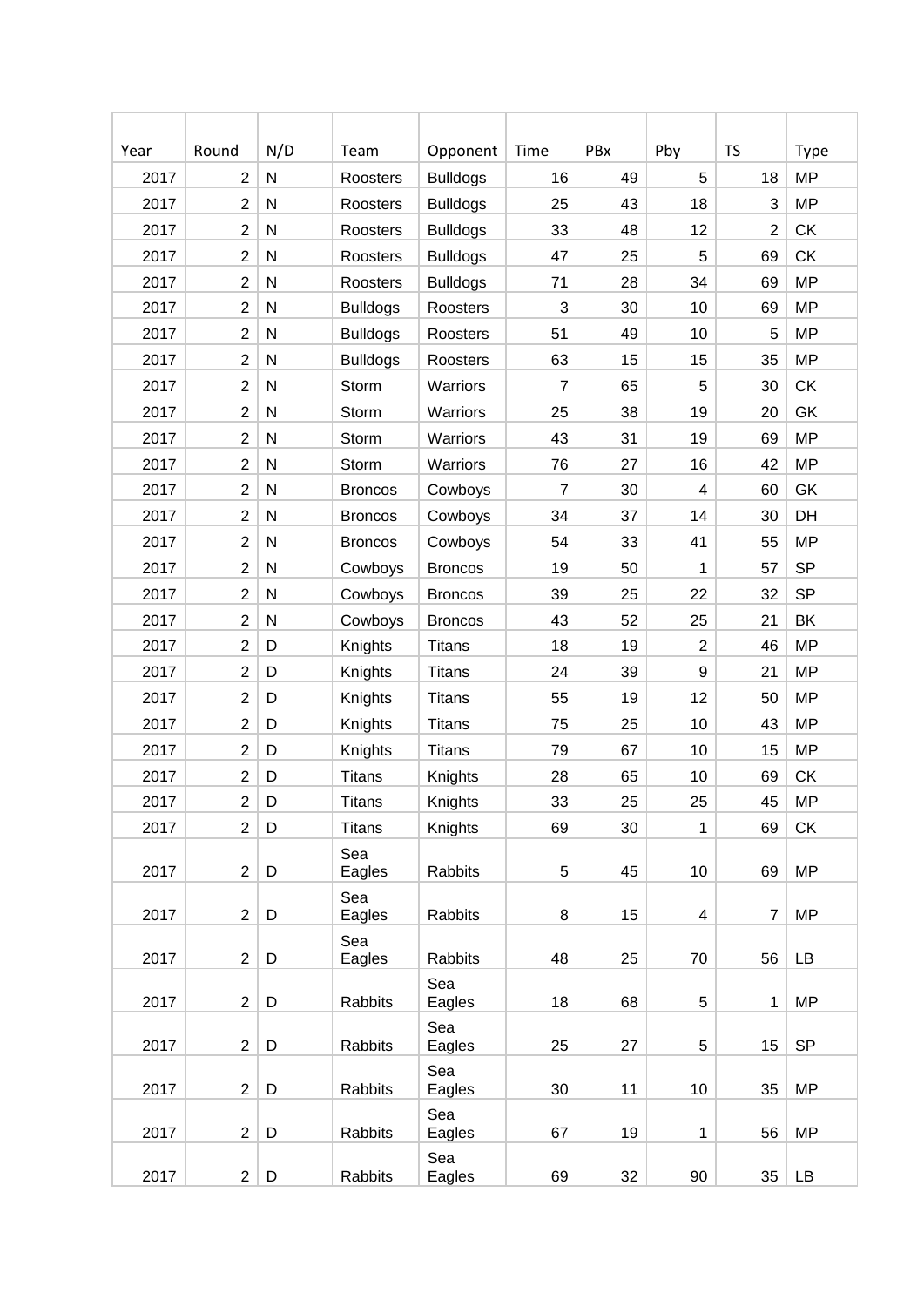| 2017 | $\overline{2}$ | D            | <b>Rabbits</b> | Sea<br>Eagles | 74 | 38 | 4                       | 43             | GK        |
|------|----------------|--------------|----------------|---------------|----|----|-------------------------|----------------|-----------|
| 2017 | $\overline{2}$ | $\mathsf{N}$ | Raiders        | <b>Sharks</b> | 36 | 45 | 50                      | 69             | LB        |
| 2017 | $\overline{2}$ | $\mathsf{N}$ | Raiders        | <b>Sharks</b> | 78 | 21 | 29                      | 20             | <b>MP</b> |
| 2017 | $\overline{2}$ | ${\sf N}$    | <b>Sharks</b>  | Raiders       | 24 | 35 | 13                      | 9              | <b>MP</b> |
| 2017 | $\overline{2}$ | $\mathsf{N}$ | <b>Sharks</b>  | Raiders       | 32 | 45 | 6                       | 20             | <b>MP</b> |
| 2017 | $\overline{2}$ | $\mathsf{N}$ | <b>Sharks</b>  | Raiders       | 47 | 40 | 33                      | 45             | LB        |
| 2017 | $\overline{2}$ | ${\sf N}$    | <b>Sharks</b>  | Raiders       | 53 | 45 | 32                      | 5              | LB        |
| 2017 | $\overline{2}$ | ${\sf N}$    | <b>Sharks</b>  | Raiders       | 57 | 4  | 1                       | 4              | DH        |
| 2017 | $\overline{2}$ | ${\sf N}$    | <b>Sharks</b>  | Raiders       | 70 | 14 | 10                      | 12             | <b>SP</b> |
| 2017 | $\overline{2}$ | ${\sf N}$    | <b>Sharks</b>  | Raiders       | 73 | 34 | 1                       | 40             | GK        |
| 2017 | $\overline{2}$ | D            | Panthers       | <b>Tigers</b> | 32 | 39 | 8                       | 65             | <b>MP</b> |
| 2017 | $\overline{2}$ | D            | Panthers       | <b>Tigers</b> | 37 | 23 | $\overline{7}$          | 55             | <b>MP</b> |
| 2017 | $\overline{2}$ | D            | Panthers       | <b>Tigers</b> | 40 | 32 | 55                      | 15             | <b>LB</b> |
| 2017 | $\overline{2}$ | D            | Panthers       | <b>Tigers</b> | 49 | 10 | 12                      | 40             | BK        |
| 2017 | $\overline{2}$ | D            | Panthers       | <b>Tigers</b> | 65 | 30 | 1                       | 55             | <b>MP</b> |
| 2017 | $\overline{2}$ | D            | Panthers       | <b>Tigers</b> | 72 | 26 | 45                      | 31             | LB        |
| 2017 | $\overline{2}$ | ${\sf N}$    | Dragons        | Eels          | 37 | 25 | 37                      | 25             | <b>MP</b> |
| 2017 | $\overline{2}$ | ${\sf N}$    | Dragons        | Eels          | 50 | 50 | 33                      | 5              | <b>MP</b> |
| 2017 | $\overline{2}$ | $\mathsf{N}$ | Dragons        | Eels          | 69 | 20 | $\overline{\mathbf{4}}$ | 28             | <b>SP</b> |
| 2017 | $\overline{2}$ | ${\sf N}$    | Eels           | Dragons       | 1  | 32 | 3                       | 65             | <b>MP</b> |
| 2017 | $\overline{2}$ | $\mathsf{N}$ | Eels           | Dragons       | 17 | 35 | 12                      | 1              | <b>MP</b> |
| 2017 | $\overline{2}$ | ${\sf N}$    | Eels           | Dragons       | 22 | 35 | 8                       | $\overline{2}$ | <b>MP</b> |
| 2017 | $\overline{2}$ | N            | Eels           | Dragons       | 31 | 25 | 1                       | 50             | GK        |
| 2017 | $\overline{2}$ | $\mathsf{N}$ | Eels           | Dragons       | 46 | 38 | 23                      | 5              | <b>MP</b> |
| 2017 | $\overline{2}$ | ${\sf N}$    | Eels           | Dragons       | 58 | 33 | $\overline{2}$          | 10             | <b>MP</b> |
| 2017 | $\overline{2}$ | ${\sf N}$    | Eels           | Dragons       | 75 | 23 | 1                       | 65             | <b>MP</b> |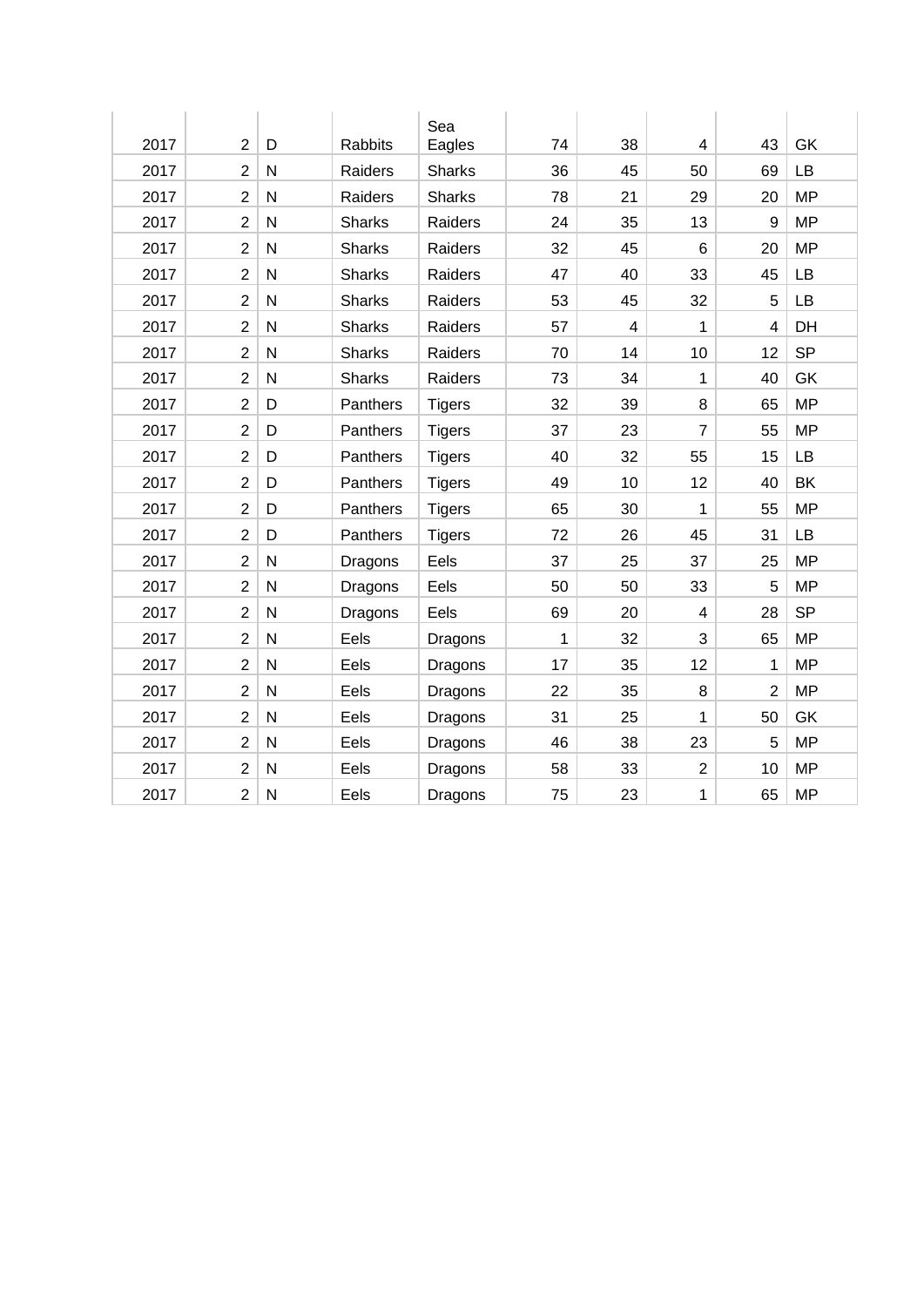| Year | Round                     | N/D          | Team                 | Opponent        | Time | PBx        | Pby                     | TS             | <b>Type</b> |
|------|---------------------------|--------------|----------------------|-----------------|------|------------|-------------------------|----------------|-------------|
| 2017 | 3                         | ${\sf N}$    | Storm                | <b>Broncos</b>  | 22   | 15         | 8                       | 8              | <b>SP</b>   |
| 2017 | $\mathbf{3}$              | ${\sf N}$    | <b>Broncos</b>       | Storm           | 49   | 55         | 11                      | 35             | <b>SP</b>   |
| 2017 | 3                         | ${\sf N}$    | <b>Bulldogs</b>      | Warriors        | 29   | 35         | 22                      | 7              | <b>MP</b>   |
| 2017 | $\mathbf{3}$              | ${\sf N}$    | <b>Bulldogs</b>      | Warriors        | 38   | 58         | 22                      | 1              | <b>MP</b>   |
| 2017 | $\mathbf{3}$              | ${\sf N}$    | <b>Bulldogs</b>      | Warriors        | 66   | 21         | 11                      | 50             | <b>MP</b>   |
| 2017 | $\mathbf{3}$              | ${\sf N}$    | <b>Bulldogs</b>      | Warriors        | 77   | 33         | 26                      | 5              | <b>MP</b>   |
| 2017 | $\mathbf{3}$              | ${\sf N}$    | Warriors             | <b>Bulldogs</b> | 16   | 21         | 5                       | 38             | GK          |
| 2017 | $\sqrt{3}$                | ${\sf N}$    | Warriors             | <b>Bulldogs</b> | 62   | $\sqrt{5}$ | 10                      | 60             | <b>MP</b>   |
| 2017 | $\mathbf{3}$              | ${\sf N}$    | <b>Titans</b>        | Eels            | 27   | 13         | $\overline{\mathbf{4}}$ | 14             | DH          |
| 2017 | $\mathbf{3}$              | ${\sf N}$    | <b>Titans</b>        | Eels            | 40   | 55         | 1                       | 1              | <b>MP</b>   |
| 2017 | $\mathbf{3}$              | ${\sf N}$    | <b>Titans</b>        | Eels            | 73   | 31         | 11                      | $\,8\,$        | <b>CK</b>   |
| 2017 | 3                         | ${\sf N}$    | Eels                 | <b>Titans</b>   | 8    | 15         | 22                      | 35             | <b>MP</b>   |
| 2017 | $\mathbf{3}$              | ${\sf N}$    | Eels                 | <b>Titans</b>   | 15   | 35         | 25                      | 16             | <b>MP</b>   |
| 2017 | $\mathbf{3}$              | D            | Knights              | Rabbits         | 24   | 40         | $\sqrt{2}$              | 28             | <b>SP</b>   |
| 2017 | $\mathbf{3}$              | D            | Knights              | <b>Rabbits</b>  | 30   | 31         | 1                       | $\mathbf{1}$   | <b>MP</b>   |
| 2017 | $\mathbf{3}$              | D            | Knights              | Rabbits         | 78   | 60         | 11                      | 67             | GK          |
| 2017 | 3                         | D            | Rabbits              | Knights         | 7    | 25         | 15                      | 64             | <b>MP</b>   |
| 2017 | $\mathbf{3}$              | D            | Rabbits              | Knights         | 20   | 32         | 15                      | 15             | <b>MP</b>   |
| 2017 | $\mathfrak{B}$            | D            | Rabbits              | Knights         | 42   | 35         | 10                      | 14             | GK          |
| 2017 | $\mathbf{3}$              | D            | Rabbits              | Knights         | 58   | 35         | $\boldsymbol{9}$        | 65             | <b>MP</b>   |
| 2017 | $\mathbf{3}$              | ${\sf N}$    | Panthers             | Roosters        | 26   | 52         | $\boldsymbol{9}$        | 1              | <b>MP</b>   |
| 2017 | 3                         | N            | Roosters             | Panthers        | 31   | 32         | $\overline{2}$          | 9              | <b>MP</b>   |
| 2017 | 3                         | ${\sf N}$    | Roosters             | Panthers        | 39   | 40         | 61                      | 14             | LB          |
| 2017 | 3                         | $\mathsf{N}$ | Roosters             | Panthers        | 73   | 49         | 56                      | $\overline{4}$ | <b>MP</b>   |
| 2017 | $\ensuremath{\mathsf{3}}$ | N            | Cowboys              | Sea<br>Eagles   | 27   | $35\,$     | $\,$ 5 $\,$             | 21             | DH          |
| 2017 | 3                         | ${\sf N}$    | Sea<br>Eagles<br>Sea | Cowboys         | 36   | 32         | 5                       | $\overline{4}$ | GK          |
| 2017 | 3                         | N            | Eagles               | Cowboys         | 51   | 16         | $\,$ 5 $\,$             | 10             | <b>SP</b>   |
| 2017 | $\sqrt{3}$                | $\mathsf{N}$ | Sea<br>Eagles        | Cowboys         | 78   | 35         | 45                      | 29             | <b>MP</b>   |
| 2017 | 3                         | D            | Raiders              | <b>Tigers</b>   | 21   | 50         | 24                      | 69             | <b>MP</b>   |
| 2017 | 3                         | D            | Raiders              | <b>Tigers</b>   | 35   | 35         | 11                      | 15             | <b>MP</b>   |
| 2017 | $\sqrt{3}$                | D            | Raiders              | <b>Tigers</b>   | 58   | 38         | 69                      | 31             | LB          |
| 2017 | 3                         | D            | Raiders              | <b>Tigers</b>   | 62   | 35         | 10                      | 5              | <b>MP</b>   |
| 2017 | 3                         | D            | Raiders              | <b>Tigers</b>   | 66   | 21         | 20                      | 56             | <b>MP</b>   |
| 2017 | 3                         | D            | Raiders              | <b>Tigers</b>   | 79   | 38         | 25                      | 69             | <b>CK</b>   |
| 2017 | 3                         | $\mathsf{N}$ | <b>Sharks</b>        | Dragons         | 50   | 35         | 1                       | 45             | GK          |
| 2017 | $\sqrt{3}$                | N            | <b>Sharks</b>        | Dragons         | 57   | 45         | 5                       | 5              | <b>MP</b>   |
| 2017 | 3                         | $\mathsf{N}$ | Dragons              | <b>Sharks</b>   | 22   | 55         | $\overline{4}$          | 60             | GK          |
|      |                           |              |                      |                 |      |            |                         |                |             |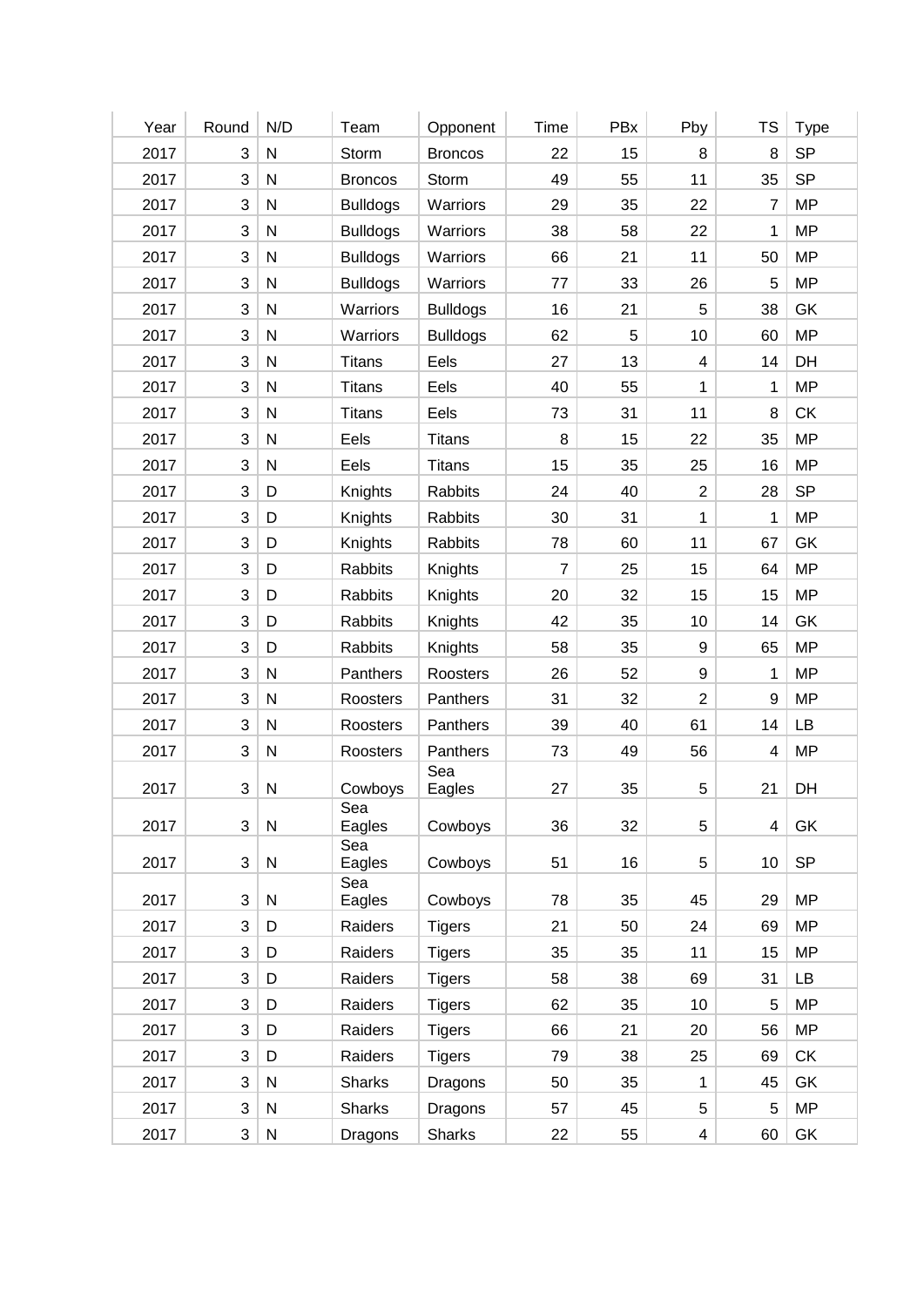| Year | Round          | N/D       | Team           | Opponent        | Time                     | PBx | Pby              | <b>TS</b>      | <b>Type</b> |
|------|----------------|-----------|----------------|-----------------|--------------------------|-----|------------------|----------------|-------------|
| 2017 | 4              | ${\sf N}$ | Rabbits        | Roosters        | 50                       | 23  | 10               | 67             | <b>MP</b>   |
| 2017 | $\overline{4}$ | ${\sf N}$ | Roosters       | Rabbits         | 6                        | 41  | 28               | $\mathfrak{S}$ | <b>MP</b>   |
| 2017 | $\overline{4}$ | ${\sf N}$ | Roosters       | Rabbits         | 13                       | 24  | 35               | 68             | <b>MP</b>   |
| 2017 | 4              | ${\sf N}$ | Roosters       | Rabbits         | 57                       | 24  | 18               | 1              | <b>MP</b>   |
| 2017 | 4              | ${\sf N}$ | Panthers       | Knights         | $\overline{\mathcal{A}}$ | 21  | $\overline{2}$   | 69             | <b>MP</b>   |
| 2017 | 4              | ${\sf N}$ | Panthers       | Knights         | 22                       | 41  | $\overline{2}$   | 23             | <b>MP</b>   |
| 2017 | $\overline{4}$ | ${\sf N}$ | Panthers       | Knights         | 26                       | 38  | $\overline{4}$   | 54             | <b>MP</b>   |
| 2017 | $\overline{4}$ | ${\sf N}$ | Panthers       | Knights         | 31                       | 27  | 30               | 3              | <b>MP</b>   |
| 2017 | 4              | ${\sf N}$ | Panthers       | Knights         | 53                       | 42  | 9                | 39             | DH          |
| 2017 | 4              | ${\sf N}$ | Panthers       | Knights         | 59                       | 45  | 21               | 69             | <b>MP</b>   |
| 2017 | $\overline{4}$ | ${\sf N}$ | Panthers       | Knights         | 76                       | 45  | $\boldsymbol{9}$ | 23             | <b>SP</b>   |
| 2017 | $\overline{4}$ | ${\sf N}$ | <b>Broncos</b> | Raiders         | 43                       | 50  | 6                | 33             | DH          |
| 2017 | 4              | ${\sf N}$ | <b>Broncos</b> | Raiders         | 51                       | 35  | $\,$ 5 $\,$      | 67             | <b>MP</b>   |
| 2017 | 4              | ${\sf N}$ | Raiders        | <b>Broncos</b>  | 63                       | 39  | 17               | 69             | <b>MP</b>   |
| 2017 | 4              | ${\sf N}$ | Raiders        | <b>Broncos</b>  | 71                       | 15  | 49               | 45             | <b>MP</b>   |
|      |                |           | Sea            |                 |                          |     |                  |                |             |
| 2017 | $\overline{4}$ | D         | Eagles<br>Sea  | <b>Bulldogs</b> | 15                       | 22  | $\overline{7}$   | 54             | GK          |
| 2017 | 4              | D         | Eagles         | <b>Bulldogs</b> | 19                       | 12  | 12               | 55             | <b>MP</b>   |
|      |                |           | Sea            |                 |                          |     |                  |                |             |
| 2017 | 4              | D         | Eagles<br>Sea  | <b>Bulldogs</b> | 27                       | 21  | $\overline{2}$   | 11             | GK          |
| 2017 | 4              | D         | Eagles         | <b>Bulldogs</b> | 36                       | 40  | 3                | 20             | <b>MP</b>   |
|      |                |           | Sea            |                 | 38                       |     | 65               |                |             |
| 2017 | 4              | D         | Eagles<br>Sea  | <b>Bulldogs</b> |                          | 43  |                  | 53             | LB          |
| 2017 | 4              | D         | Eagles         | <b>Bulldogs</b> | 47                       | 49  | 21               | 54             | <b>MP</b>   |
| 2017 | 4              | D         | Sea<br>Eagles  | <b>Bulldogs</b> | 79                       | 24  | 1                | 66             | GK          |
| 2017 | 4              | N         | Eels           | <b>Sharks</b>   | 40                       | 32  | 10               | 55             | GK          |
| 2017 | 4              | ${\sf N}$ | <b>Sharks</b>  | Eels            | 10                       | 50  | 38               | 31             | <b>MP</b>   |
| 2017 | 4              | ${\sf N}$ | Sharks         | Eels            | 29                       | 38  | 30               | 21             | <b>MP</b>   |
| 2017 | 4              | ${\sf N}$ | <b>Sharks</b>  | Eels            | 55                       | 28  | 1                | 39             | <b>MP</b>   |
| 2017 | $\overline{4}$ | ${\sf N}$ | <b>Titans</b>  | Cowboys         | 24                       | 39  | 9                | 1              | <b>MP</b>   |
| 2017 | 4              | ${\sf N}$ | <b>Titans</b>  | Cowboys         | 30                       | 35  | 9                | 44             | <b>MP</b>   |
| 2017 | 4              | ${\sf N}$ | <b>Titans</b>  | Cowboys         | 55                       | 32  | 4                | 69             | <b>MP</b>   |
| 2017 | 4              | ${\sf N}$ | <b>Titans</b>  | Cowboys         | 75                       | 31  | 4                | 8              | <b>MP</b>   |
| 2017 | 4              | ${\sf N}$ | <b>Titans</b>  | Cowboys         | 80                       | 49  | 25               | $\overline{7}$ | BK          |
| 2017 | $\overline{4}$ | ${\sf N}$ | Cowboys        |                 | $\overline{\mathcal{A}}$ | 39  | 3                | 54             | GK          |
| 2017 |                | ${\sf N}$ |                | <b>Titans</b>   |                          |     | 12               |                | <b>MP</b>   |
|      | 4              |           | Cowboys        | <b>Titans</b>   | 34                       | 55  |                  | 11             |             |
| 2017 | 4              | N         | Cowboys        | <b>Titans</b>   | 39                       | 20  | 18               | 21             | <b>MP</b>   |
| 2017 | 4              | ${\sf N}$ | Cowboys        | <b>Titans</b>   | 61                       | 51  | 2                | 55             | <b>SP</b>   |
| 2017 | 4              | ${\sf N}$ | Cowboys        | <b>Titans</b>   | 71                       | 45  | 19               | 56             | <b>MP</b>   |
| 2017 | 4              | D         | <b>Tigers</b>  | Storm           | 11                       | 45  | $\mathfrak{S}$   | 56             | <b>SP</b>   |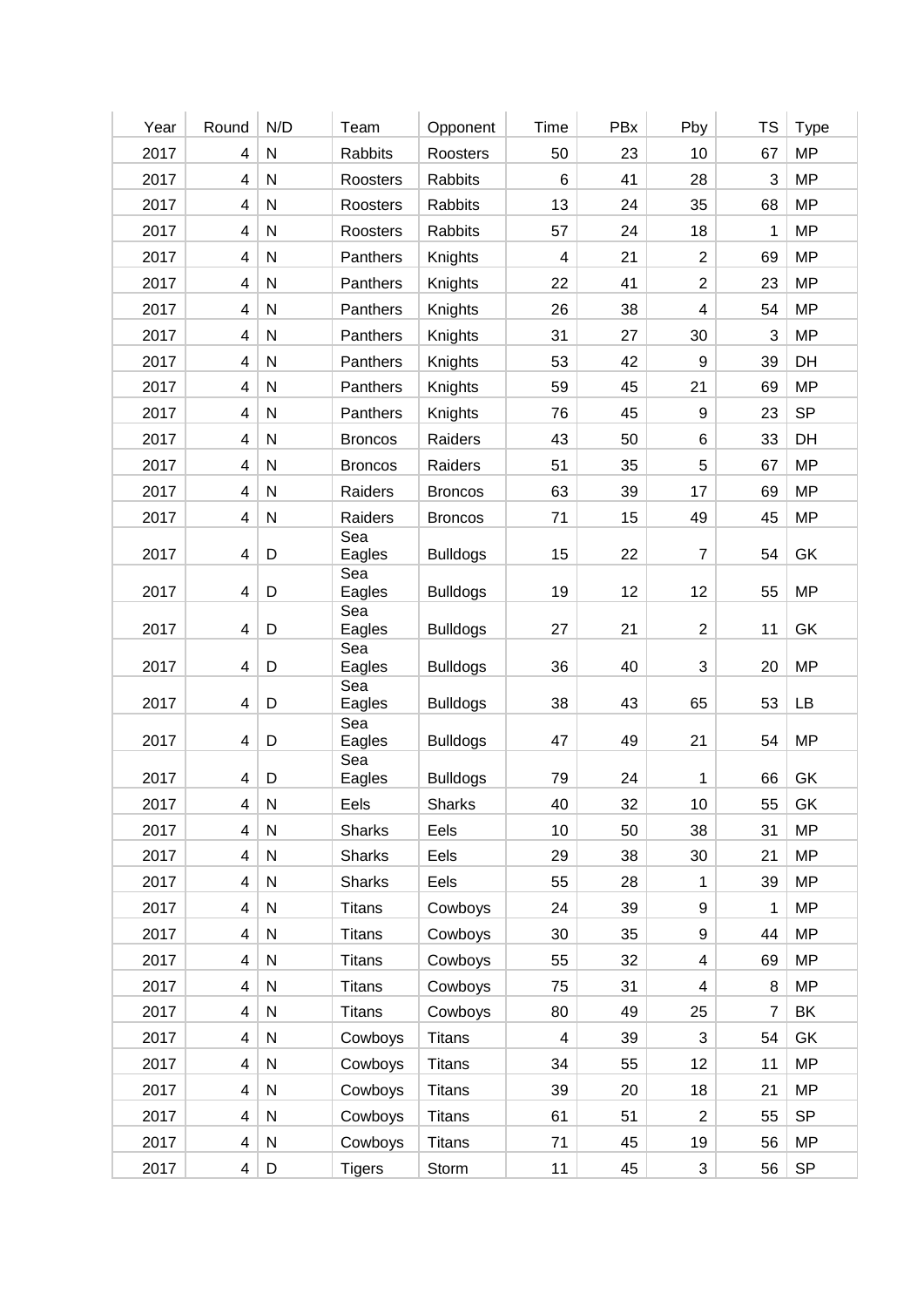| 2017 | 4 | D | <b>Tigers</b> | Storm         | 27 | 19 | 8  | 31 | SP        |
|------|---|---|---------------|---------------|----|----|----|----|-----------|
| 2017 | 4 | D | Storm         | <b>Tigers</b> | 49 | 35 | 4  | 68 | <b>MP</b> |
| 2017 | 4 | D | Storm         | <b>Tigers</b> | 55 | 14 | 83 | 38 | LB        |
| 2017 | 4 | D | Storm         | <b>Tigers</b> | 65 | 20 | 89 | 38 | LB        |
| 2017 | 4 | N | Dragons       | Warriors      | 12 | 47 | 4  | 36 | <b>SP</b> |
| 2017 | 4 | N | Dragons       | Warriors      | 54 | 6  | 10 | 12 | MP        |
| 2017 | 4 | N | Warriors      | Dragons       | 26 | 40 | 4  | 40 | DH        |
| 2017 | 4 | N | Warriors      | Dragons       | 43 | 33 | ⇁  | и  | <b>MP</b> |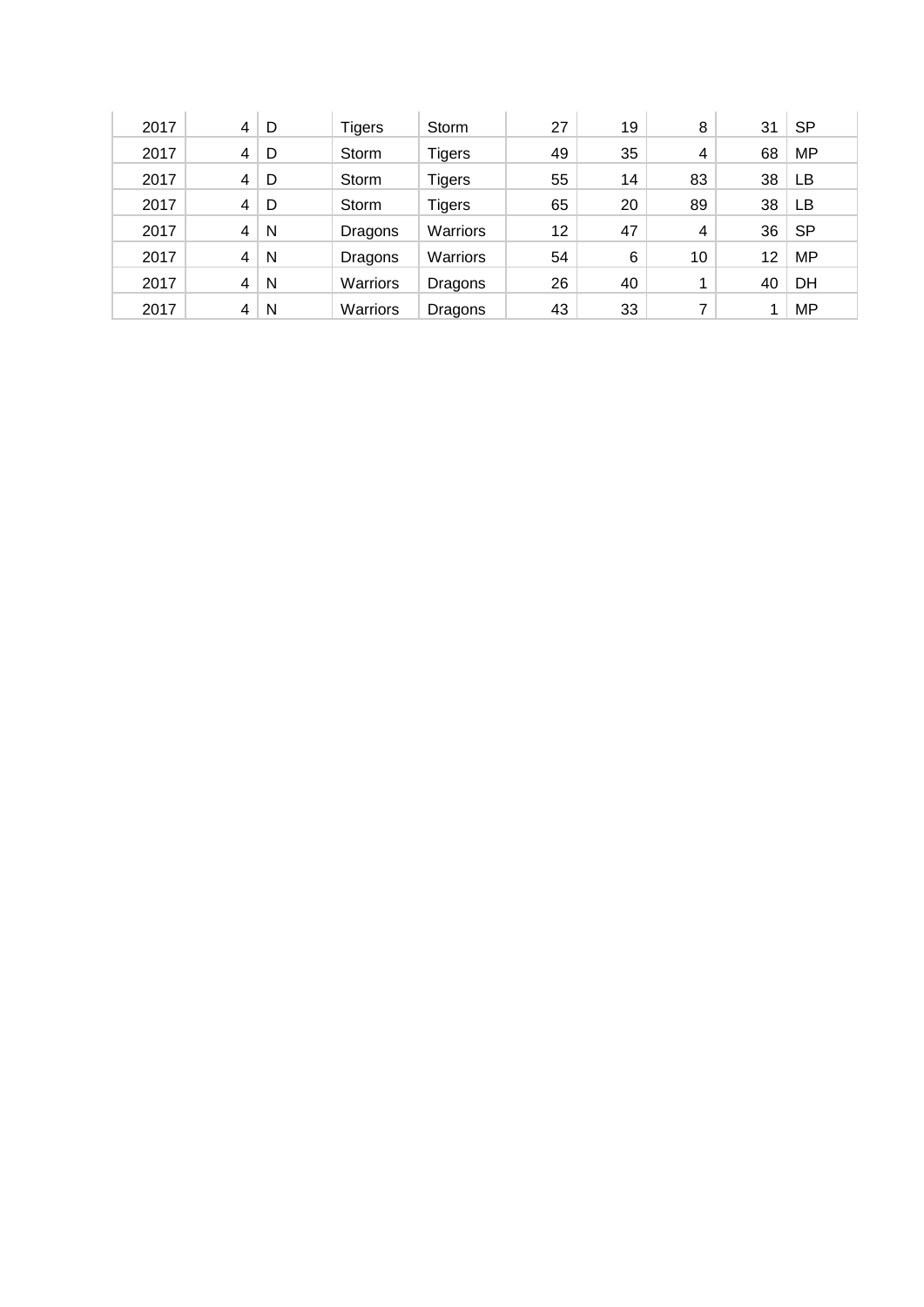| Year | Round          | N/D          | Team            | Opponent        | Time           | PBx            | Pby              | <b>TS</b>      | <b>Type</b> |
|------|----------------|--------------|-----------------|-----------------|----------------|----------------|------------------|----------------|-------------|
| 2017 | 5              | ${\sf N}$    | <b>Bulldogs</b> | <b>Broncos</b>  | 55             | 20             | 11               | 42             | <b>MP</b>   |
| 2017 | 5              | ${\sf N}$    | <b>Bulldogs</b> | <b>Broncos</b>  | 59             | 25             | 44               | 52             | <b>MP</b>   |
| 2017 | $\sqrt{5}$     | ${\sf N}$    | <b>Broncos</b>  | <b>Bulldogs</b> | $\,8\,$        | 30             | 58               | 20             | CK          |
| 2017 | $\overline{5}$ | ${\sf N}$    | Roosters        | Sea<br>Eagles   | 14             | 28             | $\boldsymbol{9}$ | 69             | <b>MP</b>   |
| 2017 | 5              | ${\sf N}$    | Roosters        | Sea<br>Eagles   | 70             | 25             | $\sqrt{5}$       | 32             | <b>SP</b>   |
| 2017 | 5              | ${\sf N}$    | Sea<br>Eagles   | Roosters        | 18             | 17             | 31               | $\sqrt{3}$     | MP          |
| 2017 | 5              | ${\sf N}$    | Sea<br>Eagles   | Roosters        | 65             | 31             | 2                | 45             | GK          |
| 2017 | $\sqrt{5}$     | ${\sf N}$    | Sea<br>Eagles   | Roosters        | 79             | 20             | 48               | 65             | LB          |
| 2017 | 5              | ${\sf N}$    | Cowboys         | <b>Rabbits</b>  | 27             | 50             | 12               | 55             | <b>SP</b>   |
| 2017 | 5              | ${\sf N}$    | Cowboys         | <b>Rabbits</b>  | 35             | 50             | 17               | 10             | <b>MP</b>   |
| 2017 | 5              | ${\sf N}$    | Cowboys         | Rabbits         | 57             | 38             | 14               | 32             | <b>MP</b>   |
| 2017 | 5              | ${\sf N}$    | Rabbits         | Cowboys         | 48             | 34             | 35               | 10             | <b>MP</b>   |
| 2017 | $\sqrt{5}$     | D            | <b>Sharks</b>   | Knights         | $\,6\,$        | 37             | $\overline{7}$   | 49             | GK          |
| 2017 | 5              | D            | <b>Sharks</b>   | Knights         | 32             | 37             | 1                | 1              | <b>MP</b>   |
| 2017 | $\sqrt{5}$     | D            | Knights         | <b>Sharks</b>   | 13             | 33             | $\mathbf{1}$     | 55             | GK          |
| 2017 | 5              | D            | Raiders         | Eels            | 6              | 32             | 9                | 56             | GK          |
| 2017 | 5              | D            | Raiders         | Eels            | 28             | 59             | 38               | 56             | <b>MP</b>   |
| 2017 | $\sqrt{5}$     | D            | Raiders         | Eels            | 30             | $\overline{2}$ | 11               | 68             | BK          |
| 2017 | 5              | D            | Raiders         | Eels            | 35             | 21             | 5                | 11             | GK          |
| 2017 | 5              | D            | Raiders         | Eels            | 69             | 19             | 33               | 31             | <b>LB</b>   |
| 2017 | 5              | D            | Eels            | Raiders         | 24             | 41             | 38               | 49             | <b>MP</b>   |
| 2017 | 5              | D            | Eels            | Raiders         | 47             | 24             | 8                | 9              | <b>MP</b>   |
| 2017 | 5              | D            | Eels            | Raiders         | 52             | 39             | 1                | 39             | DH          |
| 2017 | 5              | N            | Storm           | Panthers        | 8              | 33             | 3                | 69             | <b>MP</b>   |
| 2017 | 5              | $\mathsf{N}$ | Storm           | Panthers        | 20             | 18             | 9                | 5              | <b>MP</b>   |
| 2017 | 5              | N            | Storm           | Panthers        | 42             | 35             | 44               | 35             | <b>MP</b>   |
| 2017 | 5              | $\mathsf{N}$ | Storm           | Panthers        | 71             |                |                  | 15             | LB          |
| 2017 | 5              | ${\sf N}$    | Storm           | Panthers        | 80             | 25             | 9                | 62             | <b>MP</b>   |
| 2017 | 5              | $\mathsf{N}$ | Panthers        | Storm           | 26             | 34             | 6                | 15             | <b>MP</b>   |
| 2017 | 5              | D            | Warriors        | <b>Titans</b>   | $\overline{4}$ | 28             | 73               | 35             | <b>LB</b>   |
| 2017 | 5              | D            | Warriors        | <b>Titans</b>   | 20             | 25             | $\overline{7}$   | 69             | <b>MP</b>   |
| 2017 | 5              | D            |                 |                 | 45             |                | 12               | 68             | <b>MP</b>   |
|      |                |              | Warriors        | <b>Titans</b>   |                | 25             |                  |                | <b>MP</b>   |
| 2017 | 5              | D            | Warriors        | <b>Titans</b>   | 62             | 60             | 3                | 15             |             |
| 2017 | 5              | D            | Warriors        | <b>Titans</b>   | 78             | 45             | 20               | 12             | <b>MP</b>   |
| 2017 | 5              | D            | <b>Titans</b>   | Warriors        | 10             | 48             | 17               | $\overline{4}$ | <b>MP</b>   |
| 2017 | 5              | D            | <b>Titans</b>   | Warriors        | 15             | 43             | 25               | $\sqrt{5}$     | <b>MP</b>   |
| 2017 | 5              | D            | <b>Titans</b>   | Warriors        | 31             | 40             | 42               | 35             | LB          |
| 2017 | 5 <sub>5</sub> | D            | <b>Titans</b>   | Warriors        | 34             | 69             | 28               | 48             | MP          |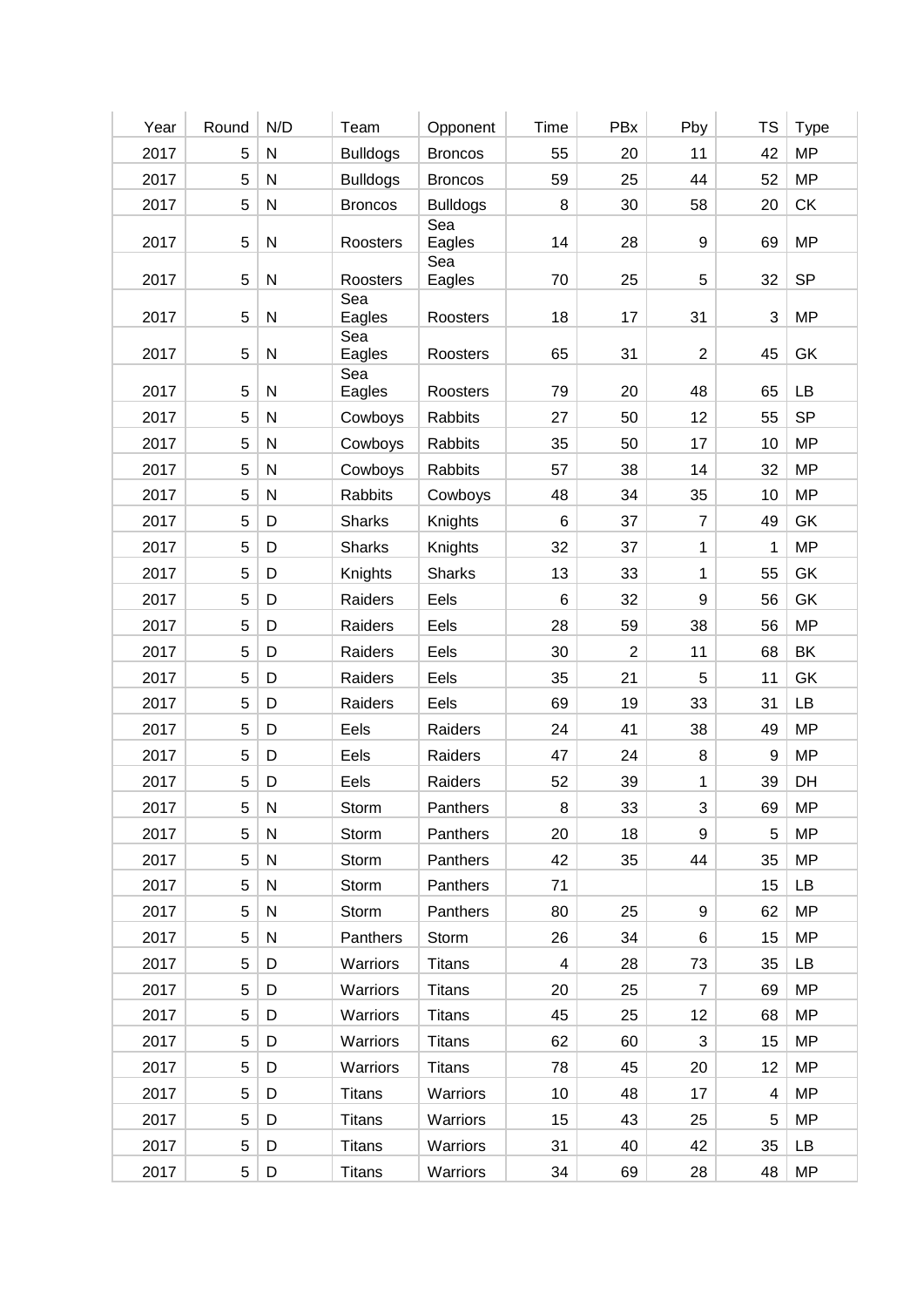| 2017 | 5     | D            | <b>Tigers</b>   | Dragons         | 49              | 19           | 4              | 44             | GK          |
|------|-------|--------------|-----------------|-----------------|-----------------|--------------|----------------|----------------|-------------|
| 2017 | 5     | D            | Dragons         | <b>Tigers</b>   | $\overline{7}$  | 55           | 9              | 1              | <b>MP</b>   |
| 2017 | 5     | D            | Dragons         | <b>Tigers</b>   | 12              | 49           | 19             | $\overline{2}$ | <b>CK</b>   |
| 2017 | 5     | D            | Dragons         | <b>Tigers</b>   | 32              | 50           | 14             | 1              | <b>MP</b>   |
| 2017 | 5     | D            | Dragons         | <b>Tigers</b>   | 59              | 53           | 19             | $\overline{2}$ | GK          |
| 2017 | 5     | D            | Dragons         | <b>Tigers</b>   | 74              | 47           | 24             | 69             | GK          |
| Year | Round | N/D          | Team            | Opponent        | Time            | PBx          | Pby            | <b>TS</b>      | <b>Type</b> |
| 2017 | 6     | N            | <b>Broncos</b>  | Roosters        | 5               | 21           | 8              | 23             | DH          |
| 2017 | 6     | ${\sf N}$    | <b>Broncos</b>  | Roosters        | 25              | 35           | 21             | 10             | <b>MP</b>   |
| 2017 | 6     | ${\sf N}$    | <b>Broncos</b>  | Roosters        | 51              | 41           | $6\phantom{1}$ | 28             | <b>SP</b>   |
| 2017 | 6     | N            | <b>Broncos</b>  | Roosters        | 72              | 15           | 11             | 54             | <b>MP</b>   |
| 2017 | 6     | N            | <b>Broncos</b>  | Roosters        | 77              | 30           | 3              | 1              | <b>MP</b>   |
| 2017 | 6     | N            | Roosters        | <b>Broncos</b>  | 17              | 35           | 18             | 68             | <b>MP</b>   |
| 2017 | 6     | N            | Roosters        | <b>Broncos</b>  | 21              | 32           | 1              | 65             | <b>MP</b>   |
| 2017 | 6     | ${\sf N}$    | Knights         | <b>Bulldogs</b> | 21              | 38           | 19             | 1              | <b>CK</b>   |
| 2017 | 6     | N            | Knights         | <b>Bulldogs</b> | 69              | 30           | 62             | 68             | LB          |
| 2017 | 6     | N            | <b>Bulldogs</b> | Knights         | 40              | 35           | 15             | 66             | <b>MP</b>   |
| 2017 | 6     | N            | <b>Bulldogs</b> | Knights         | 41              | 20           | 46             | 20             | LB          |
| 2017 | 6     | ${\sf N}$    | <b>Bulldogs</b> | Knights         | 51              | 1            | 11             | 69             | <b>MP</b>   |
| 2017 | 6     | N            | <b>Bulldogs</b> | Knights         | 65              | 45           | 13             | 1              | <b>MP</b>   |
| 2017 | 6     | N            | <b>Bulldogs</b> | Knights         | 80              | 28           | 1              | 67             | <b>MP</b>   |
| 2017 | 6     | N            | Panthers        | <b>Rabbits</b>  | 28              | 40           | 1              | 14             | <b>MP</b>   |
| 2017 | 6     | ${\sf N}$    | Panthers        | Rabbits         | 76              | 35           | 21             | 68             | <b>MP</b>   |
| 2017 | 6     | N            | Rabbits         | Panthers        | $\overline{7}$  | 22           | 14             | 39             | <b>MP</b>   |
| 2017 | 6     | ${\sf N}$    | Rabbits         | Panthers        | 36              | 27           | 12             | 10             | <b>MP</b>   |
| 2017 | 6     | N            | Rabbits         | Panthers        | 45              | 40           | 21             | 12             | <b>MP</b>   |
| 2017 | 6     | D            | Sea<br>Eagles   | Dragons         | 38              | 38           | 4              | 1              | MP.         |
|      |       |              | Sea             |                 |                 |              |                |                |             |
| 2017 | 6     | D            | Eagles          | Dragons         | 68              | 45           | 20             | $\overline{2}$ | <b>MP</b>   |
| 2017 | 6     | D            | Dragons         | Sea<br>Eagles   | 9               | 49           | 11             | 57             | <b>MP</b>   |
|      |       |              |                 | Sea             |                 |              |                |                |             |
| 2017 | 6     | D            | Dragons         | Eagles<br>Sea   | 17              | 31           | 35             | 68             | LB          |
| 2017 | 6     | D            | Dragons         | Eagles          | 47              | 20           | 30             | 35             | <b>MP</b>   |
| 2017 | 6     | D            | Dragons         | Sea<br>Eagles   | 63              | 55           | 16             | $\overline{2}$ | <b>MP</b>   |
| 2017 | 6     | D            | Dragons         | Sea<br>Eagles   | 79              | 32           | 24             | 35             | <b>CK</b>   |
| 2017 | 6     | N            | <b>Titans</b>   | Raiders         | 19              | 3            | 26             | 68             | <b>MP</b>   |
| 2017 | 6     | ${\sf N}$    | <b>Titans</b>   | Raiders         | 34              | 33           | 4              | 29             | DH          |
| 2017 | 6     | $\mathsf{N}$ | <b>Titans</b>   | Raiders         | 41              | 67           | 48             | 35             | LB          |
| 2017 | 6     | ${\sf N}$    | Raiders         | <b>Titans</b>   | $\overline{7}$  | 15           | $\overline{7}$ | 68             | MP          |
| 2017 | 6     |              | Raiders         | <b>Titans</b>   | 12 <sub>2</sub> | $\mathbf{1}$ |                | 68             | CK          |
|      |       | N            |                 |                 |                 |              | 4              |                |             |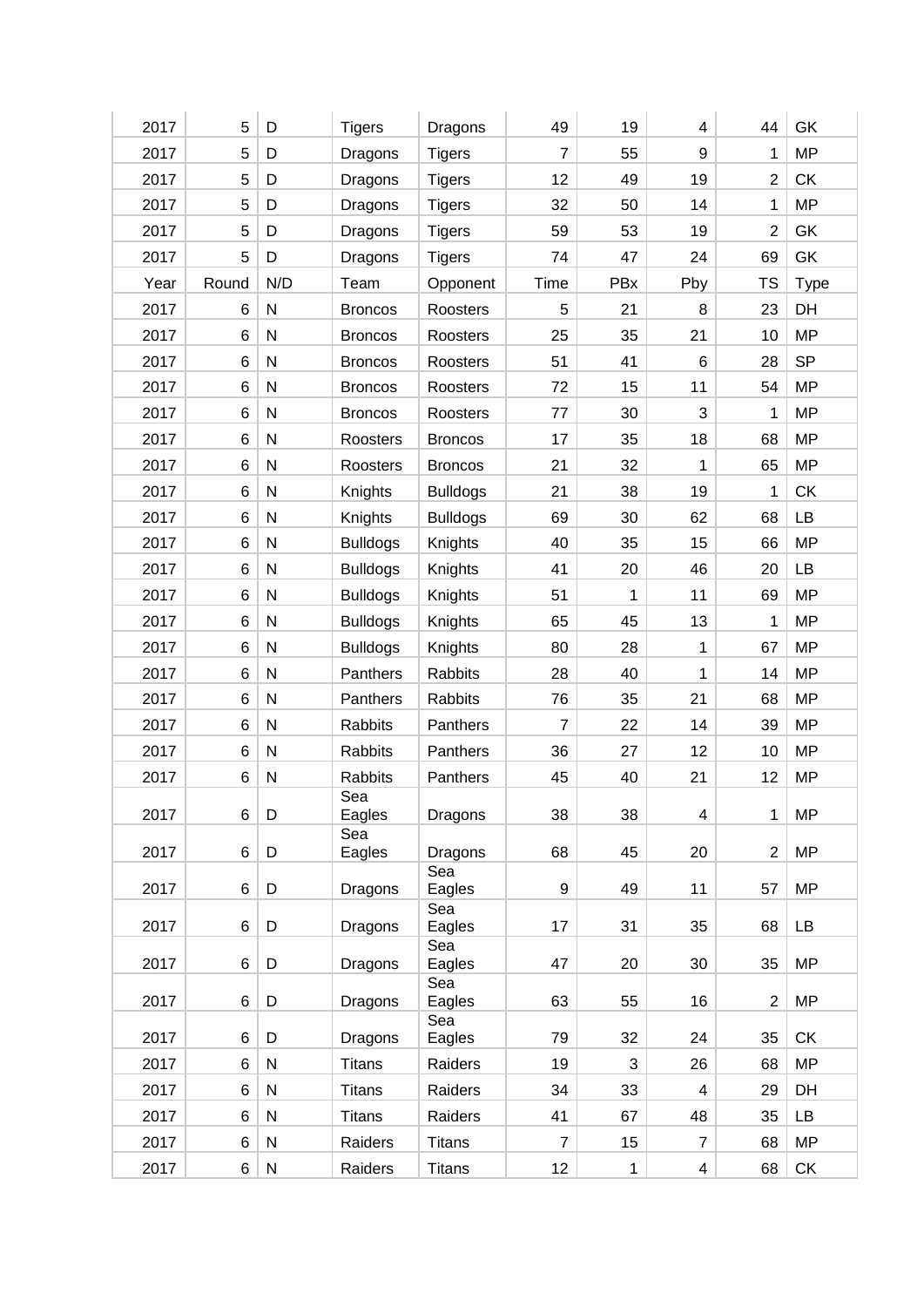| 2017 | 6     | N            | Raiders       | <b>Titans</b> | 25 | 29             | 1              | 69 | MP        |
|------|-------|--------------|---------------|---------------|----|----------------|----------------|----|-----------|
| 2017 | 6     | $\mathsf{N}$ | Raiders       | <b>Titans</b> | 28 | 38             | 24             | 1  | <b>MP</b> |
| 2017 | 6     | N            | Raiders       | <b>Titans</b> | 49 | $\overline{7}$ | 8              | 67 | <b>CK</b> |
| 2017 | 6     | N            | Raiders       | <b>Titans</b> | 59 | 26             | 5              | 21 | GK        |
| 2017 | 6     | $\mathsf{N}$ | Cowboys       | <b>Tigers</b> | 26 | 55             | $\overline{7}$ | 45 | <b>SP</b> |
| 2017 | 6     | N            | Cowboys       | <b>Tigers</b> | 44 | 20             | $\overline{2}$ | 40 | GK        |
| 2017 | 6     | N            | Cowboys       | <b>Tigers</b> | 74 | 45             | 4              | 55 | MP        |
| 2017 | 6     | $\mathsf{N}$ | <b>Tigers</b> | Cowboys       | 3  | 62             | 25             | 20 | BK        |
| 2017 | $\,6$ | $\mathsf{N}$ | <b>Tigers</b> | Cowboys       | 9  | 51             | 32             | 57 | <b>MP</b> |
| 2017 | 6     | N            | <b>Tigers</b> | Cowboys       | 16 | 30             | 19             | 69 | <b>MP</b> |
| 2017 | 6     | N            | <b>Tigers</b> | Cowboys       | 34 | 33             | 1              | 30 | DH        |
| 2017 | 6     | N            | <b>Tigers</b> | Cowboys       | 79 | 43             | $\overline{2}$ | 48 | DH        |
| 2017 | 6     | N            | Warriors      | Eels          | 25 | 38             | 6              | 54 | GK        |
| 2017 | 6     | N            | Warriors      | Eels          | 31 | 47             | 12             | 18 | <b>MP</b> |
| 2017 | 6     | $\mathsf{N}$ | Warriors      | Eels          | 35 | 35             | 8              | 66 | MP        |
| 2017 | 6     | N            | Eels          | Warriors      | 20 | 38             | 4              | 33 | MP        |
| 2017 | 6     | N            | Eels          | Warriors      | 45 | 21             | 5              | 69 | MP        |
| 2017 | 6     | D            | <b>Sharks</b> | Storm         | 73 | 30             | 3              | 38 | GK        |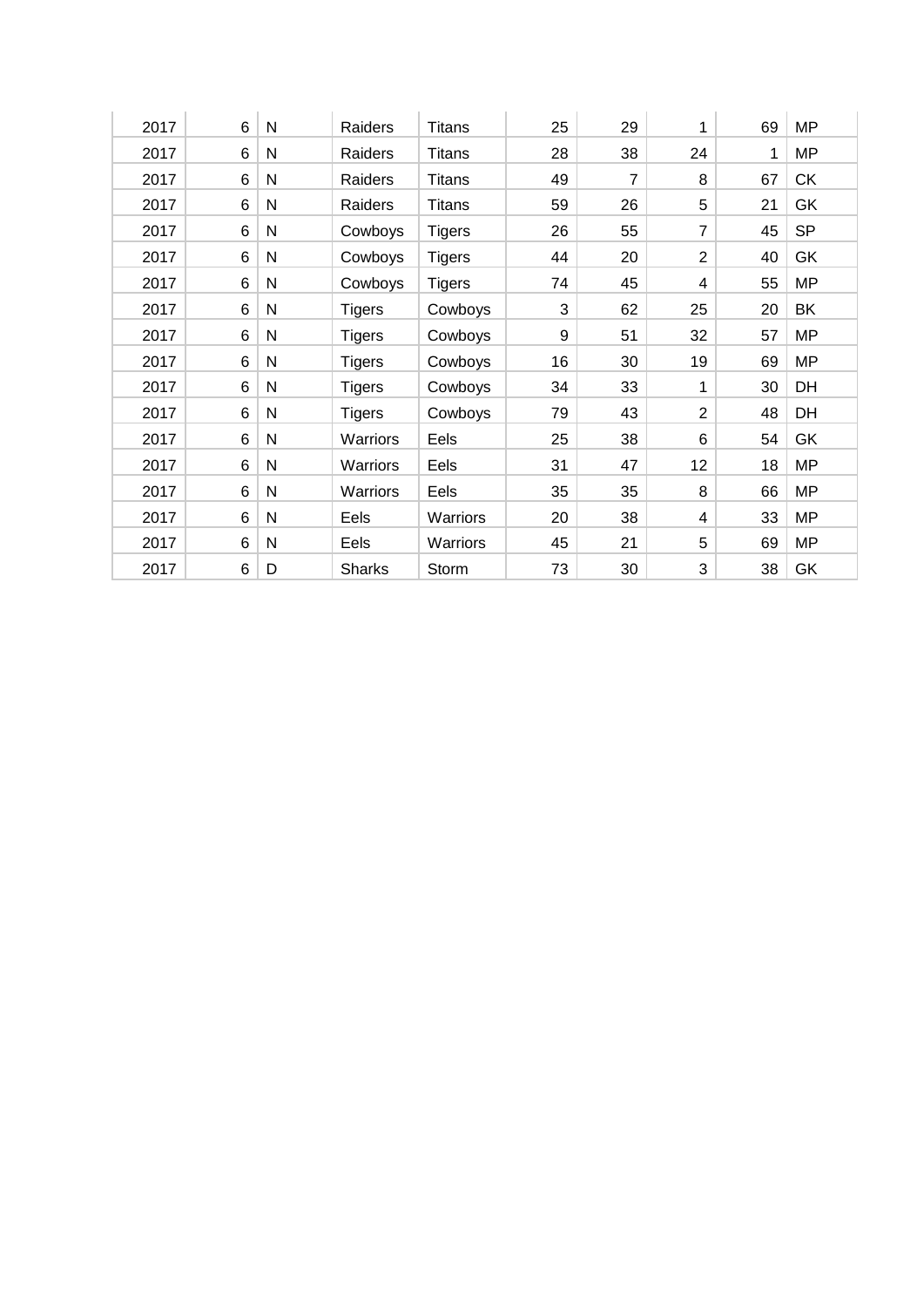| Year | Round            | N/D       | Team            | Opponent        | Time                    | PBx     | Pby                     | <b>TS</b>      | <b>Type</b> |
|------|------------------|-----------|-----------------|-----------------|-------------------------|---------|-------------------------|----------------|-------------|
| 2017 | $\overline{7}$   | D         | <b>Bulldogs</b> | <b>Rabbits</b>  | 30                      | 18      | 30                      | 50             | GK          |
| 2017 | $\overline{7}$   | D         | <b>Bulldogs</b> | Rabbits         | 63                      | 14      | $\overline{7}$          | 51             | <b>MP</b>   |
| 2017 | $\overline{7}$   | D         | <b>Bulldogs</b> | <b>Rabbits</b>  | 66                      | 38      | 47                      | 68             | <b>MP</b>   |
| 2017 | $\overline{7}$   | D         | <b>Bulldogs</b> | Rabbits         | 73                      | 55      | 26                      | 1              | <b>MP</b>   |
| 2017 | $\overline{7}$   | D         | Rabbits         | <b>Bulldogs</b> | 26                      | 35      | 55                      | 1              | <b>LB</b>   |
| 2017 | $\overline{7}$   | ${\sf N}$ | Knights         | Roosters        | 45                      | 47      | 12                      | 68             | <b>MP</b>   |
| 2017 | $\overline{7}$   | ${\sf N}$ | Roosters        | Knights         | 18                      | 40      | 72                      | 57             | <b>MP</b>   |
| 2017 | $\overline{7}$   | ${\sf N}$ | Roosters        | Knights         | 32                      | 30      | $\overline{\mathbf{4}}$ | 54             | <b>MP</b>   |
| 2017 | $\overline{7}$   | ${\sf N}$ | Roosters        | Knights         | 63                      | 24      | 33                      | $\, 8$         | LB          |
| 2017 | $\overline{7}$   | ${\sf N}$ | Roosters        | Knights         | 73                      | 40      | 13                      | 33             | <b>SP</b>   |
| 2017 | $\overline{7}$   | ${\sf N}$ | <b>Broncos</b>  | <b>Titans</b>   | 21                      | 54      | 3                       | 66             | <b>MP</b>   |
| 2017 | $\overline{7}$   | ${\sf N}$ | <b>Broncos</b>  | <b>Titans</b>   | 57                      | 47      | 20                      | 57             | <b>SP</b>   |
| 2017 | $\overline{7}$   | ${\sf N}$ | <b>Titans</b>   | <b>Broncos</b>  | 14                      | 45      | 6                       | 38             | <b>SP</b>   |
| 2017 | 7                | ${\sf N}$ | <b>Titans</b>   | <b>Broncos</b>  | 70                      | 21      | 19                      | 18             | GK          |
| 2017 | $\overline{7}$   | D         | Sea<br>Eagles   | Storm           | 27                      | 40      | 15                      | 1              | <b>MP</b>   |
| 2017 | $\overline{7}$   | D         | Sea<br>Eagles   | Storm           | 40                      | 68      | 32                      | 5              | <b>MP</b>   |
| 2017 | $\overline{7}$   | D         | Sea<br>Eagles   | Storm           | 50                      | 65      | 15                      | 53             | <b>MP</b>   |
| 2017 | $\overline{7}$   | D         | Sea<br>Eagles   | Storm           | 65                      | 25      | 25                      | 58             | BK          |
| 2017 | $\overline{7}$   | D         | Storm           | Sea<br>Eagles   | $\overline{\mathbf{c}}$ | 17      | 5                       | 69             | <b>MP</b>   |
| 2017 | $\overline{7}$   | D         | Storm           | Sea<br>Eagles   | $\boldsymbol{9}$        | 59      | 11                      | 63             | <b>SP</b>   |
| 2017 | $\overline{7}$   | D         | Storm           | Sea<br>Eagles   | 15                      | $\bf 8$ | $\sqrt{3}$              | 65             | CK          |
| 2017 | $\boldsymbol{7}$ | D         | Storm           | Sea<br>Eagles   | 18                      | 53      | 3                       | 57             | LB          |
| 2017 | $\overline{7}$   | D         | Storm           | Sea<br>Eagles   | 33                      | 25      | 11                      | 60             | <b>MP</b>   |
| 2017 | $\overline{7}$   | D         | Storm           | Sea<br>Eagles   | 36                      | 30      | $\,$ 5 $\,$             | 53             | <b>MP</b>   |
| 2017 | $\overline{7}$   | ${\sf N}$ | Raiders         | Warriors        | 20                      | 15      | $\boldsymbol{9}$        | 64             | <b>MP</b>   |
| 2017 | $\overline{7}$   | ${\sf N}$ | Raiders         | Warriors        | 59                      | 33      | $\overline{7}$          | 68             | <b>MP</b>   |
| 2017 | $\overline{7}$   | ${\sf N}$ | Raiders         | Warriors        | 66                      | 16      | 4                       | 16             | DH          |
| 2017 | $\overline{7}$   | ${\sf N}$ | Warriors        | Raiders         | 6                       | 25      | 35                      | 21             | BK          |
| 2017 | 7                | ${\sf N}$ | Dragons         | Cowboys         | $\boldsymbol{9}$        | 5       | 43                      | 69             | <b>MP</b>   |
| 2017 | $\overline{7}$   | ${\sf N}$ | Dragons         | Cowboys         | 21                      | 20      | 3                       | $\overline{7}$ | <b>MP</b>   |
| 2017 | $\overline{7}$   | ${\sf N}$ | Dragons         | Cowboys         | 26                      | 50      | 31                      | 1              | <b>MP</b>   |
| 2017 | $\overline{7}$   | ${\sf N}$ | Dragons         | Cowboys         | 33                      | 56      | 55                      | 35             | LB          |
| 2017 | $\overline{7}$   | ${\sf N}$ | Dragons         | Cowboys         | 37                      | 50      | 7                       | 16             | <b>MP</b>   |
| 2017 | $\overline{7}$   | ${\sf N}$ | Cowboys         | Dragons         | 12                      | 21      | $\,$ 5 $\,$             | 3              | GK          |
| 2017 | $\overline{7}$   | ${\sf N}$ | Cowboys         | Dragons         | 55                      | 56      | $\overline{\mathbf{4}}$ | 38             | GK          |
| 2017 | $\overline{7}$   | ${\sf N}$ | Cowboys         | Dragons         | 62                      | 35      | 6                       | 16             | <b>MP</b>   |
|      |                  |           |                 |                 |                         |         |                         |                |             |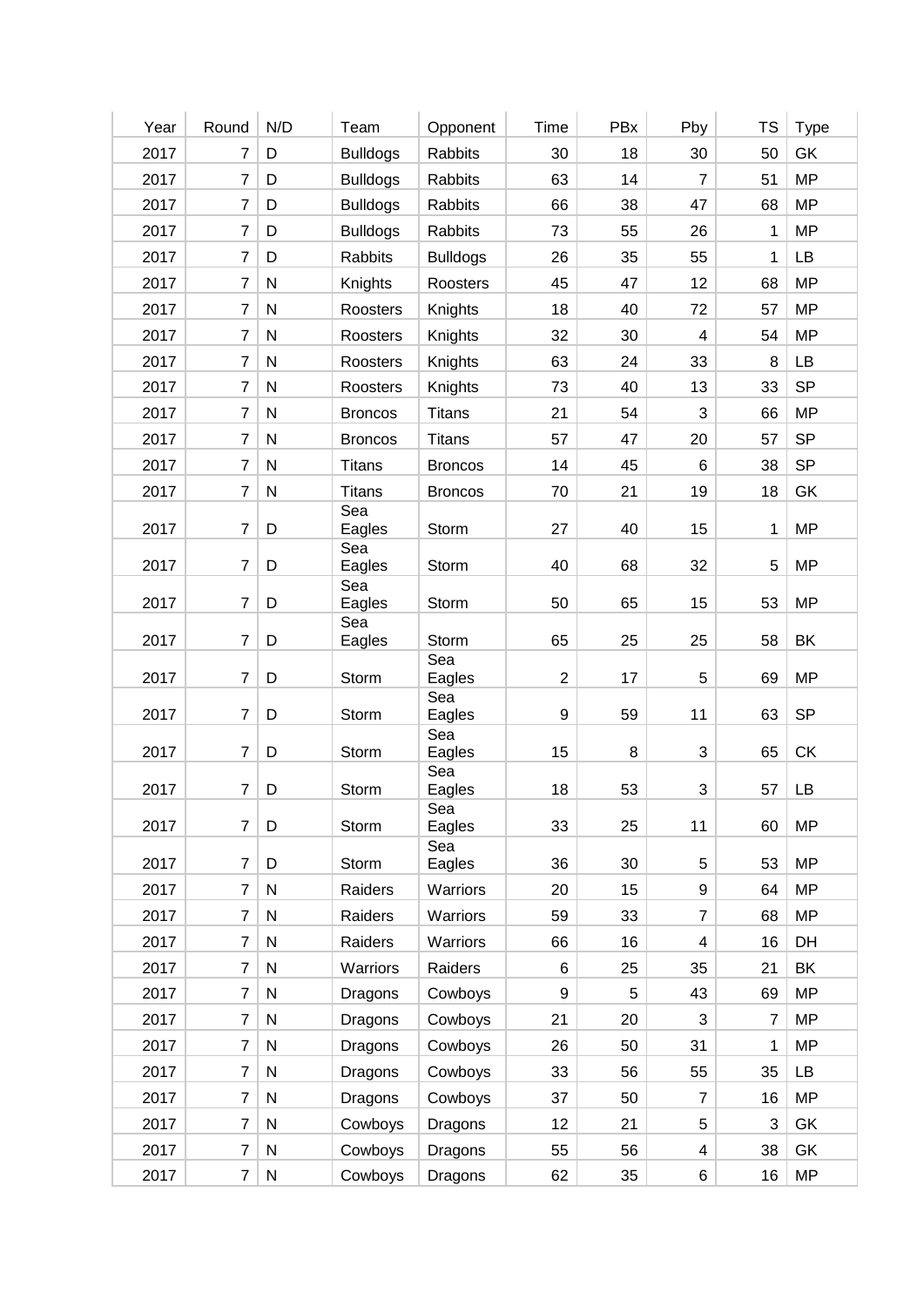| 2017 | $\overline{7}$ | N | Cowboys       | Dragons         | 64 | 47 | 30             | 15 | BK        |
|------|----------------|---|---------------|-----------------|----|----|----------------|----|-----------|
| 2017 | 7              | D | <b>Sharks</b> | <b>Panthers</b> | 17 | 65 | $\overline{2}$ | 40 | GK        |
| 2017 | 7              | D | <b>Sharks</b> | Panthers        | 37 | 30 | 14             | 1  | <b>MP</b> |
| 2017 | 7              | D | <b>Sharks</b> | Panthers        | 46 | 40 | 4              | 60 | <b>MP</b> |
| 2017 | 7              | D | <b>Sharks</b> | <b>Panthers</b> | 60 | 32 | 1              | 31 | <b>SP</b> |
| 2017 | 7              | D | <b>Sharks</b> | <b>Panthers</b> | 69 | 28 | 5              | 35 | GK        |
| 2017 | 7              | D | Eels          | <b>Tigers</b>   | 2  | 25 | 65             | 16 | LВ        |
| 2017 | 7              | D | Eels          | <b>Tigers</b>   | 23 | 23 | 24             | 68 | <b>MP</b> |
| 2017 | 7              | D | Eels          | <b>Tigers</b>   | 59 | 25 | 33             | 69 | GK        |
| 2017 | 7              | D | Eels          | <b>Tigers</b>   | 64 | 45 | 29             | 69 | <b>MP</b> |
| 2017 | 7              | D | Eels          | <b>Tigers</b>   | 70 | 68 | 9              | 21 | MP        |
| 2017 | 7              | D | <b>Tigers</b> | Eels            | 15 | 47 | 31             | 35 | LB        |
| 2017 | 7              | D | <b>Tigers</b> | Eels            | 28 | 51 | 11             | 46 | <b>SP</b> |
| 2017 | 7              | D | <b>Tigers</b> | Eels            | 37 | 40 | 10             | 1  | <b>CK</b> |
| 2017 | 7              | D | <b>Tigers</b> | Eels            | 52 | 31 | 1              | 31 | DH        |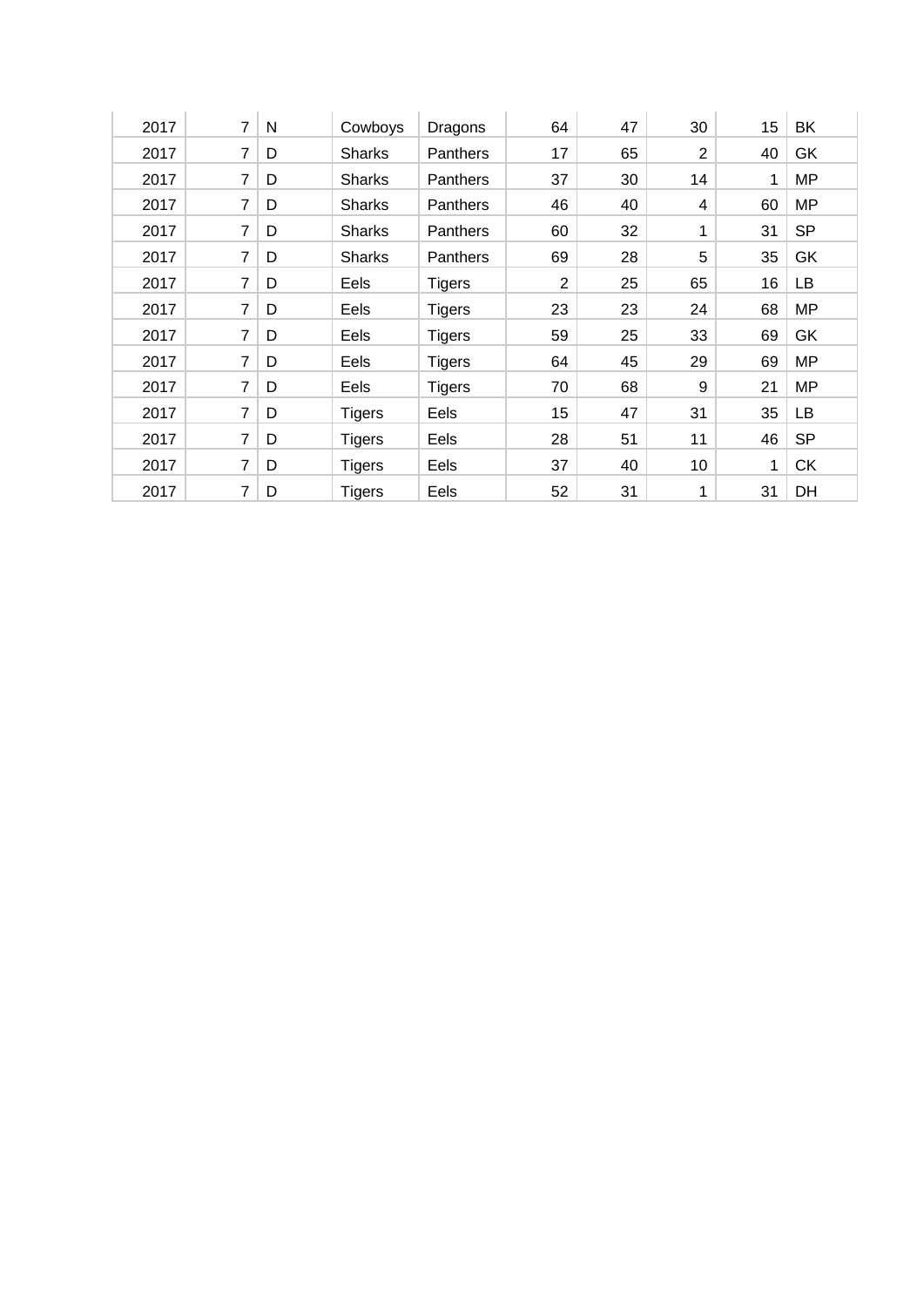| Year | Round | N/D          | Team           | Opponent       | Time | PBx | Pby            | <b>TS</b>    | <b>Type</b> |
|------|-------|--------------|----------------|----------------|------|-----|----------------|--------------|-------------|
| 2017 | 8     | ${\sf N}$    | Raiders        | Sea<br>Eagles  | 27   | 34  | 5              | 10           | GK          |
| 2017 | 8     | ${\sf N}$    | Raiders        | Sea<br>Eagles  | 46   | 64  | 9              | 13           | <b>MP</b>   |
| 2017 | 8     | ${\sf N}$    | Raiders        | Sea<br>Eagles  | 73   | 32  | 12             | 69           | GK          |
|      |       |              | Sea            |                |      |     |                |              |             |
| 2017 | 8     | ${\sf N}$    | Eagles         | Raiders        | 54   | 64  | 10             | 40           | GK          |
| 2017 | 8     | ${\sf N}$    | Sea<br>Eagles  | Raiders        | 57   | 45  | 22             | 67           | LB          |
|      |       |              | Sea            |                |      |     |                |              |             |
| 2017 | 8     | ${\sf N}$    | Eagles         | Raiders        | 76   | 55  | 50             | 15           | LB          |
| 2017 | 8     | ${\sf N}$    | Rabbits        | <b>Broncos</b> | 50   | 54  | 30             | 1            | BK          |
| 2017 | 8     | ${\sf N}$    | Rabbits        | <b>Broncos</b> | 55   | 46  | 3              | 46           | <b>SP</b>   |
| 2017 | 8     | $\mathsf{N}$ | Rabbits        | <b>Broncos</b> | 60   | 55  | 1              | 56           | <b>SP</b>   |
| 2017 | 8     | ${\sf N}$    | <b>Broncos</b> | <b>Rabbits</b> | 14   | 34  | 35             | 1            | <b>MP</b>   |
| 2017 | 8     | ${\sf N}$    | <b>Broncos</b> | Rabbits        | 27   | 40  | $\overline{2}$ | 1            | <b>MP</b>   |
| 2017 | 8     | ${\sf N}$    | <b>Broncos</b> | <b>Rabbits</b> | 69   | 39  | 3              | 17           | <b>MP</b>   |
| 2017 | 8     | D            | Eels           | Panthers       | 39   | 50  | 25             | 3            | <b>CK</b>   |
| 2017 | 8     | D            | Eels           | Panthers       | 43   | 51  | 59             | 69           | GK          |
| 2017 | 8     | D            | Panthers       | Eels           | 56   | 50  | 26             | 1            | <b>MP</b>   |
| 2017 | 8     | ${\sf N}$    | Cowboys        | Knights        | 8    | 10  | 1              | 11           | DH          |
| 2017 | 8     | ${\sf N}$    | Cowboys        | Knights        | 37   | 28  | 1              | 14           | <b>SP</b>   |
| 2017 | 8     | ${\sf N}$    | Cowboys        | Knights        | 47   | 10  | 5              | 3            | <b>SP</b>   |
| 2017 | 8     | ${\sf N}$    | Cowboys        | Knights        | 62   | 39  | $\overline{7}$ | 20           | <b>MP</b>   |
| 2017 | 8     | ${\sf N}$    | Knights        | Cowboys        | 17   | 31  | 1              | $\mathbf{1}$ | <b>MP</b>   |
| 2017 | 8     | ${\sf N}$    | <b>Sharks</b>  | <b>Titans</b>  | 24   | 38  | 10             | 1            | <b>MP</b>   |
| 2017 | 8     | N            | <b>Titans</b>  | Sharks         | 6    | 29  | 3              | 8            | <b>SP</b>   |
| 2017 | 8     | ${\sf N}$    | <b>Titans</b>  | <b>Sharks</b>  | 67   | 59  | 10             | 66           | <b>SP</b>   |
| 2017 | 8     | ${\sf N}$    | Roosters       | Dragons        | 50   | 43  | $\overline{2}$ | 60           | GK          |
| 2017 | 8     | ${\sf N}$    | Roosters       | Dragons        | 66   | 20  | 5              | 35           | <b>MP</b>   |
| 2017 | 8     | ${\sf N}$    | Dragons        | Roosters       | 19   | 33  | 9              | 21           | MP          |
| 2017 | 8     | ${\sf N}$    | Dragons        | Roosters       | 78   | 44  | 3              | 61           | <b>MP</b>   |
| 2017 | 8     | ${\sf N}$    | Storm          | Warriors       | 30   | 35  | 10             | 33           | <b>SP</b>   |
| 2017 | 8     | ${\sf N}$    | Storm          | Warriors       | 66   | 66  | $\overline{2}$ | 1            | <b>MP</b>   |
| 2017 | 8     | ${\sf N}$    | Storm          | Warriors       | 77   | 16  | 6              | 9            | <b>SP</b>   |
|      |       |              |                |                |      |     |                |              |             |
| 2017 | 8     | ${\sf N}$    | Warriors       | Storm          | 10   | 35  | 5              | 68           | MP          |
| 2017 | 8     | N            | Warriors       | Storm          | 44   | 21  | 10             | 65           | <b>MP</b>   |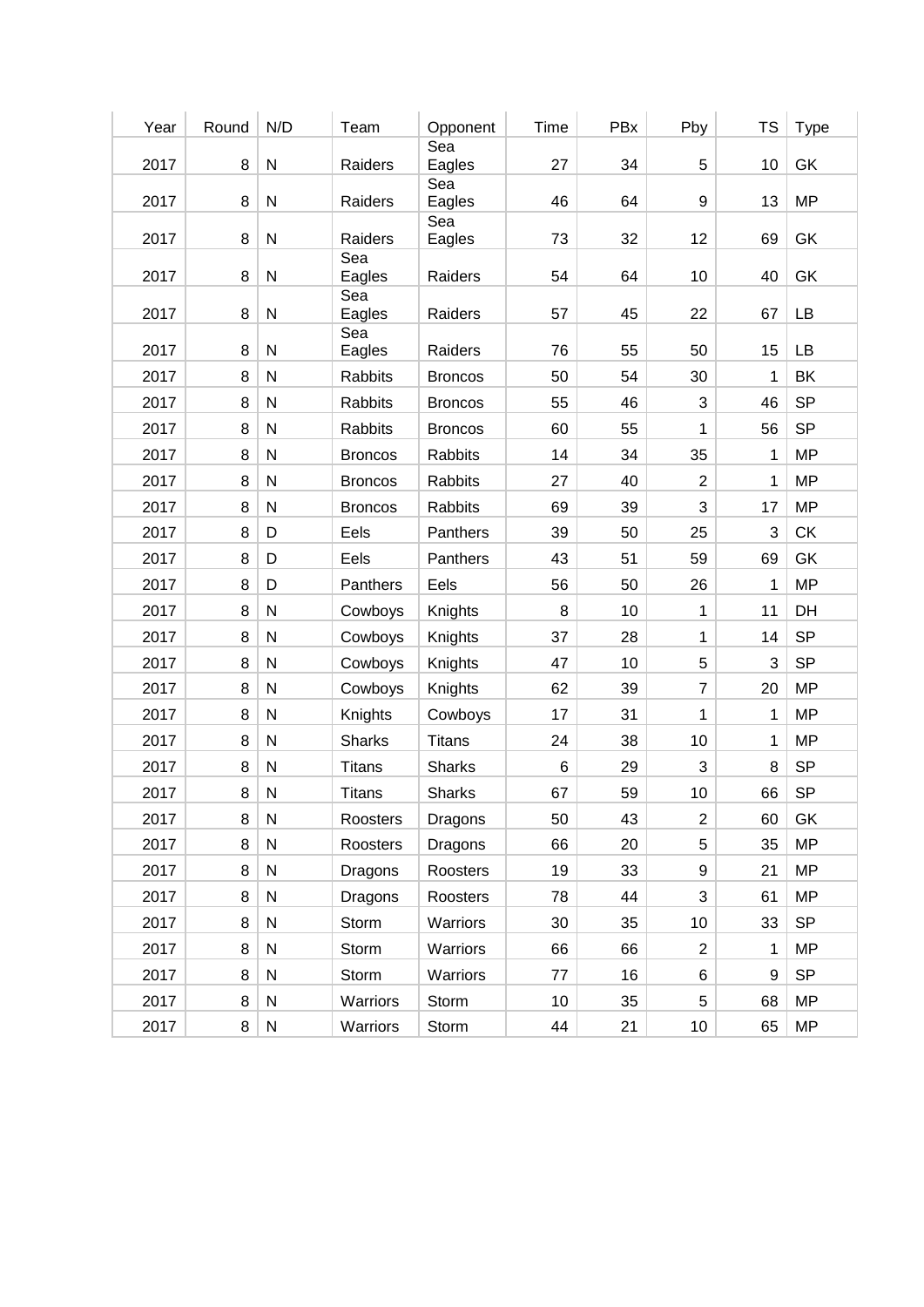| Year | Round | N/D          | Team                 | Opponent        | Time             | PBx            | Pby                     | <b>TS</b>        | <b>Type</b> |
|------|-------|--------------|----------------------|-----------------|------------------|----------------|-------------------------|------------------|-------------|
| 2017 | 9     | ${\sf N}$    | <b>Broncos</b>       | Panthers        | 18               | 50             | 89                      | 67               | LB          |
| 2017 | 9     | $\mathsf{N}$ | <b>Broncos</b>       | Panthers        | 31               | 23             | 29                      | 54               | BK          |
| 2017 | 9     | ${\sf N}$    | <b>Broncos</b>       | Panthers        | 51               | 49             | 5                       | 38               | <b>SP</b>   |
| 2017 | 9     | ${\sf N}$    | Panthers             | <b>Broncos</b>  | 65               | 34             | $\overline{\mathbf{4}}$ | 23               | <b>MP</b>   |
| 2017 | 9     | ${\sf N}$    | Panthers             | <b>Broncos</b>  | 68               | 35             | 19                      | 15               | <b>MP</b>   |
| 2017 | 9     | ${\sf N}$    | Panthers             | <b>Broncos</b>  | 72               | 38             | 1                       | 55               | <b>MP</b>   |
| 2017 | 9     | ${\sf N}$    | <b>Rabbits</b>       | Sea<br>Eagles   | 50               | 35             | 1                       | 69               | <b>MP</b>   |
| 2017 | 9     | ${\sf N}$    | Sea<br>Eagles        | <b>Rabbits</b>  | 12               | 30             | 15                      | 50               | <b>MP</b>   |
| 2017 | 9     | ${\sf N}$    | Sea<br>Eagles        | <b>Rabbits</b>  | 22               | 40             | 12                      | 60               | GK          |
| 2017 | 9     | ${\sf N}$    | Sea<br>Eagles        | <b>Rabbits</b>  | 27               | 45             | 43                      | 1                | <b>MP</b>   |
| 2017 | 9     | ${\sf N}$    | Sea<br>Eagles<br>Sea | <b>Rabbits</b>  | 29               | $\overline{7}$ | 29                      | 69               | <b>MP</b>   |
| 2017 | 9     | ${\sf N}$    | Eagles               | <b>Rabbits</b>  | 35               | 5              | 38                      | 63               | <b>MP</b>   |
| 2017 | 9     | ${\sf N}$    | Sea<br>Eagles        | <b>Rabbits</b>  | 38               | 55             | 18                      | 45               | <b>SP</b>   |
| 2017 | 9     | ${\sf N}$    | Sea<br>Eagles        | <b>Rabbits</b>  | 59               | 37             | 5                       | 69               | <b>MP</b>   |
| 2017 | 9     | ${\sf N}$    | Sea<br>Eagles        | <b>Rabbits</b>  | 69               | 45             | 41                      | 66               | <b>MP</b>   |
| 2017 | 9     | ${\sf N}$    | Sea<br>Eagles        | <b>Rabbits</b>  | 72               | 38             | 48                      | 45               | LB          |
| 2017 | 9     | ${\sf N}$    | Cowboys              | Eels            | 64               | 49             | 11                      | 15               | <b>CK</b>   |
| 2017 | 9     | $\mathsf{N}$ | Eels                 | Cowboys         | $\boldsymbol{9}$ | 21             | 55                      | 1                | <b>LB</b>   |
| 2017 | 9     | $\mathsf{N}$ | Eels                 | Cowboys         | 24               | 18             | 55                      | 35               | LB          |
| 2017 | 9     | $\mathsf{N}$ | Eels                 | Cowboys         | 50               | 35             | 70                      | 42               | LB          |
| 2017 |       | $9$   N      | Eels                 | Cowboys         | 74               | 15             | $\mathbf 1$             | 15               | <b>SP</b>   |
| 2017 | 9     | D            | <b>Titans</b>        | Knights         | 24               | 10             | 10                      | 15               | DH          |
| 2017 | 9     | D            | <b>Titans</b>        | Knights         | 43               | 33             | $\overline{2}$          | 18               | <b>MP</b>   |
| 2017 | 9     | D            | <b>Titans</b>        | Knights         | 48               | 23             | 1                       | 45               | <b>MP</b>   |
| 2017 | 9     | D            | <b>Titans</b>        | Knights         | 59               | 35             | 15                      | 55               | CK          |
| 2017 | 9     | D            | <b>Titans</b>        | Knights         | 73               | 57             | $\overline{2}$          | 57               | DH          |
| 2017 | 9     | D            | <b>Titans</b>        | Knights         | 77               | 35             | 3                       | 31               | <b>SP</b>   |
| 2017 | 9     | D            | Knights              | <b>Titans</b>   | 13               | 50             | $\overline{2}$          | 55               | <b>SP</b>   |
| 2017 | 9     | ${\sf N}$    | <b>Bulldogs</b>      | Raiders         | 5                | 49             | 11                      | $\overline{4}$   | <b>MP</b>   |
| 2017 | 9     | ${\sf N}$    | <b>Bulldogs</b>      | Raiders         | 45               | 67             | 10                      | 11               | <b>MP</b>   |
| 2017 | 9     | ${\sf N}$    | <b>Bulldogs</b>      | Raiders         | 58               | 39             | 3                       | $\boldsymbol{9}$ | <b>MP</b>   |
| 2017 | 9     | ${\sf N}$    | Raiders              | <b>Bulldogs</b> | 16               | 43             | 39                      | 1                | <b>MP</b>   |
| 2017 | 9     | ${\sf N}$    | Raiders              | <b>Bulldogs</b> | 31               | 35             | 10                      | 35               | DH          |
| 2017 | 9     | ${\sf N}$    | <b>Tigers</b>        | <b>Sharks</b>   | 25               | 38             | 12                      | 1                | <b>MP</b>   |
| 2017 | 9     | ${\sf N}$    | <b>Tigers</b>        | <b>Sharks</b>   | 32               | 35             | 18                      | 12               | <b>MP</b>   |
| 2017 | 9     | ${\sf N}$    | Sharks               | <b>Tigers</b>   | 9                | 19             | $10$                    | 56               | <b>MP</b>   |
|      |       |              |                      |                 |                  |                |                         |                  |             |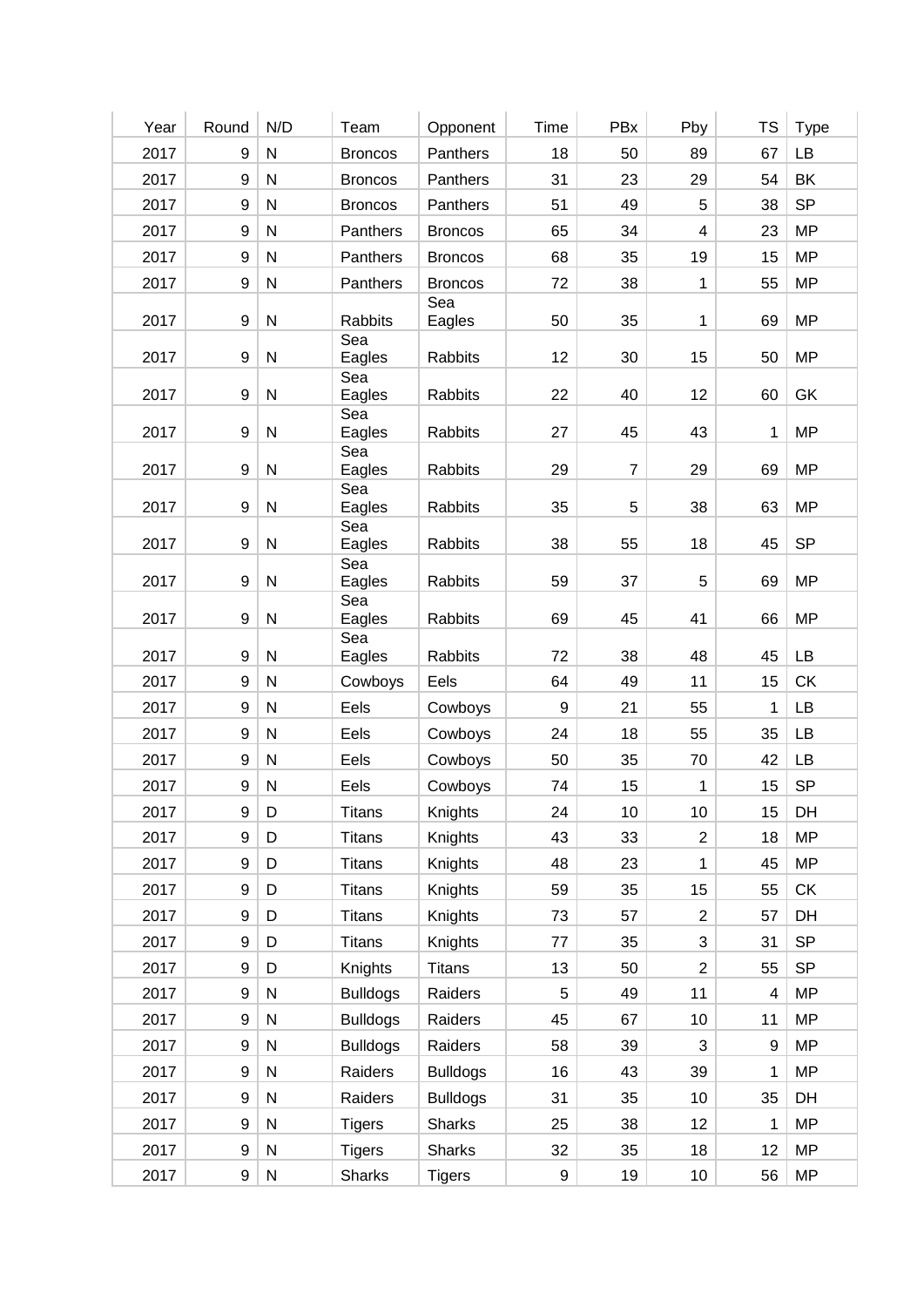| 2017 | 9 | N | <b>Sharks</b> | <b>Tigers</b>   | 13 | 55 | 4              | 1  | <b>MP</b> |
|------|---|---|---------------|-----------------|----|----|----------------|----|-----------|
| 2017 | 9 | N | <b>Sharks</b> | <b>Tigers</b>   | 57 | 60 | 34             | 35 | BK        |
| 2017 | 9 | N | <b>Sharks</b> | <b>Tigers</b>   | 69 | 49 | 20             | 27 | <b>CK</b> |
| 2017 | 9 | D | Warriors      | Roosters        | 6  | 19 | 1              | 28 | <b>SP</b> |
| 2017 | 9 | D | Warriors      | Roosters        | 35 | 20 | 5              | 55 | <b>MP</b> |
| 2017 | 9 | D | Roosters      | <b>Warriors</b> | 28 | 8  | 26             | 10 | <b>MP</b> |
| 2017 | 9 | D | Dragons       | Storm           | 36 | 59 | 1              | 1  | <b>MP</b> |
| 2017 | 9 | D | Dragons       | Storm           | 59 | 21 | 1              | 1  | <b>MP</b> |
| 2017 | 9 | D | Dragons       | Storm           | 66 | 24 | 1              | 22 | DH        |
| 2017 | 9 | D | Dragons       | Storm           | 71 | 30 | 4              | 5  | <b>MP</b> |
| 2017 | 9 | D | Dragons       | Storm           | 79 | 40 | 32             | 65 | <b>MP</b> |
| 2017 | 9 | D | Storm         | Dragons         | 9  | 20 | 1              | 69 | <b>CK</b> |
| 2017 | 9 | D | Storm         | Dragons         | 12 | 45 | 25             | 1  | <b>MP</b> |
| 2017 | 9 | D | Storm         | Dragons         | 16 | 19 | 1              | 69 | <b>MP</b> |
| 2017 | 9 | D | Storm         | Dragons         | 25 | 49 | 35             | 1  | <b>MP</b> |
| 2017 | 9 | D | Storm         | Dragons         | 45 | 5  | $\overline{2}$ | 60 | <b>MP</b> |
| 2017 | 9 | D | Storm         | Dragons         | 53 | 40 | 70             | 58 | LB        |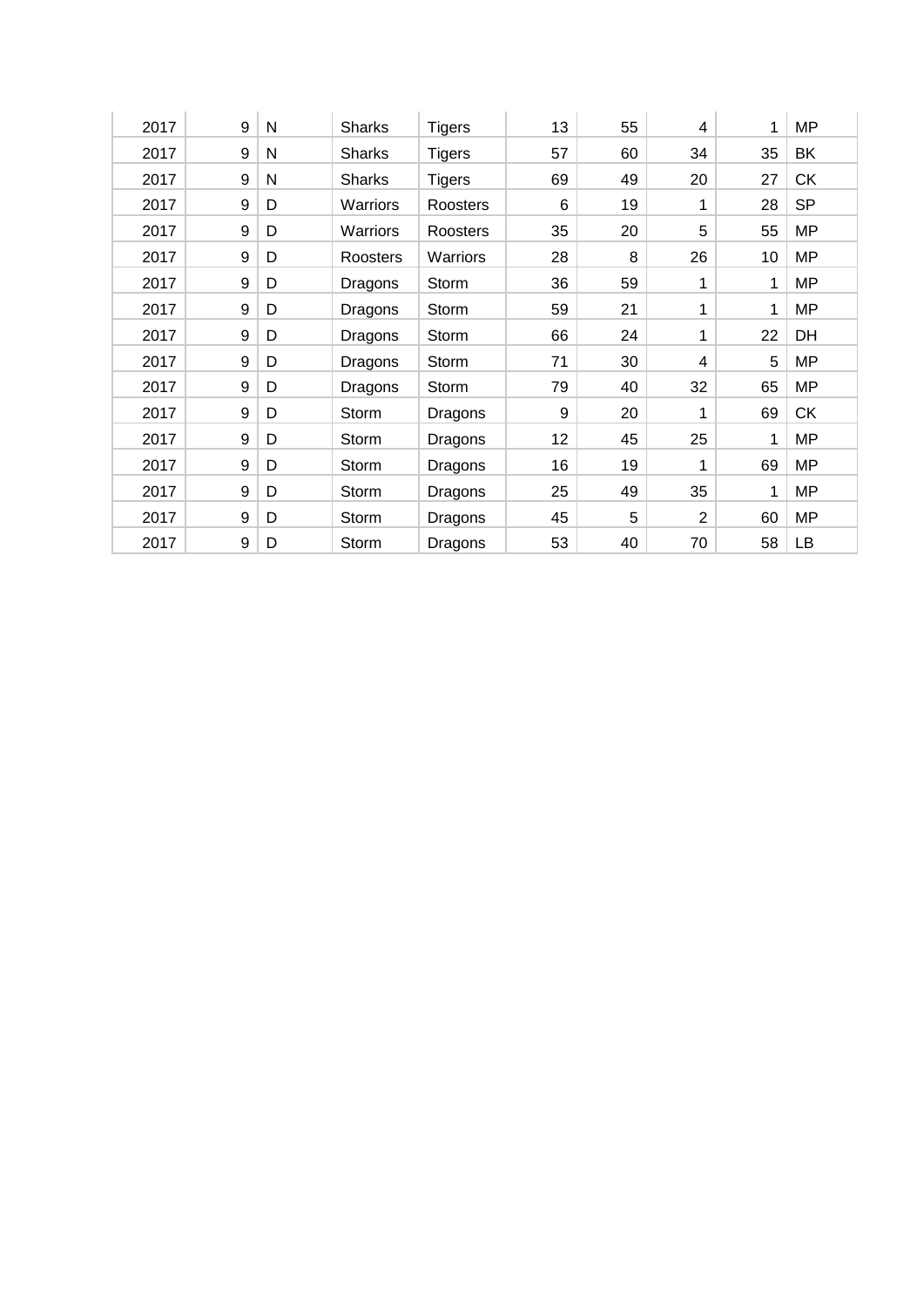| Year | Round           | N/D          | Team                 | Opponent        | Time           | PBx                     | Pby                     | TS             | <b>Type</b> |
|------|-----------------|--------------|----------------------|-----------------|----------------|-------------------------|-------------------------|----------------|-------------|
| 2017 | 10              | ${\sf N}$    | <b>Bulldogs</b>      | Cowboys         | 52             | 47                      | 22                      | 54             | GK          |
| 2017 | 10              | ${\sf N}$    | <b>Bulldogs</b>      | Cowboys         | 68             | 49                      | 14                      | 69             | <b>MP</b>   |
| 2017 | 10              | ${\sf N}$    | Cowboys              | <b>Bulldogs</b> | 6              | 20                      | $\,$ 5 $\,$             | 66             | <b>CK</b>   |
| 2017 | 10              | ${\sf N}$    | Cowboys              | <b>Bulldogs</b> | 25             | 38                      | $\overline{4}$          | 52             | <b>SP</b>   |
| 2017 | 10              | ${\sf N}$    | Cowboys              | <b>Bulldogs</b> | 36             | 15                      | 15                      | 38             | GK          |
| 2017 | 10              | ${\sf N}$    | Cowboys              | <b>Bulldogs</b> | 48             | 15                      | 35                      | 51             | GK          |
| 2017 | 10              | ${\sf N}$    | Cowboys              | <b>Bulldogs</b> | 74             | 27                      | 11                      | 33             | <b>MP</b>   |
| 2017 | 10              | ${\sf N}$    | Dragons              | <b>Sharks</b>   | 27             | 43                      | 1                       | 38             | <b>SP</b>   |
| 2017 | 10              | $\mathsf{N}$ | Dragons              | <b>Sharks</b>   | 61             | 27                      | $\boldsymbol{9}$        | 55             | <b>MP</b>   |
| 2017 | 10              | ${\sf N}$    | <b>Sharks</b>        | Dragons         | 23             | 21                      | $\overline{2}$          | $\overline{2}$ | <b>MP</b>   |
| 2017 | 10              | ${\sf N}$    | <b>Sharks</b>        | Dragons         | 51             | 18                      | 67                      | 1              | <b>MP</b>   |
| 2017 | 10              | ${\sf N}$    | <b>Sharks</b>        | Dragons         | 72             | 19                      | 1                       | 1              | <b>MP</b>   |
| 2017 | 10              | $\mathsf{N}$ | <b>Rabbits</b>       | <b>Tigers</b>   | 12             | 42                      | 31                      | 3              | <b>MP</b>   |
| 2017 | 10              | $\mathsf{N}$ | <b>Rabbits</b>       | <b>Tigers</b>   | 24             | 35                      | 7                       | 25             | <b>SP</b>   |
| 2017 | 10              | ${\sf N}$    | Rabbits              | <b>Tigers</b>   | 39             | 20                      | 42                      | 55             | <b>LB</b>   |
| 2017 | 10              | ${\sf N}$    | <b>Rabbits</b>       | <b>Tigers</b>   | 48             | 40                      | 19                      | 5              | <b>MP</b>   |
| 2017 | 10              | ${\sf N}$    | Rabbits              | <b>Tigers</b>   | 52             | 35                      | $\overline{4}$          | 29             | <b>SP</b>   |
| 2017 | 10              | D            | Panthers             | Warriors        | 25             | 49                      | 14                      | 32             | <b>MP</b>   |
| 2017 | 10              | D            | Panthers             | Warriors        | 47             | 55                      | 1                       | 21             | <b>MP</b>   |
| 2017 | 10              | D            | Panthers             | Warriors        | 55             | 83                      | 33                      | 4              | LB          |
| 2017 | 10              | D            | Panthers             | Warriors        | 59             | 45                      | $\overline{2}$          | 52             | <b>SP</b>   |
| 2017 | 10              | D            | Panthers             | Warriors        | 76             | 50                      | $\overline{2}$          | 56             | <b>SP</b>   |
| 2017 | 10              | D            | Warriors             | Panthers        | 13             | 39                      | $\overline{\mathbf{4}}$ | 1              | <b>MP</b>   |
| 2017 | 10              | D            |                      | Panthers        |                | 37                      | 10                      | 14             | <b>MP</b>   |
| 2017 | 10              | D            | Warriors             | Panthers        | 17<br>33       | 33                      | $\boldsymbol{9}$        | 3              | GK          |
|      | 10 <sup>1</sup> |              | Warriors<br>Storm    |                 |                |                         |                         |                |             |
| 2017 |                 | N            |                      | <b>Titans</b>   | 19             | 43                      | 47                      | 15             | LB          |
| 2017 | 10              | ${\sf N}$    | Storm                | <b>Titans</b>   | 22             | 18                      | 51                      | 28             | LB          |
| 2017 | 10              | ${\sf N}$    | Storm                | <b>Titans</b>   | 27             | 26                      | 45                      | 14             | <b>MP</b>   |
| 2017 | 10              | ${\sf N}$    | Storm                | <b>Titans</b>   | 64             | $\overline{\mathbf{4}}$ | $\mathbf{1}$            | 67             | <b>MP</b>   |
| 2017 | 10              | ${\sf N}$    | Storm                | <b>Titans</b>   | 67             | 65                      | 35                      | 56             | BK          |
| 2017 | 10              | ${\sf N}$    | Storm                | <b>Titans</b>   | 70             | 19                      | 56                      | 10             | LB          |
| 2017 | 10              | $\mathsf{N}$ | <b>Titans</b>        | Storm           | 33             | 30                      | 1                       | 35             | <b>SP</b>   |
| 2017 | 10              | ${\sf N}$    | <b>Titans</b>        | Storm           | 37             | 38                      | 8                       | 69             | <b>MP</b>   |
| 2017 | 10              | ${\sf N}$    | <b>Titans</b>        | Storm           | 45             | 32                      | 3                       | 50             | GK          |
| 2017 | 10              | ${\sf N}$    | <b>Titans</b>        | Storm           | 55             | 20                      | 21                      | 46             | BK          |
| 2017 | 10 <sup>1</sup> | ${\sf N}$    | <b>Titans</b>        | Storm           | 74             | 41                      | $\overline{4}$          | 16             | GK          |
| 2017 | 10              | ${\sf N}$    | <b>Titans</b>        | Storm           | 78             | 43                      | $\overline{c}$          | 67             | <b>CK</b>   |
| 2017 | 10 <sup>1</sup> | N            | Sea<br>Eagles<br>Sea | <b>Broncos</b>  | $\overline{2}$ | 45                      | 10                      | 9              | MP          |
|      |                 |              |                      |                 |                |                         |                         |                |             |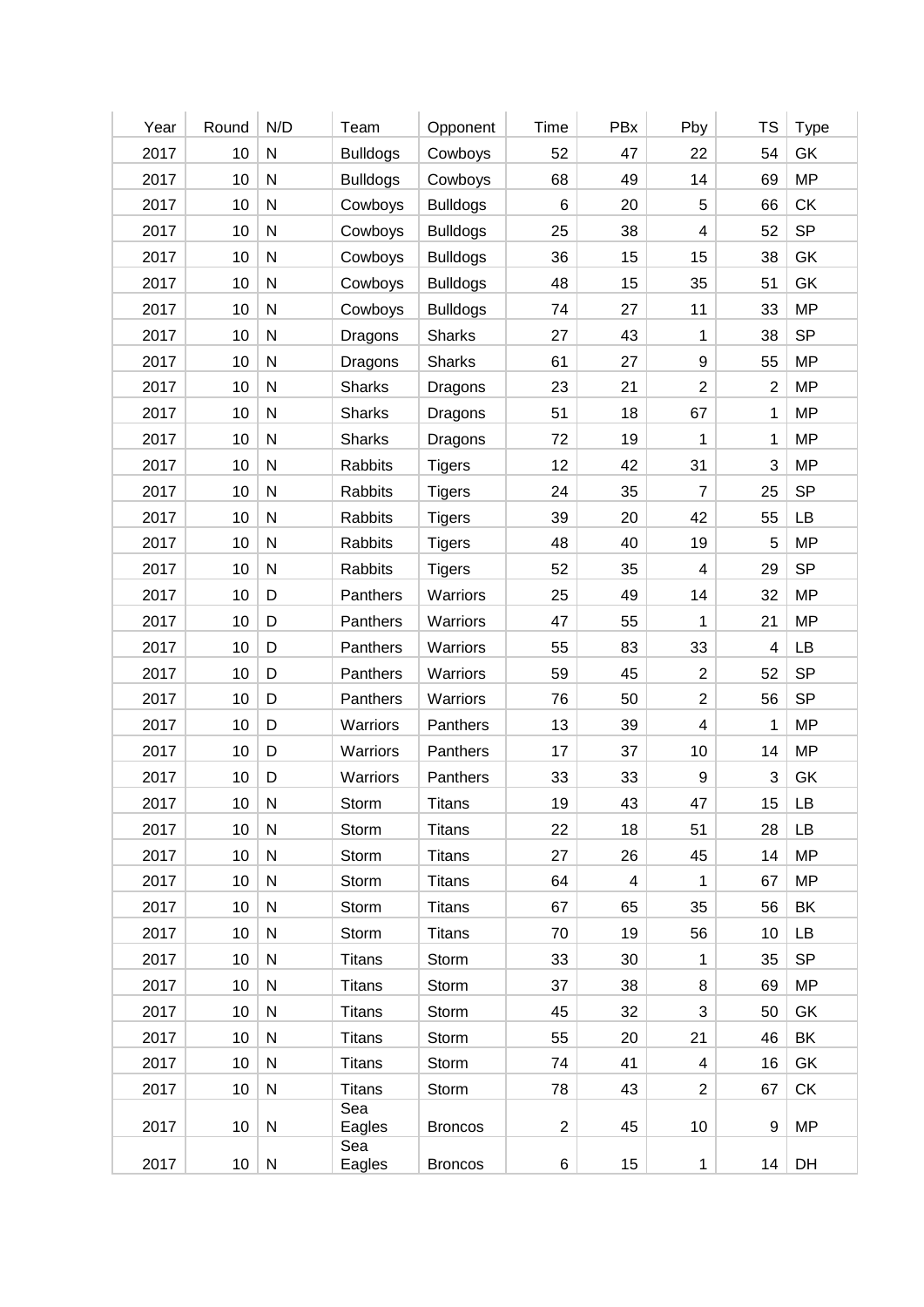| 2017 | 10 | N | Sea<br>Eagles  | <b>Broncos</b> | 9  | 48 | 48 | 1  | <b>MP</b> |
|------|----|---|----------------|----------------|----|----|----|----|-----------|
| 2017 | 10 | N | <b>Broncos</b> | Sea<br>Eagles  | 75 | 29 | 4  | 1  | <b>MP</b> |
| 2017 | 10 | D | Knights        | Raiders        | 5  | 20 | 22 | 1  | MP        |
| 2017 | 10 | D | Knights        | Raiders        | 16 | 46 | 32 | 39 | LB        |
| 2017 | 10 | D | Knights        | Raiders        | 56 | 32 | 9  | 54 | <b>MP</b> |
| 2017 | 10 | D | Knights        | Raiders        | 60 | 16 | 3  | 20 | <b>MP</b> |
| 2017 | 10 | D | Knights        | Raiders        | 78 | 38 | 12 | 22 | <b>MP</b> |
| 2017 | 10 | D | Raiders        | Knights        | 9  | 28 | 12 | 3  | <b>MP</b> |
| 2017 | 10 | D | Raiders        | Knights        | 44 | 39 | 6  | 54 | <b>SP</b> |
| 2017 | 10 | D | Raiders        | Knights        | 75 | 56 | 3  | 1  | <b>MP</b> |
| 2017 | 10 | D | Roosters       | Eels           | 4  | 38 | 4  | 5  | MP        |
| 2017 | 10 | D | Roosters       | Eels           | 10 | 55 | 15 | 35 | DH        |
| 2017 | 10 | D | Roosters       | Eels           | 37 | 46 | 12 | 68 | <b>MP</b> |
| 2017 | 10 | D | Roosters       | Eels           | 44 | 35 | 68 | 1  | LB        |
| 2017 | 10 | D | Roosters       | Eels           | 67 | 59 | 26 | 69 | <b>MP</b> |
| 2017 | 10 | D | Roosters       | Eels           | 72 | 1  | 34 | 69 | <b>CK</b> |
| 2017 | 10 | D | Eels           | Roosters       | 62 | 48 | 12 | 35 | <b>MP</b> |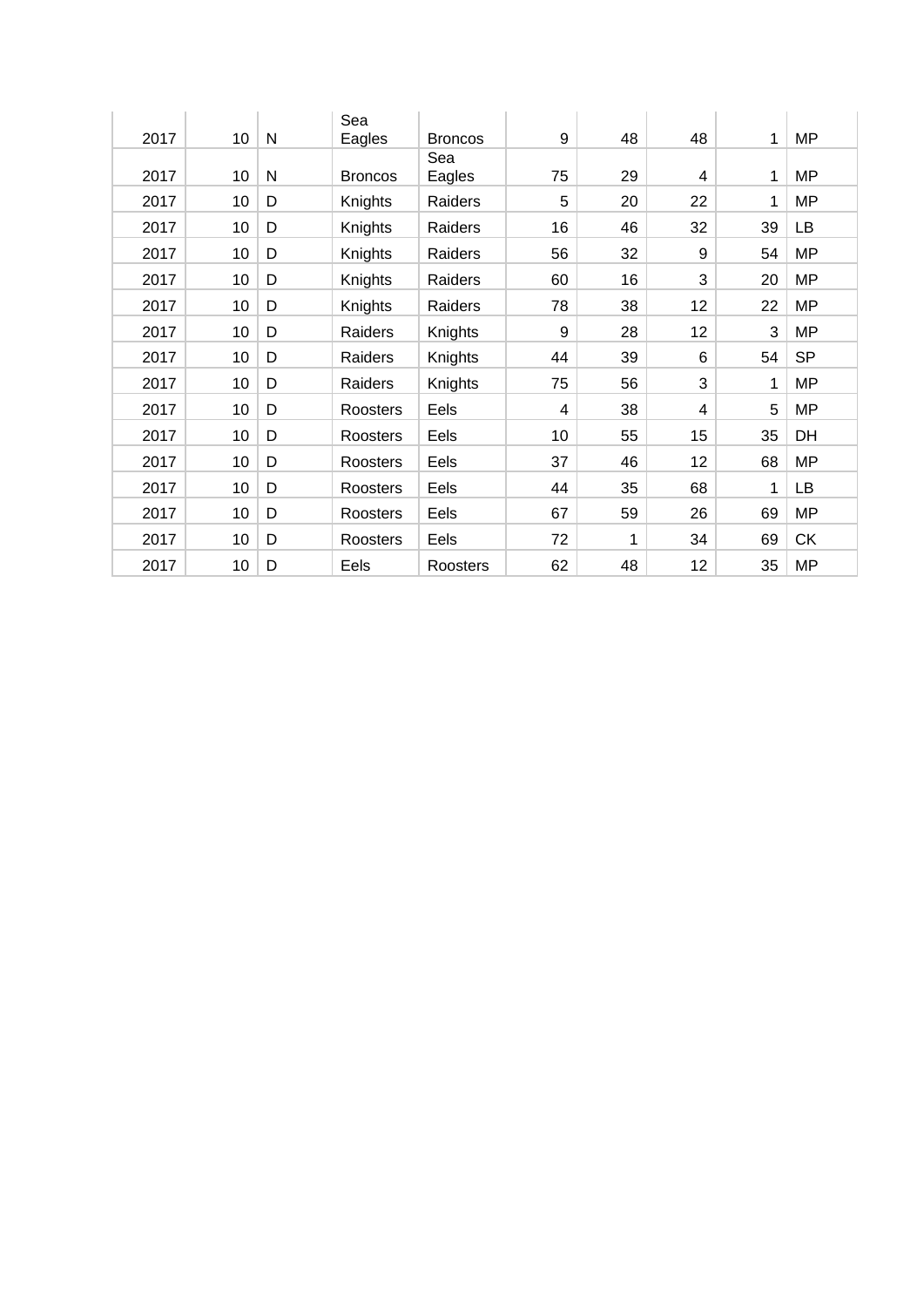| <b>SP</b><br>${\sf N}$<br>2017<br>11<br><b>Sharks</b><br>50<br>42<br>28<br>21<br>Cowboys<br>${\sf N}$<br>62<br>38<br>35<br><b>MP</b><br>2017<br>11<br><b>Sharks</b><br>Cowboys<br>35<br>35<br><b>MP</b><br>2017<br>11<br>${\sf N}$<br><b>Sharks</b><br>Cowboys<br>66<br>20<br>35<br>${\sf N}$<br><b>MP</b><br>2017<br>11<br>Cowboys<br><b>Sharks</b><br>12<br>38<br>3<br>1<br>11<br>${\sf N}$<br><b>Sharks</b><br>33<br>49<br>64<br>54<br><b>MP</b><br>2017<br>Cowboys<br>${\sf N}$<br>$\overline{2}$<br><b>CK</b><br>2017<br>11<br>Cowboys<br><b>Sharks</b><br>39<br>33<br>69<br>${\sf N}$<br>13<br>22<br><b>MP</b><br>2017<br>11<br>Warriors<br>Dragons<br>34<br>11<br>${\sf N}$<br>$\,8\,$<br>CK<br>2017<br>11<br>Warriors<br>76<br>39<br>63<br>Dragons<br><b>SP</b><br>${\sf N}$<br>$\boldsymbol{9}$<br>2017<br>11<br>24<br>21<br>11<br>Warriors<br>Dragons<br>11<br>${\sf N}$<br>Warriors<br>33<br>$\,8\,$<br>26<br><b>MP</b><br>2017<br>11<br>Dragons<br>${\sf N}$<br>29<br>$\overline{2}$<br>69<br><b>MP</b><br>2017<br>11<br>Warriors<br>50<br>Dragons<br>$\boldsymbol{9}$<br><b>MP</b><br>2017<br>11<br>${\sf N}$<br>Warriors<br>60<br>21<br>1<br>Dragons<br>${\sf N}$<br>6<br>DH<br>2017<br>11<br>Warriors<br>66<br>55<br>66<br>Dragons<br>49<br>${\sf N}$<br><b>MP</b><br>2017<br>11<br>14<br>35<br>16<br><b>Broncos</b><br><b>Tigers</b><br>2017<br>11<br>$\mathsf{N}$<br>23<br>41<br>8<br>21<br><b>MP</b><br><b>Broncos</b><br><b>Tigers</b><br>${\sf N}$<br><b>MP</b><br>2017<br>11<br>34<br>35<br>8<br>26<br><b>Broncos</b><br><b>Tigers</b><br>42<br><b>MP</b><br>2017<br>11<br>N<br><b>Tigers</b><br>55<br>19<br>28<br><b>Broncos</b><br>Sea<br>GK<br>2017<br>11<br>N<br><b>Titans</b><br>Eagles<br>56<br>44<br>67<br>1<br>Sea<br>12<br><b>MP</b><br>2017<br>11<br>N<br>Eagles<br><b>Titans</b><br>55<br>51<br>46<br>Sea<br>2017<br>11<br>N<br>Eagles<br><b>Titans</b><br>20<br>28<br>51<br>66<br><b>MP</b><br>Sea<br>2017<br>11<br>N<br>Eagles<br><b>Titans</b><br>24<br>25<br>26<br>DH<br>4<br>Sea<br>2017<br>11<br>${\sf N}$<br>Eagles<br><b>Titans</b><br>46<br>35<br>13<br>31<br><b>MP</b><br>Sea<br>2017<br>11<br>N<br>Eagles<br>Titans<br>73<br>20<br>9<br>54<br>MP<br><b>MP</b><br>${\sf N}$<br>Eels<br>39<br>21<br>5<br>2017<br>11<br>Raiders<br>5<br>11<br>${\sf N}$<br>Eels<br>Raiders<br>47<br>32<br>$\overline{\mathbf{4}}$<br>21<br><b>MP</b><br>2017<br>1<br>11<br>${\sf N}$<br>Eels<br>40<br><b>MP</b><br>2017<br>Raiders<br>4<br>$\overline{4}$<br>19<br>66<br><b>SP</b><br>2017<br>11<br>N<br>Raiders<br>Eels<br>50<br>4<br>Eels<br>26<br><b>MP</b><br>2017<br>11<br>N<br>Raiders<br>56<br>33<br>22<br>Eels<br><b>MP</b><br>2017<br>11<br>${\sf N}$<br>Raiders<br>73<br>30<br>9<br>69<br><b>MP</b><br>2017<br>11<br>Knights<br>Panthers<br>4<br>21<br>18<br>28<br>D<br><b>SP</b><br>11<br>D<br>Knights<br>Panthers<br>21<br>10<br>34<br>2017<br>8<br>20<br><b>MP</b><br>2017<br>11<br>D<br>Knights<br>Panthers<br>79<br>42<br>$\overline{2}$<br>22<br><b>MP</b><br>2017<br>11<br>D<br>Panthers<br>Knights<br>49<br>50<br>1<br><b>SP</b><br>2017<br>11<br>D<br>Panthers<br>Knights<br>53<br>49<br>$\overline{\mathbf{4}}$<br>40<br><b>SP</b><br>2017<br>11<br>65<br>22<br>33<br>D<br>Panthers<br>Knights<br>1<br>11<br>69<br>40<br>25<br>GK<br>2017<br>D<br>Panthers<br>Knights<br>$\overline{\mathbf{4}}$<br>Panthers<br>52<br>GK<br>2017<br>11<br>D<br>Knights<br>76<br>25<br>1<br>6<br>28<br>22<br>15<br><b>MP</b><br>2017<br>11<br>D<br><b>Bulldogs</b><br>Roosters | Year | Round | N/D | Team | Opponent | Time | PBx | Pby | <b>TS</b> | <b>Type</b> |
|-----------------------------------------------------------------------------------------------------------------------------------------------------------------------------------------------------------------------------------------------------------------------------------------------------------------------------------------------------------------------------------------------------------------------------------------------------------------------------------------------------------------------------------------------------------------------------------------------------------------------------------------------------------------------------------------------------------------------------------------------------------------------------------------------------------------------------------------------------------------------------------------------------------------------------------------------------------------------------------------------------------------------------------------------------------------------------------------------------------------------------------------------------------------------------------------------------------------------------------------------------------------------------------------------------------------------------------------------------------------------------------------------------------------------------------------------------------------------------------------------------------------------------------------------------------------------------------------------------------------------------------------------------------------------------------------------------------------------------------------------------------------------------------------------------------------------------------------------------------------------------------------------------------------------------------------------------------------------------------------------------------------------------------------------------------------------------------------------------------------------------------------------------------------------------------------------------------------------------------------------------------------------------------------------------------------------------------------------------------------------------------------------------------------------------------------------------------------------------------------------------------------------------------------------------------------------------------------------------------------------------------------------------------------------------------------------------------------------------------------------------------------------------------------------------------------------------------------------------------------------------------------------------------------------------------------------------------------------------------------------------------------------------------------------------------------------------------------------------------------------------------------------------------------------------------------------------------------------------------------------------------------------------------------------------------------------------------------------------------------------------------------------------------------------------------------------------------------------------------------------------------|------|-------|-----|------|----------|------|-----|-----|-----------|-------------|
|                                                                                                                                                                                                                                                                                                                                                                                                                                                                                                                                                                                                                                                                                                                                                                                                                                                                                                                                                                                                                                                                                                                                                                                                                                                                                                                                                                                                                                                                                                                                                                                                                                                                                                                                                                                                                                                                                                                                                                                                                                                                                                                                                                                                                                                                                                                                                                                                                                                                                                                                                                                                                                                                                                                                                                                                                                                                                                                                                                                                                                                                                                                                                                                                                                                                                                                                                                                                                                                                                                           |      |       |     |      |          |      |     |     |           |             |
|                                                                                                                                                                                                                                                                                                                                                                                                                                                                                                                                                                                                                                                                                                                                                                                                                                                                                                                                                                                                                                                                                                                                                                                                                                                                                                                                                                                                                                                                                                                                                                                                                                                                                                                                                                                                                                                                                                                                                                                                                                                                                                                                                                                                                                                                                                                                                                                                                                                                                                                                                                                                                                                                                                                                                                                                                                                                                                                                                                                                                                                                                                                                                                                                                                                                                                                                                                                                                                                                                                           |      |       |     |      |          |      |     |     |           |             |
|                                                                                                                                                                                                                                                                                                                                                                                                                                                                                                                                                                                                                                                                                                                                                                                                                                                                                                                                                                                                                                                                                                                                                                                                                                                                                                                                                                                                                                                                                                                                                                                                                                                                                                                                                                                                                                                                                                                                                                                                                                                                                                                                                                                                                                                                                                                                                                                                                                                                                                                                                                                                                                                                                                                                                                                                                                                                                                                                                                                                                                                                                                                                                                                                                                                                                                                                                                                                                                                                                                           |      |       |     |      |          |      |     |     |           |             |
|                                                                                                                                                                                                                                                                                                                                                                                                                                                                                                                                                                                                                                                                                                                                                                                                                                                                                                                                                                                                                                                                                                                                                                                                                                                                                                                                                                                                                                                                                                                                                                                                                                                                                                                                                                                                                                                                                                                                                                                                                                                                                                                                                                                                                                                                                                                                                                                                                                                                                                                                                                                                                                                                                                                                                                                                                                                                                                                                                                                                                                                                                                                                                                                                                                                                                                                                                                                                                                                                                                           |      |       |     |      |          |      |     |     |           |             |
|                                                                                                                                                                                                                                                                                                                                                                                                                                                                                                                                                                                                                                                                                                                                                                                                                                                                                                                                                                                                                                                                                                                                                                                                                                                                                                                                                                                                                                                                                                                                                                                                                                                                                                                                                                                                                                                                                                                                                                                                                                                                                                                                                                                                                                                                                                                                                                                                                                                                                                                                                                                                                                                                                                                                                                                                                                                                                                                                                                                                                                                                                                                                                                                                                                                                                                                                                                                                                                                                                                           |      |       |     |      |          |      |     |     |           |             |
|                                                                                                                                                                                                                                                                                                                                                                                                                                                                                                                                                                                                                                                                                                                                                                                                                                                                                                                                                                                                                                                                                                                                                                                                                                                                                                                                                                                                                                                                                                                                                                                                                                                                                                                                                                                                                                                                                                                                                                                                                                                                                                                                                                                                                                                                                                                                                                                                                                                                                                                                                                                                                                                                                                                                                                                                                                                                                                                                                                                                                                                                                                                                                                                                                                                                                                                                                                                                                                                                                                           |      |       |     |      |          |      |     |     |           |             |
|                                                                                                                                                                                                                                                                                                                                                                                                                                                                                                                                                                                                                                                                                                                                                                                                                                                                                                                                                                                                                                                                                                                                                                                                                                                                                                                                                                                                                                                                                                                                                                                                                                                                                                                                                                                                                                                                                                                                                                                                                                                                                                                                                                                                                                                                                                                                                                                                                                                                                                                                                                                                                                                                                                                                                                                                                                                                                                                                                                                                                                                                                                                                                                                                                                                                                                                                                                                                                                                                                                           |      |       |     |      |          |      |     |     |           |             |
|                                                                                                                                                                                                                                                                                                                                                                                                                                                                                                                                                                                                                                                                                                                                                                                                                                                                                                                                                                                                                                                                                                                                                                                                                                                                                                                                                                                                                                                                                                                                                                                                                                                                                                                                                                                                                                                                                                                                                                                                                                                                                                                                                                                                                                                                                                                                                                                                                                                                                                                                                                                                                                                                                                                                                                                                                                                                                                                                                                                                                                                                                                                                                                                                                                                                                                                                                                                                                                                                                                           |      |       |     |      |          |      |     |     |           |             |
|                                                                                                                                                                                                                                                                                                                                                                                                                                                                                                                                                                                                                                                                                                                                                                                                                                                                                                                                                                                                                                                                                                                                                                                                                                                                                                                                                                                                                                                                                                                                                                                                                                                                                                                                                                                                                                                                                                                                                                                                                                                                                                                                                                                                                                                                                                                                                                                                                                                                                                                                                                                                                                                                                                                                                                                                                                                                                                                                                                                                                                                                                                                                                                                                                                                                                                                                                                                                                                                                                                           |      |       |     |      |          |      |     |     |           |             |
|                                                                                                                                                                                                                                                                                                                                                                                                                                                                                                                                                                                                                                                                                                                                                                                                                                                                                                                                                                                                                                                                                                                                                                                                                                                                                                                                                                                                                                                                                                                                                                                                                                                                                                                                                                                                                                                                                                                                                                                                                                                                                                                                                                                                                                                                                                                                                                                                                                                                                                                                                                                                                                                                                                                                                                                                                                                                                                                                                                                                                                                                                                                                                                                                                                                                                                                                                                                                                                                                                                           |      |       |     |      |          |      |     |     |           |             |
|                                                                                                                                                                                                                                                                                                                                                                                                                                                                                                                                                                                                                                                                                                                                                                                                                                                                                                                                                                                                                                                                                                                                                                                                                                                                                                                                                                                                                                                                                                                                                                                                                                                                                                                                                                                                                                                                                                                                                                                                                                                                                                                                                                                                                                                                                                                                                                                                                                                                                                                                                                                                                                                                                                                                                                                                                                                                                                                                                                                                                                                                                                                                                                                                                                                                                                                                                                                                                                                                                                           |      |       |     |      |          |      |     |     |           |             |
|                                                                                                                                                                                                                                                                                                                                                                                                                                                                                                                                                                                                                                                                                                                                                                                                                                                                                                                                                                                                                                                                                                                                                                                                                                                                                                                                                                                                                                                                                                                                                                                                                                                                                                                                                                                                                                                                                                                                                                                                                                                                                                                                                                                                                                                                                                                                                                                                                                                                                                                                                                                                                                                                                                                                                                                                                                                                                                                                                                                                                                                                                                                                                                                                                                                                                                                                                                                                                                                                                                           |      |       |     |      |          |      |     |     |           |             |
|                                                                                                                                                                                                                                                                                                                                                                                                                                                                                                                                                                                                                                                                                                                                                                                                                                                                                                                                                                                                                                                                                                                                                                                                                                                                                                                                                                                                                                                                                                                                                                                                                                                                                                                                                                                                                                                                                                                                                                                                                                                                                                                                                                                                                                                                                                                                                                                                                                                                                                                                                                                                                                                                                                                                                                                                                                                                                                                                                                                                                                                                                                                                                                                                                                                                                                                                                                                                                                                                                                           |      |       |     |      |          |      |     |     |           |             |
|                                                                                                                                                                                                                                                                                                                                                                                                                                                                                                                                                                                                                                                                                                                                                                                                                                                                                                                                                                                                                                                                                                                                                                                                                                                                                                                                                                                                                                                                                                                                                                                                                                                                                                                                                                                                                                                                                                                                                                                                                                                                                                                                                                                                                                                                                                                                                                                                                                                                                                                                                                                                                                                                                                                                                                                                                                                                                                                                                                                                                                                                                                                                                                                                                                                                                                                                                                                                                                                                                                           |      |       |     |      |          |      |     |     |           |             |
|                                                                                                                                                                                                                                                                                                                                                                                                                                                                                                                                                                                                                                                                                                                                                                                                                                                                                                                                                                                                                                                                                                                                                                                                                                                                                                                                                                                                                                                                                                                                                                                                                                                                                                                                                                                                                                                                                                                                                                                                                                                                                                                                                                                                                                                                                                                                                                                                                                                                                                                                                                                                                                                                                                                                                                                                                                                                                                                                                                                                                                                                                                                                                                                                                                                                                                                                                                                                                                                                                                           |      |       |     |      |          |      |     |     |           |             |
|                                                                                                                                                                                                                                                                                                                                                                                                                                                                                                                                                                                                                                                                                                                                                                                                                                                                                                                                                                                                                                                                                                                                                                                                                                                                                                                                                                                                                                                                                                                                                                                                                                                                                                                                                                                                                                                                                                                                                                                                                                                                                                                                                                                                                                                                                                                                                                                                                                                                                                                                                                                                                                                                                                                                                                                                                                                                                                                                                                                                                                                                                                                                                                                                                                                                                                                                                                                                                                                                                                           |      |       |     |      |          |      |     |     |           |             |
|                                                                                                                                                                                                                                                                                                                                                                                                                                                                                                                                                                                                                                                                                                                                                                                                                                                                                                                                                                                                                                                                                                                                                                                                                                                                                                                                                                                                                                                                                                                                                                                                                                                                                                                                                                                                                                                                                                                                                                                                                                                                                                                                                                                                                                                                                                                                                                                                                                                                                                                                                                                                                                                                                                                                                                                                                                                                                                                                                                                                                                                                                                                                                                                                                                                                                                                                                                                                                                                                                                           |      |       |     |      |          |      |     |     |           |             |
|                                                                                                                                                                                                                                                                                                                                                                                                                                                                                                                                                                                                                                                                                                                                                                                                                                                                                                                                                                                                                                                                                                                                                                                                                                                                                                                                                                                                                                                                                                                                                                                                                                                                                                                                                                                                                                                                                                                                                                                                                                                                                                                                                                                                                                                                                                                                                                                                                                                                                                                                                                                                                                                                                                                                                                                                                                                                                                                                                                                                                                                                                                                                                                                                                                                                                                                                                                                                                                                                                                           |      |       |     |      |          |      |     |     |           |             |
|                                                                                                                                                                                                                                                                                                                                                                                                                                                                                                                                                                                                                                                                                                                                                                                                                                                                                                                                                                                                                                                                                                                                                                                                                                                                                                                                                                                                                                                                                                                                                                                                                                                                                                                                                                                                                                                                                                                                                                                                                                                                                                                                                                                                                                                                                                                                                                                                                                                                                                                                                                                                                                                                                                                                                                                                                                                                                                                                                                                                                                                                                                                                                                                                                                                                                                                                                                                                                                                                                                           |      |       |     |      |          |      |     |     |           |             |
|                                                                                                                                                                                                                                                                                                                                                                                                                                                                                                                                                                                                                                                                                                                                                                                                                                                                                                                                                                                                                                                                                                                                                                                                                                                                                                                                                                                                                                                                                                                                                                                                                                                                                                                                                                                                                                                                                                                                                                                                                                                                                                                                                                                                                                                                                                                                                                                                                                                                                                                                                                                                                                                                                                                                                                                                                                                                                                                                                                                                                                                                                                                                                                                                                                                                                                                                                                                                                                                                                                           |      |       |     |      |          |      |     |     |           |             |
|                                                                                                                                                                                                                                                                                                                                                                                                                                                                                                                                                                                                                                                                                                                                                                                                                                                                                                                                                                                                                                                                                                                                                                                                                                                                                                                                                                                                                                                                                                                                                                                                                                                                                                                                                                                                                                                                                                                                                                                                                                                                                                                                                                                                                                                                                                                                                                                                                                                                                                                                                                                                                                                                                                                                                                                                                                                                                                                                                                                                                                                                                                                                                                                                                                                                                                                                                                                                                                                                                                           |      |       |     |      |          |      |     |     |           |             |
|                                                                                                                                                                                                                                                                                                                                                                                                                                                                                                                                                                                                                                                                                                                                                                                                                                                                                                                                                                                                                                                                                                                                                                                                                                                                                                                                                                                                                                                                                                                                                                                                                                                                                                                                                                                                                                                                                                                                                                                                                                                                                                                                                                                                                                                                                                                                                                                                                                                                                                                                                                                                                                                                                                                                                                                                                                                                                                                                                                                                                                                                                                                                                                                                                                                                                                                                                                                                                                                                                                           |      |       |     |      |          |      |     |     |           |             |
|                                                                                                                                                                                                                                                                                                                                                                                                                                                                                                                                                                                                                                                                                                                                                                                                                                                                                                                                                                                                                                                                                                                                                                                                                                                                                                                                                                                                                                                                                                                                                                                                                                                                                                                                                                                                                                                                                                                                                                                                                                                                                                                                                                                                                                                                                                                                                                                                                                                                                                                                                                                                                                                                                                                                                                                                                                                                                                                                                                                                                                                                                                                                                                                                                                                                                                                                                                                                                                                                                                           |      |       |     |      |          |      |     |     |           |             |
|                                                                                                                                                                                                                                                                                                                                                                                                                                                                                                                                                                                                                                                                                                                                                                                                                                                                                                                                                                                                                                                                                                                                                                                                                                                                                                                                                                                                                                                                                                                                                                                                                                                                                                                                                                                                                                                                                                                                                                                                                                                                                                                                                                                                                                                                                                                                                                                                                                                                                                                                                                                                                                                                                                                                                                                                                                                                                                                                                                                                                                                                                                                                                                                                                                                                                                                                                                                                                                                                                                           |      |       |     |      |          |      |     |     |           |             |
|                                                                                                                                                                                                                                                                                                                                                                                                                                                                                                                                                                                                                                                                                                                                                                                                                                                                                                                                                                                                                                                                                                                                                                                                                                                                                                                                                                                                                                                                                                                                                                                                                                                                                                                                                                                                                                                                                                                                                                                                                                                                                                                                                                                                                                                                                                                                                                                                                                                                                                                                                                                                                                                                                                                                                                                                                                                                                                                                                                                                                                                                                                                                                                                                                                                                                                                                                                                                                                                                                                           |      |       |     |      |          |      |     |     |           |             |
|                                                                                                                                                                                                                                                                                                                                                                                                                                                                                                                                                                                                                                                                                                                                                                                                                                                                                                                                                                                                                                                                                                                                                                                                                                                                                                                                                                                                                                                                                                                                                                                                                                                                                                                                                                                                                                                                                                                                                                                                                                                                                                                                                                                                                                                                                                                                                                                                                                                                                                                                                                                                                                                                                                                                                                                                                                                                                                                                                                                                                                                                                                                                                                                                                                                                                                                                                                                                                                                                                                           |      |       |     |      |          |      |     |     |           |             |
|                                                                                                                                                                                                                                                                                                                                                                                                                                                                                                                                                                                                                                                                                                                                                                                                                                                                                                                                                                                                                                                                                                                                                                                                                                                                                                                                                                                                                                                                                                                                                                                                                                                                                                                                                                                                                                                                                                                                                                                                                                                                                                                                                                                                                                                                                                                                                                                                                                                                                                                                                                                                                                                                                                                                                                                                                                                                                                                                                                                                                                                                                                                                                                                                                                                                                                                                                                                                                                                                                                           |      |       |     |      |          |      |     |     |           |             |
|                                                                                                                                                                                                                                                                                                                                                                                                                                                                                                                                                                                                                                                                                                                                                                                                                                                                                                                                                                                                                                                                                                                                                                                                                                                                                                                                                                                                                                                                                                                                                                                                                                                                                                                                                                                                                                                                                                                                                                                                                                                                                                                                                                                                                                                                                                                                                                                                                                                                                                                                                                                                                                                                                                                                                                                                                                                                                                                                                                                                                                                                                                                                                                                                                                                                                                                                                                                                                                                                                                           |      |       |     |      |          |      |     |     |           |             |
|                                                                                                                                                                                                                                                                                                                                                                                                                                                                                                                                                                                                                                                                                                                                                                                                                                                                                                                                                                                                                                                                                                                                                                                                                                                                                                                                                                                                                                                                                                                                                                                                                                                                                                                                                                                                                                                                                                                                                                                                                                                                                                                                                                                                                                                                                                                                                                                                                                                                                                                                                                                                                                                                                                                                                                                                                                                                                                                                                                                                                                                                                                                                                                                                                                                                                                                                                                                                                                                                                                           |      |       |     |      |          |      |     |     |           |             |
|                                                                                                                                                                                                                                                                                                                                                                                                                                                                                                                                                                                                                                                                                                                                                                                                                                                                                                                                                                                                                                                                                                                                                                                                                                                                                                                                                                                                                                                                                                                                                                                                                                                                                                                                                                                                                                                                                                                                                                                                                                                                                                                                                                                                                                                                                                                                                                                                                                                                                                                                                                                                                                                                                                                                                                                                                                                                                                                                                                                                                                                                                                                                                                                                                                                                                                                                                                                                                                                                                                           |      |       |     |      |          |      |     |     |           |             |
|                                                                                                                                                                                                                                                                                                                                                                                                                                                                                                                                                                                                                                                                                                                                                                                                                                                                                                                                                                                                                                                                                                                                                                                                                                                                                                                                                                                                                                                                                                                                                                                                                                                                                                                                                                                                                                                                                                                                                                                                                                                                                                                                                                                                                                                                                                                                                                                                                                                                                                                                                                                                                                                                                                                                                                                                                                                                                                                                                                                                                                                                                                                                                                                                                                                                                                                                                                                                                                                                                                           |      |       |     |      |          |      |     |     |           |             |
|                                                                                                                                                                                                                                                                                                                                                                                                                                                                                                                                                                                                                                                                                                                                                                                                                                                                                                                                                                                                                                                                                                                                                                                                                                                                                                                                                                                                                                                                                                                                                                                                                                                                                                                                                                                                                                                                                                                                                                                                                                                                                                                                                                                                                                                                                                                                                                                                                                                                                                                                                                                                                                                                                                                                                                                                                                                                                                                                                                                                                                                                                                                                                                                                                                                                                                                                                                                                                                                                                                           |      |       |     |      |          |      |     |     |           |             |
|                                                                                                                                                                                                                                                                                                                                                                                                                                                                                                                                                                                                                                                                                                                                                                                                                                                                                                                                                                                                                                                                                                                                                                                                                                                                                                                                                                                                                                                                                                                                                                                                                                                                                                                                                                                                                                                                                                                                                                                                                                                                                                                                                                                                                                                                                                                                                                                                                                                                                                                                                                                                                                                                                                                                                                                                                                                                                                                                                                                                                                                                                                                                                                                                                                                                                                                                                                                                                                                                                                           |      |       |     |      |          |      |     |     |           |             |
|                                                                                                                                                                                                                                                                                                                                                                                                                                                                                                                                                                                                                                                                                                                                                                                                                                                                                                                                                                                                                                                                                                                                                                                                                                                                                                                                                                                                                                                                                                                                                                                                                                                                                                                                                                                                                                                                                                                                                                                                                                                                                                                                                                                                                                                                                                                                                                                                                                                                                                                                                                                                                                                                                                                                                                                                                                                                                                                                                                                                                                                                                                                                                                                                                                                                                                                                                                                                                                                                                                           |      |       |     |      |          |      |     |     |           |             |
|                                                                                                                                                                                                                                                                                                                                                                                                                                                                                                                                                                                                                                                                                                                                                                                                                                                                                                                                                                                                                                                                                                                                                                                                                                                                                                                                                                                                                                                                                                                                                                                                                                                                                                                                                                                                                                                                                                                                                                                                                                                                                                                                                                                                                                                                                                                                                                                                                                                                                                                                                                                                                                                                                                                                                                                                                                                                                                                                                                                                                                                                                                                                                                                                                                                                                                                                                                                                                                                                                                           |      |       |     |      |          |      |     |     |           |             |
|                                                                                                                                                                                                                                                                                                                                                                                                                                                                                                                                                                                                                                                                                                                                                                                                                                                                                                                                                                                                                                                                                                                                                                                                                                                                                                                                                                                                                                                                                                                                                                                                                                                                                                                                                                                                                                                                                                                                                                                                                                                                                                                                                                                                                                                                                                                                                                                                                                                                                                                                                                                                                                                                                                                                                                                                                                                                                                                                                                                                                                                                                                                                                                                                                                                                                                                                                                                                                                                                                                           |      |       |     |      |          |      |     |     |           |             |
|                                                                                                                                                                                                                                                                                                                                                                                                                                                                                                                                                                                                                                                                                                                                                                                                                                                                                                                                                                                                                                                                                                                                                                                                                                                                                                                                                                                                                                                                                                                                                                                                                                                                                                                                                                                                                                                                                                                                                                                                                                                                                                                                                                                                                                                                                                                                                                                                                                                                                                                                                                                                                                                                                                                                                                                                                                                                                                                                                                                                                                                                                                                                                                                                                                                                                                                                                                                                                                                                                                           |      |       |     |      |          |      |     |     |           |             |
|                                                                                                                                                                                                                                                                                                                                                                                                                                                                                                                                                                                                                                                                                                                                                                                                                                                                                                                                                                                                                                                                                                                                                                                                                                                                                                                                                                                                                                                                                                                                                                                                                                                                                                                                                                                                                                                                                                                                                                                                                                                                                                                                                                                                                                                                                                                                                                                                                                                                                                                                                                                                                                                                                                                                                                                                                                                                                                                                                                                                                                                                                                                                                                                                                                                                                                                                                                                                                                                                                                           |      |       |     |      |          |      |     |     |           |             |
|                                                                                                                                                                                                                                                                                                                                                                                                                                                                                                                                                                                                                                                                                                                                                                                                                                                                                                                                                                                                                                                                                                                                                                                                                                                                                                                                                                                                                                                                                                                                                                                                                                                                                                                                                                                                                                                                                                                                                                                                                                                                                                                                                                                                                                                                                                                                                                                                                                                                                                                                                                                                                                                                                                                                                                                                                                                                                                                                                                                                                                                                                                                                                                                                                                                                                                                                                                                                                                                                                                           |      |       |     |      |          |      |     |     |           |             |
|                                                                                                                                                                                                                                                                                                                                                                                                                                                                                                                                                                                                                                                                                                                                                                                                                                                                                                                                                                                                                                                                                                                                                                                                                                                                                                                                                                                                                                                                                                                                                                                                                                                                                                                                                                                                                                                                                                                                                                                                                                                                                                                                                                                                                                                                                                                                                                                                                                                                                                                                                                                                                                                                                                                                                                                                                                                                                                                                                                                                                                                                                                                                                                                                                                                                                                                                                                                                                                                                                                           |      |       |     |      |          |      |     |     |           |             |
|                                                                                                                                                                                                                                                                                                                                                                                                                                                                                                                                                                                                                                                                                                                                                                                                                                                                                                                                                                                                                                                                                                                                                                                                                                                                                                                                                                                                                                                                                                                                                                                                                                                                                                                                                                                                                                                                                                                                                                                                                                                                                                                                                                                                                                                                                                                                                                                                                                                                                                                                                                                                                                                                                                                                                                                                                                                                                                                                                                                                                                                                                                                                                                                                                                                                                                                                                                                                                                                                                                           |      |       |     |      |          |      |     |     |           |             |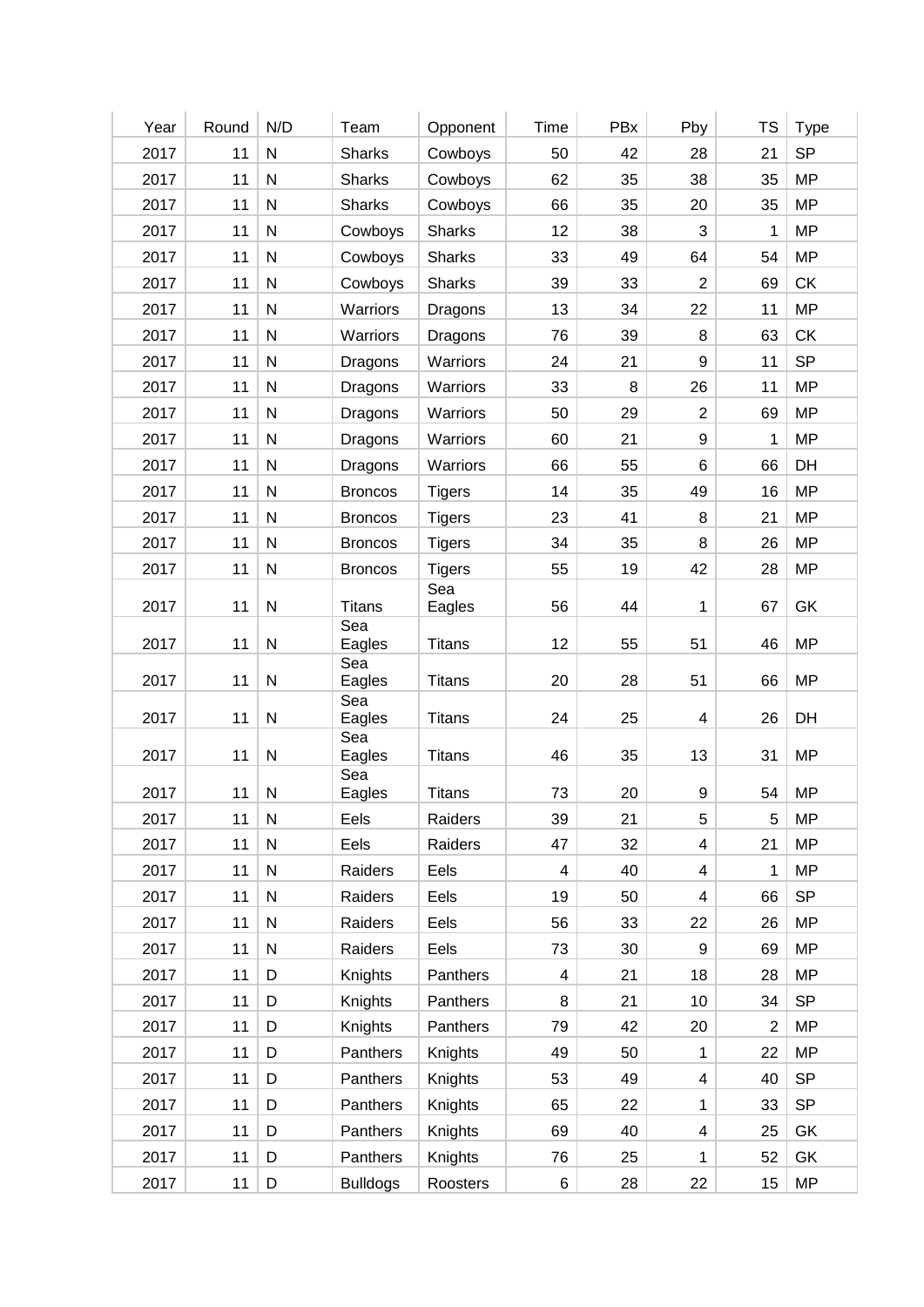| 2017 | 11 | D | <b>Bulldogs</b> | Roosters        | 51 | 17 | $\overline{2}$ | 67 | MP        |
|------|----|---|-----------------|-----------------|----|----|----------------|----|-----------|
| 2017 | 11 | D | <b>Bulldogs</b> | Roosters        | 57 | 40 | 68             | 45 | LB        |
| 2017 | 11 | D | Roosters        | <b>Bulldogs</b> | 13 | 40 | 6              | 4  | <b>MP</b> |
| 2017 | 11 | D | Roosters        | <b>Bulldogs</b> | 30 | 15 | 5              | 4  | GK        |
| 2017 | 11 | D | Roosters        | <b>Bulldogs</b> | 76 | 45 | 8              | 25 | <b>MP</b> |
| 2017 | 11 | N | <b>Rabbits</b>  | Storm           | 14 | 38 | 10             | 31 | SP        |
| 2017 | 11 | N | Storm           | Rabbits         | 5  | 35 | 12             | 68 | <b>MP</b> |
| 2017 | 11 | N | Storm           | Rabbits         | 25 | 18 | 10             | 2  | GK        |
| 2017 | 11 | N | Storm           | Rabbits         | 74 | 56 | 25             | 69 | MP        |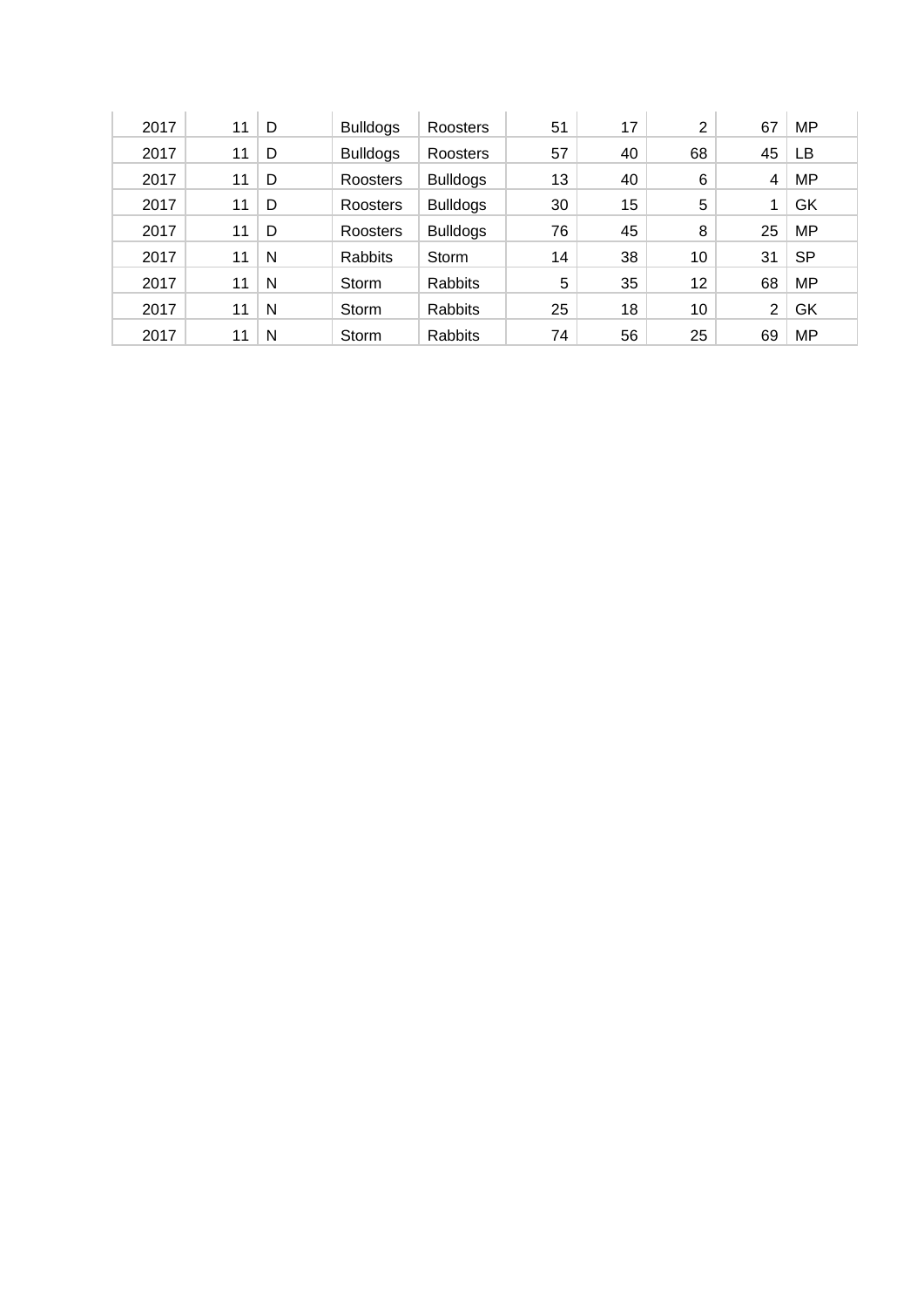| Year | Round | N/D          | Team            | Opponent        | Time           | <b>PBx</b> | Pby            | <b>TS</b>      | <b>Type</b> |
|------|-------|--------------|-----------------|-----------------|----------------|------------|----------------|----------------|-------------|
| 2017 | 12    | ${\sf N}$    | <b>Rabbits</b>  | Eels            | 80             | 50         | 20             | 1              | <b>CK</b>   |
| 2017 | 12    | ${\sf N}$    | Eels            | <b>Rabbits</b>  | $\overline{7}$ | 45         | 33             | 56             | <b>MP</b>   |
| 2017 | 12    | ${\sf N}$    | Eels            | <b>Rabbits</b>  | 20             | 19         | 15             | 29             | GK          |
| 2017 | 12    | $\mathsf{N}$ | Eels            | <b>Rabbits</b>  | 33             | 59         | 11             | 31             | <b>SP</b>   |
| 2017 | 12    | ${\sf N}$    | Eels            | <b>Rabbits</b>  | 63             | 47         | 40             | 69             | <b>MP</b>   |
| 2017 | 12    | ${\sf N}$    | Warriors        | <b>Broncos</b>  | 11             | 59         | 5              | $6\phantom{1}$ | <b>MP</b>   |
| 2017 | 12    | ${\sf N}$    | Warriors        | <b>Broncos</b>  | 19             | 23         | 32             | 23             | <b>LB</b>   |
| 2017 | 12    | ${\sf N}$    | Warriors        | <b>Broncos</b>  | 38             | 3          | 16             | 35             | GK          |
| 2017 | 12    | $\mathsf{N}$ | Warriors        | <b>Broncos</b>  | 43             | 21         | 41             | 15             | <b>LB</b>   |
| 2017 | 12    | $\mathsf{N}$ | Warriors        | <b>Broncos</b>  | 67             | 22         | $\overline{2}$ | 28             | <b>SP</b>   |
| 2017 | 12    | $\mathsf{N}$ | <b>Broncos</b>  | Warriors        | 52             | 45         | 61             | 57             | <b>MP</b>   |
| 2017 | 12    | ${\sf N}$    | <b>Broncos</b>  | Warriors        | 62             | 15         | 12             | 45             | <b>CK</b>   |
| 2017 | 12    | ${\sf N}$    | <b>Sharks</b>   | <b>Bulldogs</b> | 67             | 31         | 70             | 52             | LB          |
| 2017 | 12    | ${\sf N}$    | <b>Bulldogs</b> | <b>Sharks</b>   | 26             | 32         | 10             | 60             | <b>MP</b>   |
| 2017 | 12    | D            | Raiders         | Roosters        | 13             | 45         | 54             | 60             | <b>MP</b>   |
| 2017 | 12    | D            | Raiders         | Roosters        | 23             | 20         | 2              | $\,6$          | <b>MP</b>   |
| 2017 | 12    | D            | Raiders         | Roosters        | 29             | 35         | 10             | 15             | GK          |
| 2017 | 12    | D            | Roosters        | Raiders         | 9              | 59         | 6              | 52             | DH          |
| 2017 | 12    | D            | Roosters        | Raiders         | 62             | 38         | 2              | 69             | <b>MP</b>   |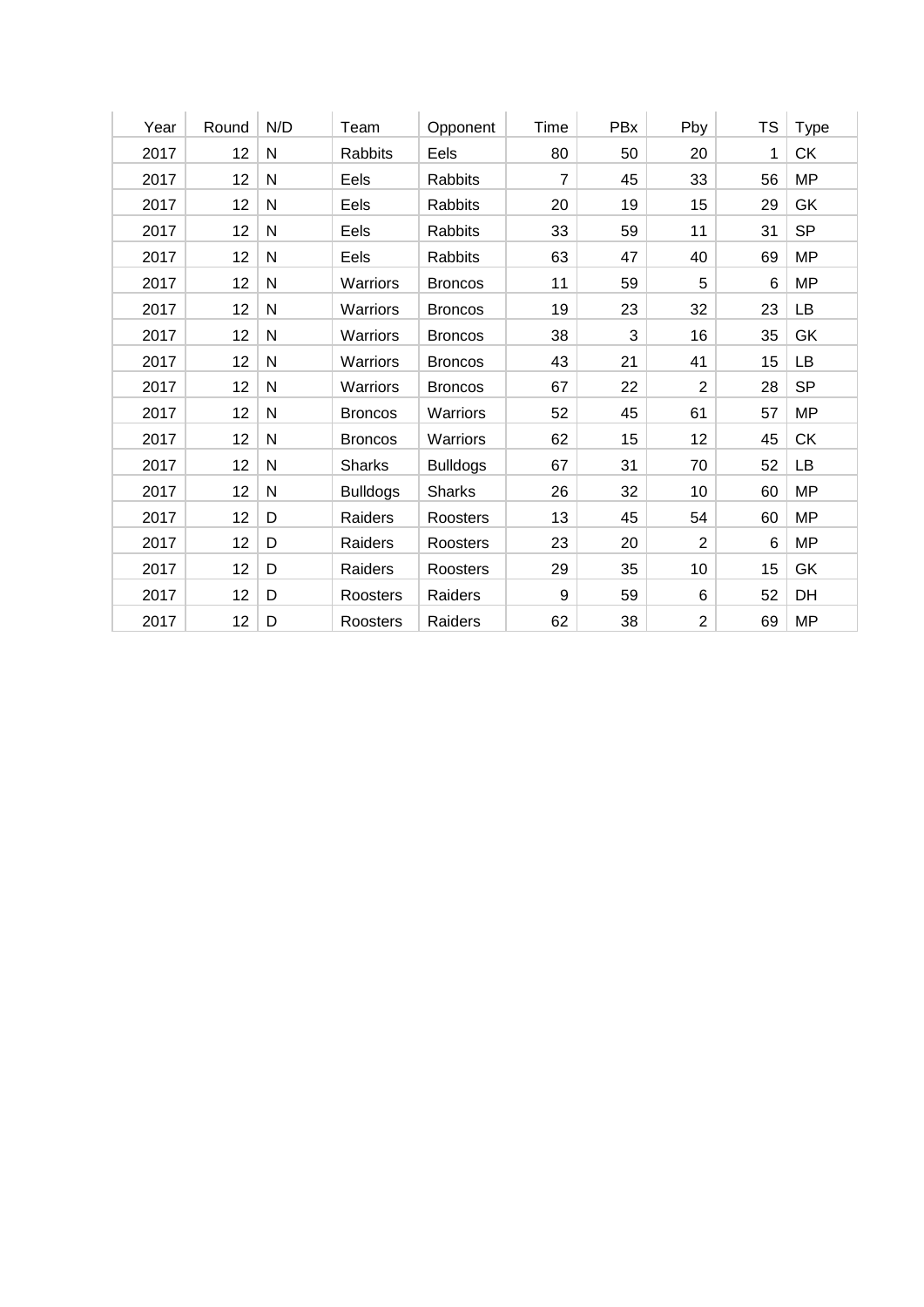| Year | Round | N/D          | Team           | Opponent        | Time                    | PBx | Pby              | TS              | <b>Type</b> |
|------|-------|--------------|----------------|-----------------|-------------------------|-----|------------------|-----------------|-------------|
| 2017 | 13    | ${\sf N}$    | Storm          | Knights         | $\overline{2}$          | 23  | 40               | 67              | CK          |
| 2017 | 13    | ${\sf N}$    | Storm          | Knights         | 14                      | 36  | $\overline{4}$   | $\mathfrak{S}$  | <b>MP</b>   |
| 2017 | 13    | ${\sf N}$    | Storm          | Knights         | 17                      | 26  | 30               | 67              | <b>MP</b>   |
| 2017 | 13    | ${\sf N}$    | Storm          | Knights         | 43                      | 31  | 5                | 40              | GK          |
| 2017 | 13    | ${\sf N}$    | Storm          | Knights         | 50                      | 11  | $\overline{2}$   | 69              | CK          |
| 2017 | 13    | ${\sf N}$    | Storm          | Knights         | 53                      | 36  | 35               | 35              | LB          |
| 2017 | 13    | ${\sf N}$    | Storm          | Knights         | 62                      | 11  | $\overline{2}$   | 11              | DH          |
| 2017 | 13    | ${\sf N}$    | Storm          | Knights         | 79                      | 20  | 10               | $\overline{7}$  | <b>MP</b>   |
| 2017 | 13    | ${\sf N}$    | Knights        | Storm           | 28                      | 32  | 21               | 69              | <b>MP</b>   |
| 2017 | 13    | ${\sf N}$    | Knights        | Storm           | 72                      | 32  | 8                | 50              | GK          |
| 2017 | 13    | ${\sf N}$    | Eels           | Warriors        | $\overline{\mathbf{4}}$ | 23  | 26               | 68              | <b>MP</b>   |
| 2017 | 13    | ${\sf N}$    | Eels           | Warriors        | 10                      | 3   | 22               | 68              | <b>MP</b>   |
| 2017 | 13    | ${\sf N}$    | Eels           | Warriors        | 79                      | 45  | 5                | 45              | DH          |
| 2017 | 13    | ${\sf N}$    | Warriors       | Eels            | 19                      | 35  | 11               | 15              | <b>MP</b>   |
| 2017 | 13    | ${\sf N}$    | Warriors       | Eels            | 26                      | 38  | 18               | $\mathbf 1$     | <b>MP</b>   |
| 2017 | 13    | ${\sf N}$    | Warriors       | Eels            | 64                      | 40  | 1                | 20              | <b>MP</b>   |
| 2017 | 13    | ${\sf N}$    | Warriors       | Eels            | 71                      | 20  | 21               | 26              | LB          |
| 2017 | 13    | D            | Dragons        | <b>Tigers</b>   | 12                      | 65  | $\boldsymbol{9}$ | 4               | <b>MP</b>   |
| 2017 | 13    | D            | Dragons        | <b>Tigers</b>   | 50                      | 50  | 30               | $\overline{7}$  | LB          |
| 2017 | 13    | D            | <b>Tigers</b>  | Dragons         | 47                      | 40  | 1                | $\mathbf 1$     | <b>MP</b>   |
| 2017 | 13    | D            | <b>Tigers</b>  | Dragons         | 77                      | 49  | 27               | 40              | <b>SP</b>   |
| 2017 | 13    | ${\sf N}$    | Roosters       | <b>Broncos</b>  | 11                      | 35  | 58               | 45              | LB          |
| 2017 | 13    | ${\sf N}$    | Roosters       | <b>Broncos</b>  | 38                      | 30  | 5                | 14              | <b>SP</b>   |
| 2017 | 13    | $\mathsf{N}$ | <b>Broncos</b> | Roosters        | 20                      | 45  | 10               | 20              | <b>MP</b>   |
| 2017 | 13    | $\mathsf{N}$ | <b>Broncos</b> | Roosters        | 74                      | 38  | 6                | $\mathbf 1$     | <b>MP</b>   |
| 2017 | 13    | $\mathsf{N}$ | <b>Broncos</b> | Roosters        | 77                      | 35  | $\overline{4}$   | 4               | <b>MP</b>   |
| 2017 | 13    | ${\sf N}$    | Cowboys        | <b>Titans</b>   | 20                      | 35  | 11               | 10              | <b>MP</b>   |
| 2017 | 13    | ${\sf N}$    | Cowboys        | <b>Titans</b>   | 49                      | 39  | 8                | 39              | <b>SP</b>   |
| 2017 | 13    | ${\sf N}$    | Cowboys        | <b>Titans</b>   | 60                      | 39  | $\boldsymbol{9}$ | 69              | <b>MP</b>   |
| 2017 | 13    | ${\sf N}$    | <b>Titans</b>  | Cowboys         | 36                      | 35  | 53               | 47              | <b>LB</b>   |
|      |       |              | Sea            |                 |                         |     |                  |                 |             |
| 2017 | 13    | D            | Eagles<br>Sea  | Raiders         | 5                       | 35  | 3                | 65              | <b>MP</b>   |
| 2017 | 13    | D            | Eagles         | Raiders         | 29                      | 23  | $\overline{2}$   | 43              | <b>MP</b>   |
|      |       |              | Sea            |                 |                         |     |                  |                 |             |
| 2017 | 13    | D            | Eagles         | Raiders<br>Sea  | 35                      | 23  | 12               | 1               | <b>MP</b>   |
| 2017 | 13    | D            | Raiders        | Eagles          | 45                      | 66  | 3                | 69              | <b>SP</b>   |
| 2017 | 13    | D            | Raiders        | Sea<br>Eagles   | 70                      | 35  | 80               | 55              | LB          |
| 2017 | 13    | D            | Panthers       | <b>Bulldogs</b> | 4                       | 35  | $\overline{7}$   | 58              | <b>MP</b>   |
| 2017 | 13    | D            | Panthers       | <b>Bulldogs</b> | 20                      | 45  | 1                | 46              | DH          |
| 2017 | 13    | D            | Panthers       | <b>Bulldogs</b> | 29                      | 30  | $\mathfrak{S}$   | 12 <sub>2</sub> | <b>MP</b>   |
|      |       |              |                |                 |                         |     |                  |                 |             |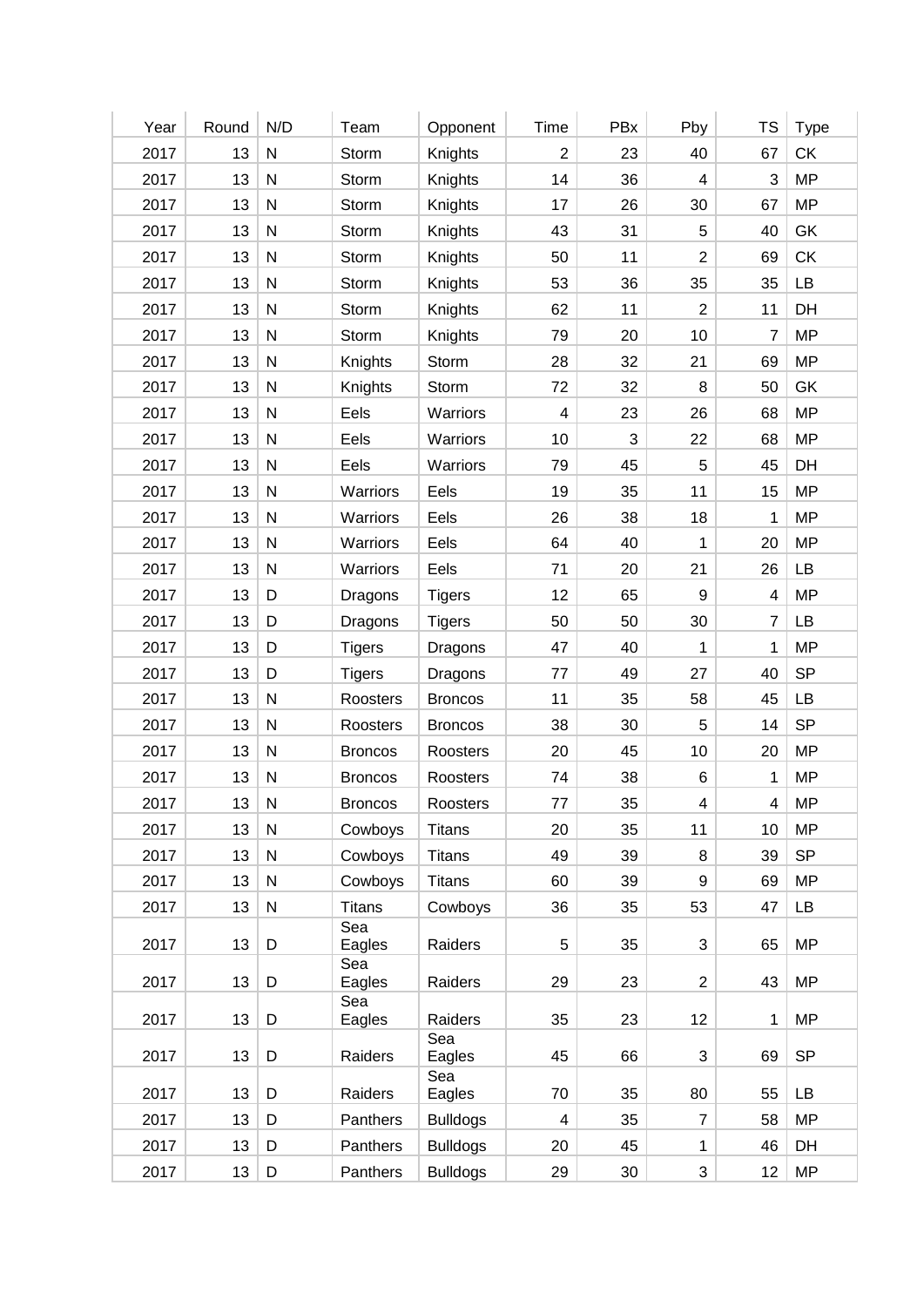| <br>---<br>$\cdot$ $-$<br>MF<br>$\mathbf{u}$<br>.<br>JZ<br>. .<br><b>∼</b><br>______<br>$\sim$ |  |  |  |  |  |
|------------------------------------------------------------------------------------------------|--|--|--|--|--|
|------------------------------------------------------------------------------------------------|--|--|--|--|--|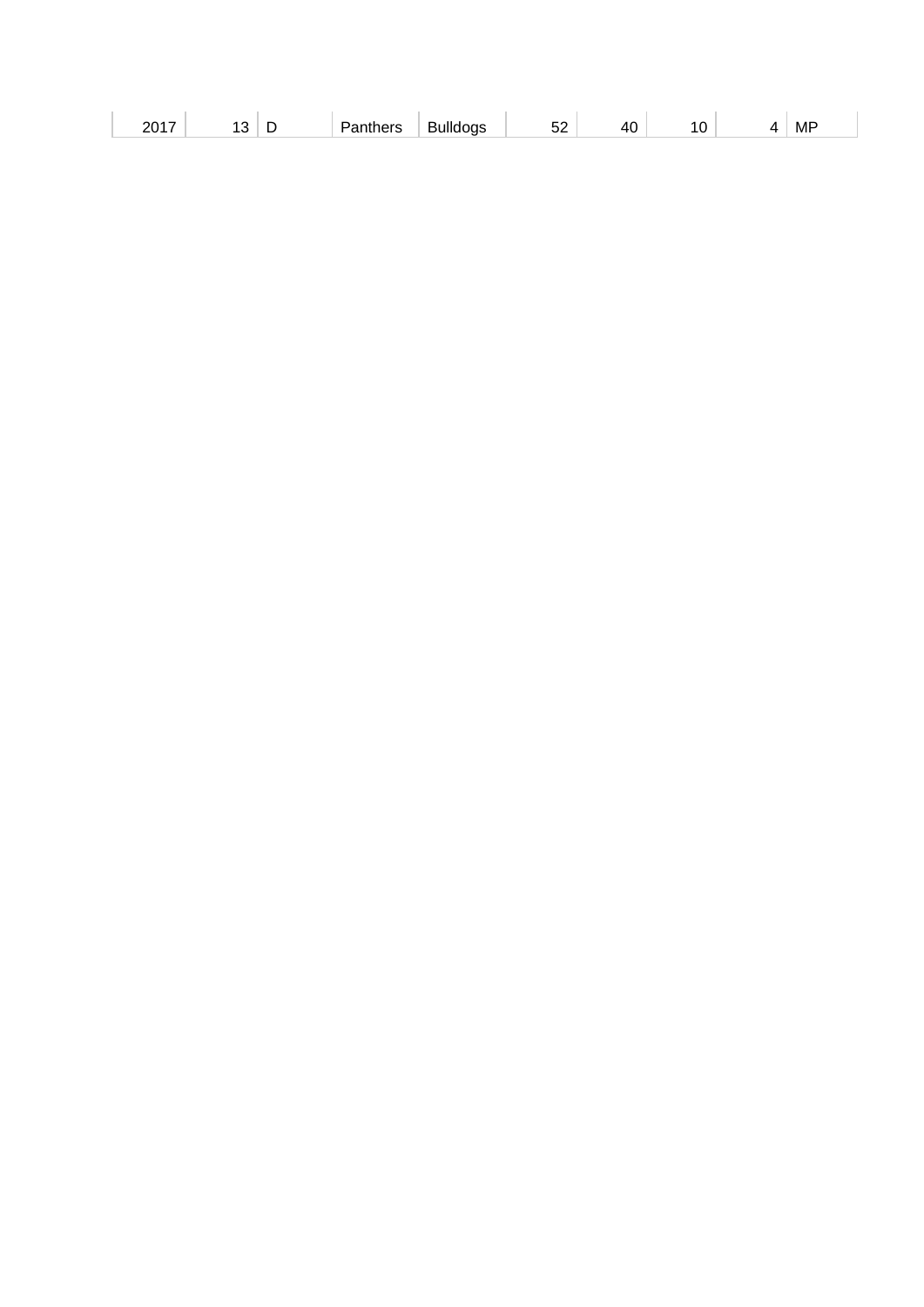| Year | Round | N/D          | Team           | Opponent       | Time           | PBx            | Pby                     | <b>TS</b>               | <b>Type</b> |
|------|-------|--------------|----------------|----------------|----------------|----------------|-------------------------|-------------------------|-------------|
| 2017 | 14    | ${\sf N}$    | <b>Sharks</b>  | Storm          | 27             | 27             | 14                      | 39                      | <b>MP</b>   |
| 2017 | 14    | ${\sf N}$    | <b>Sharks</b>  | Storm          | 49             | 35             | 11                      | $\mathbf 1$             | <b>MP</b>   |
| 2017 | 14    | $\mathsf{N}$ | Storm          | <b>Sharks</b>  | 3              | 49             | $\overline{\mathbf{4}}$ | 56                      | <b>SP</b>   |
| 2017 | 14    | $\mathsf{N}$ | Storm          | <b>Sharks</b>  | 8              | 30             | $\overline{2}$          | 44                      | <b>SP</b>   |
| 2017 | 14    | ${\sf N}$    | Storm          | <b>Sharks</b>  | 74             | 29             | 25                      | 54                      | <b>MP</b>   |
| 2017 | 14    | ${\sf N}$    | Sea<br>Eagles  | Knights        | 20             | 29             | 21                      | 68                      | <b>MP</b>   |
| 2017 | 14    | ${\sf N}$    | Sea<br>Eagles  | Knights        | 50             | 21             | 11                      | 46                      | <b>MP</b>   |
| 2017 | 14    | ${\sf N}$    | Knights        | Sea<br>Eagles  | 36             | 23             | $\overline{4}$          | 44                      | GK          |
| 2017 | 14    | ${\sf N}$    | Knights        | Sea<br>Eagles  | 75             | 21             | 20                      | 21                      | DH          |
| 2017 | 14    | ${\sf N}$    | <b>Broncos</b> | Rabbits        | 14             | 39             | 6                       | $\overline{4}$          | <b>MP</b>   |
| 2017 | 14    | ${\sf N}$    | <b>Broncos</b> | Rabbits        | 19             | 29             | 11                      | 60                      | <b>MP</b>   |
| 2017 | 14    | $\mathsf{N}$ | <b>Broncos</b> | <b>Rabbits</b> | 57             | 38             | 6                       | 69                      | GK          |
| 2017 | 14    | ${\sf N}$    | <b>Broncos</b> | Rabbits        | 63             | 33             | 8                       | 44                      | <b>MP</b>   |
| 2017 | 14    | ${\sf N}$    | Rabbits        | <b>Broncos</b> | 25             | 53             | $\overline{4}$          | 24                      | CK          |
| 2017 | 14    | ${\sf N}$    | <b>Rabbits</b> | <b>Broncos</b> | 44             | 39             | 6                       | 21                      | <b>MP</b>   |
| 2017 | 14    | ${\sf N}$    | Rabbits        | <b>Broncos</b> | 74             | $\overline{4}$ | $\sqrt{3}$              | 39                      | <b>CK</b>   |
| 2017 | 14    | D            | <b>Titans</b>  | Warriors       | 6              | 28             | 50                      | 10                      | <b>MP</b>   |
| 2017 | 14    | D            | <b>Titans</b>  | Warriors       | 45             | 39             | 12                      | 9                       | <b>MP</b>   |
| 2017 | 14    | D            | <b>Titans</b>  | Warriors       | 74             | 30             | 45                      | $\overline{2}$          | <b>MP</b>   |
| 2017 | 14    | D            | Warriors       | <b>Titans</b>  | 10             | 59             | 12                      | 12                      | <b>MP</b>   |
| 2017 | 14    | D            | Warriors       | <b>Titans</b>  | 30             | 21             | $\sqrt{3}$              | 66                      | <b>MP</b>   |
| 2017 | 14    | D            | Warriors       | <b>Titans</b>  | 33             | 15             | 10                      | 1                       | <b>MP</b>   |
| 2017 | 14    | D            | Warriors       | <b>Titans</b>  | 36             | 25             | 35                      | 54                      | <b>MP</b>   |
| 2017 | 14    | D            | Warriors       | <b>Titans</b>  | 67             | 22             | 15                      | 65                      | <b>MP</b>   |
| 2017 | 14    | D            | Warriors       | <b>Titans</b>  | 80             | 21             | 20                      | 55                      | <b>MP</b>   |
| 2017 | 14    | N            | Panthers       | Raiders        | 12             | 25             | 1                       | 10                      | <b>MP</b>   |
| 2017 | 14    | ${\sf N}$    | Panthers       | Raiders        | 41             | 18             | 45                      | 32                      | <b>MP</b>   |
| 2017 | 14    | $\mathsf{N}$ | Panthers       | Raiders        | 79             | 35             | 21                      | 33                      | <b>MP</b>   |
| 2017 | 14    | ${\sf N}$    | Panthers       | Raiders        | 80             | 15             | 9                       | 32                      | <b>MP</b>   |
| 2017 | 14    | ${\sf N}$    | Raiders        | Panthers       | 45             | 32             | 35                      | 3                       | BK          |
| 2017 | 14    | ${\sf N}$    | Raiders        | Panthers       | 57             | 8              | 11                      | 55                      | BK          |
| 2017 | 14    | ${\sf N}$    | Raiders        | Panthers       | 61             | 24             | 5                       | 1                       | <b>MP</b>   |
| 2017 | 14    | ${\sf N}$    | Eels           | Cowboys        | 68             | 48             | 18                      | 40                      | <b>MP</b>   |
| 2017 | 14    | ${\sf N}$    | Cowboys        | Eels           | $\overline{7}$ | 10             | 8                       | 50                      | <b>CK</b>   |
| 2017 | 14    | ${\sf N}$    | Cowboys        | Eels           | 33             | 25             | 13                      | 69                      | <b>CK</b>   |
| 2017 | 14    | ${\sf N}$    | Cowboys        | Eels           | 45             | 30             | 9                       | 40                      | <b>SP</b>   |
| 2017 | 14    | ${\sf N}$    | Cowboys        | Eels           | 53             | 38             | 6                       | 20                      | <b>MP</b>   |
| 2017 | 14    | $\mathsf{N}$ | Cowboys        | Eels           | 60             | 18             | 18                      | $\overline{\mathbf{4}}$ | <b>MP</b>   |
|      |       |              |                |                |                |                |                         |                         |             |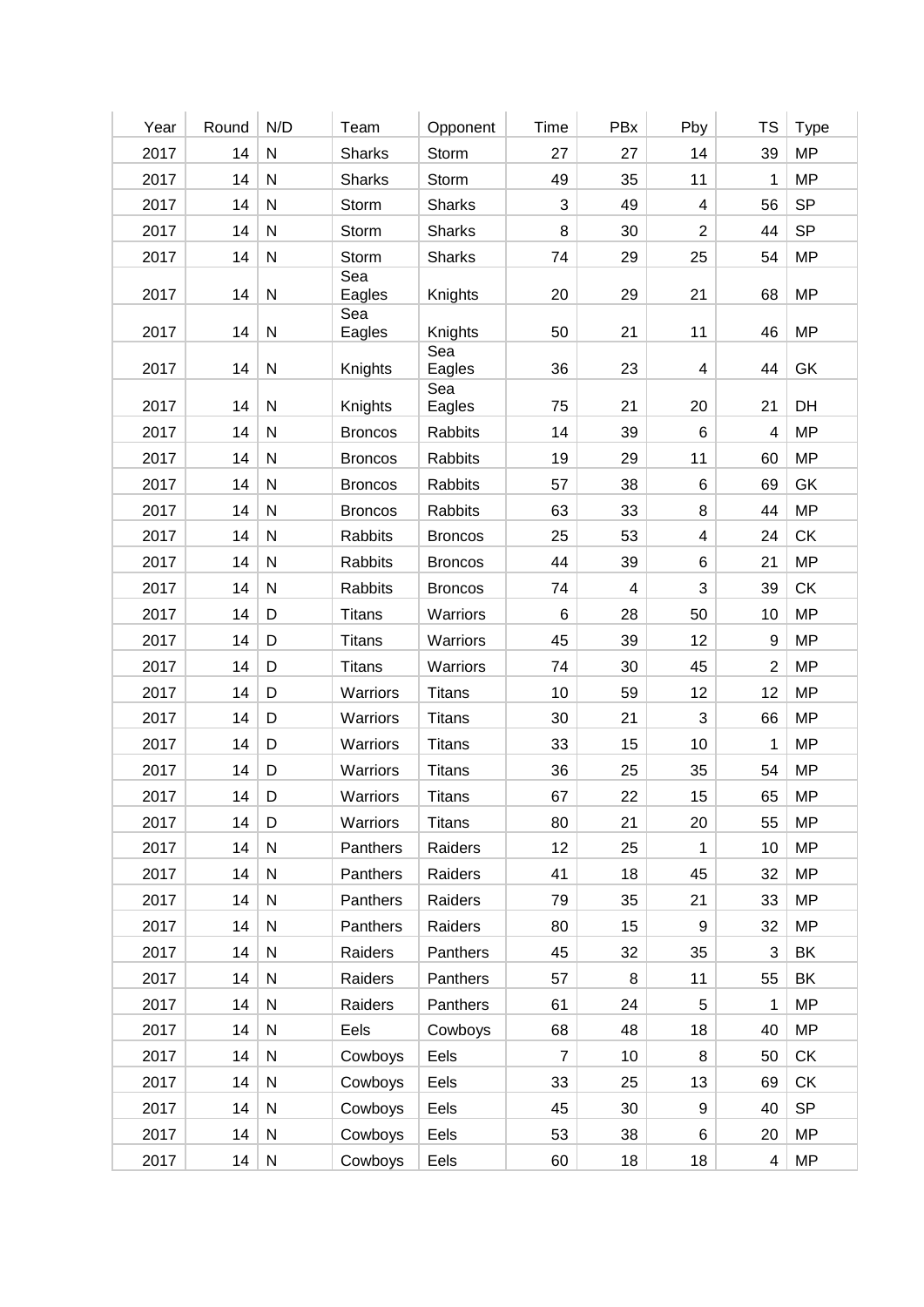| 2017 | 14 | D | <b>Tigers</b>   | Roosters      | 4  | 23 | 3  | 47 | <b>MP</b> |
|------|----|---|-----------------|---------------|----|----|----|----|-----------|
| 2017 | 14 | D | <b>Tigers</b>   | Roosters      | 33 | 52 | 10 | 60 | GK        |
| 2017 | 14 | D | Tigers          | Roosters      | 76 | 40 | 1  | 45 | GK        |
| 2017 | 14 | D | Roosters        | <b>Tigers</b> | 9  | 30 | 1  | 68 | <b>CK</b> |
| 2017 | 14 | D | Roosters        | <b>Tigers</b> | 12 | 30 | 50 | 17 | LВ        |
| 2017 | 14 | D | Roosters        | <b>Tigers</b> | 27 | 22 | 13 | 40 | <b>MP</b> |
| 2017 | 14 | D | Roosters        | <b>Tigers</b> | 44 | 40 | 50 | 50 | LВ        |
| 2017 | 14 | D | Roosters        | <b>Tigers</b> | 57 | 35 | 57 | 30 | <b>MP</b> |
| 2017 | 14 | D | Roosters        | <b>Tigers</b> | 63 | 35 | 4  | 56 | <b>SP</b> |
| 2017 | 14 | D | Roosters        | <b>Tigers</b> | 69 | 25 | 34 | 37 | LВ        |
| 2017 | 14 | D | <b>Bulldogs</b> | Dragons       | 54 | 15 | 25 | 20 | <b>MP</b> |
| 2017 | 14 | D | <b>Bulldogs</b> | Dragons       | 69 | 14 | 5  | 15 | DH        |
| 2017 | 14 | D | <b>Bulldogs</b> | Dragons       | 74 | 57 | 7  | 67 | GK        |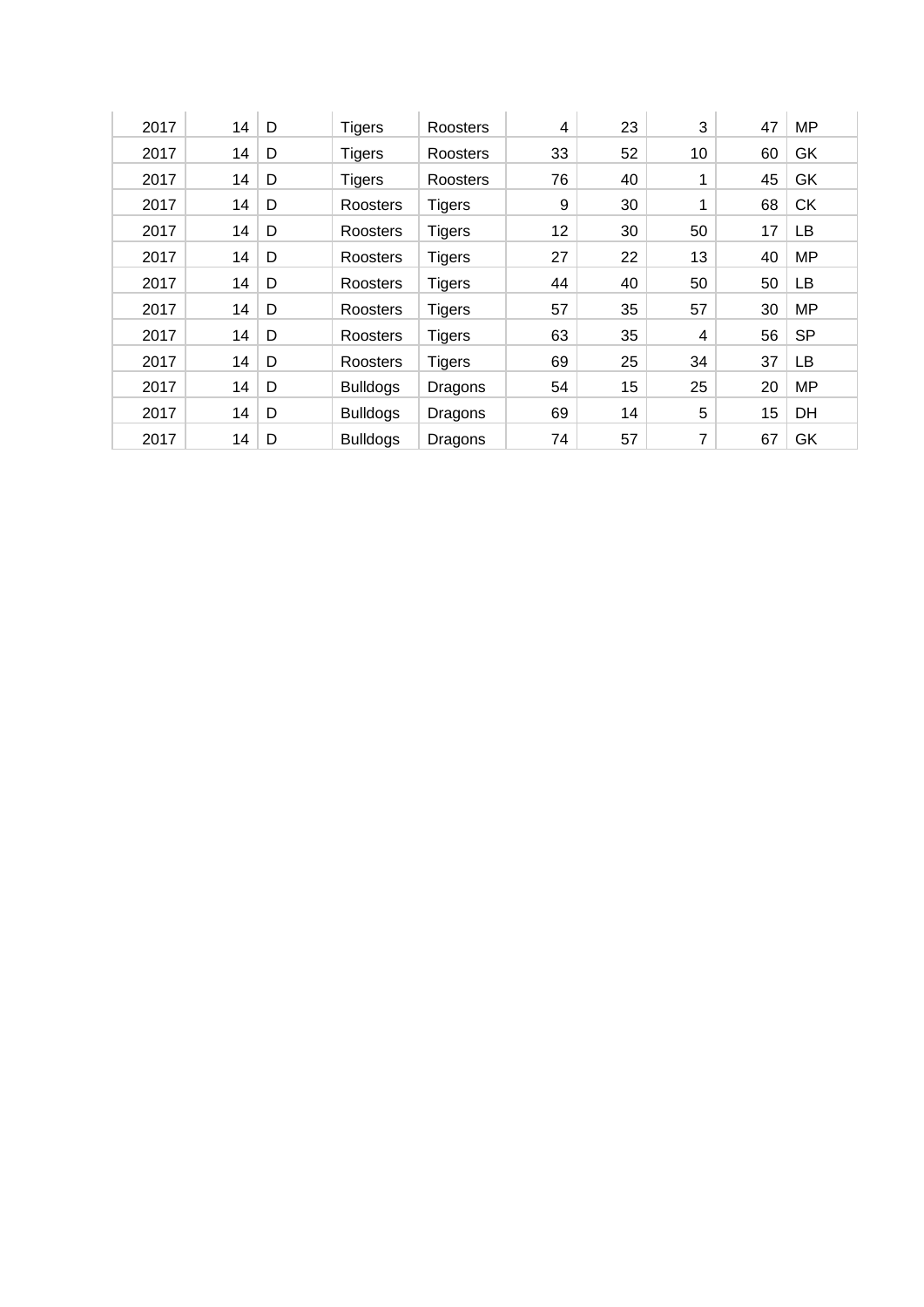| Year | Round | N/D          | Team           | Opponent      | <b>Time</b> | PBx              | Pby            | <b>TS</b>   | <b>Type</b> |
|------|-------|--------------|----------------|---------------|-------------|------------------|----------------|-------------|-------------|
| 2017 | 15    | ${\sf N}$    | Rabbits        | <b>Titans</b> | 29          | 50               | 25             | 45          | <b>SP</b>   |
| 2017 | 15    | N            | Rabbits        | <b>Titans</b> | 35          | 47               | 10             | 5           | <b>MP</b>   |
| 2017 | 15    | $\mathsf{N}$ | <b>Rabbits</b> | <b>Titans</b> | 45          | 40               | 10             | 31          | <b>MP</b>   |
| 2017 | 15    | N            | Rabbits        | <b>Titans</b> | 51          | 25               | 12             | 52          | <b>MP</b>   |
| 2017 | 15    | ${\sf N}$    | Rabbits        | <b>Titans</b> | 61          | 34               | 22             | 30          | <b>MP</b>   |
| 2017 | 15    | N            | Rabbits        | <b>Titans</b> | 66          | 15               | 3              | 1           | <b>SP</b>   |
| 2017 | 15    | ${\sf N}$    | <b>Rabbits</b> | <b>Titans</b> | 79          | $\boldsymbol{9}$ | 39             | 50          | <b>MP</b>   |
| 2017 | 15    | N            | <b>Titans</b>  | Rabbits       | 3           | 45               | 15             | 35          | <b>MP</b>   |
| 2017 | 15    | ${\sf N}$    | <b>Titans</b>  | Rabbits       | 39          | 13               | $\overline{7}$ | 27          | <b>SP</b>   |
| 2017 | 15    | N            | Storm          | Cowboys       | 31          | 35               | 25             | 60          | <b>MP</b>   |
| 2017 | 15    | ${\sf N}$    | Storm          | Cowboys       | 52          | 20               | $\mathbf{1}$   | 20          | DH          |
| 2017 | 15    | ${\sf N}$    | Storm          | Cowboys       | 54          | 22               | 44             | 50          | <b>LB</b>   |
| 2017 | 15    | $\mathsf{N}$ | Storm          | Cowboys       | 58          | 50               | $\overline{4}$ | 55          | <b>SP</b>   |
| 2017 | 15    | N            | Cowboys        | Storm         | 9           | 54               | 52             | 68          | <b>MP</b>   |
| 2017 | 15    | ${\sf N}$    | Cowboys        | Storm         | 46          | 18               | $\overline{4}$ | 18          | GK          |
| 2017 | 15    | N            | Cowboys        | Storm         | 78          | 9                | 8              | 6           | <b>SP</b>   |
| 2017 | 15    | ${\sf N}$    | <b>Sharks</b>  | <b>Tigers</b> | 19          | 28               | 12             | 68          | <b>MP</b>   |
| 2017 | 15    | N            | <b>Sharks</b>  | <b>Tigers</b> | 52          | 15               | 51             | 25          | LB          |
| 2017 | 15    | ${\sf N}$    | <b>Sharks</b>  | <b>Tigers</b> | 62          | $\overline{2}$   | $\overline{4}$ | 62          | <b>MP</b>   |
| 2017 | 15    | N            | <b>Sharks</b>  | <b>Tigers</b> | 74          | 35               | 17             | 68          | <b>MP</b>   |
| 2017 | 15    | ${\sf N}$    | <b>Sharks</b>  | <b>Tigers</b> | 78          | 20               | $6\phantom{a}$ | 15          | GK          |
| 2017 | 15    | ${\sf N}$    | <b>Tigers</b>  | <b>Sharks</b> | 27          | 15               | 12             | 30          | <b>MP</b>   |
| 2017 | 15    | ${\sf N}$    | <b>Tigers</b>  | Sharks        | 34          | 51               | $\mathbf{1}$   | 51          | DH          |
| 2017 | 15    | N            | <b>Tigers</b>  | Sharks        | 47          | 40               | $\overline{4}$ | 41          | DH          |
| 2017 | 15    | ${\sf N}$    | <b>Tigers</b>  | <b>Sharks</b> | 69          | 45               | $\mathbf{1}$   | $\mathbf 1$ | <b>MP</b>   |
| 2017 | 15    | D            | Eels           | Dragons       | 3           | 40               | 29             | 53          | <b>MP</b>   |
| 2017 | 15    | D            | Eels           | Dragons       | 57          | 28               | 25             | 50          | CK          |
| 2017 | 15    | D            | Dragons        | Eels          | 36          | 15               | 9              | 69          | <b>MP</b>   |
| 2017 | 15    | D            | Dragons        | Eels          | 63          | 18               | 3              | 29          | <b>MP</b>   |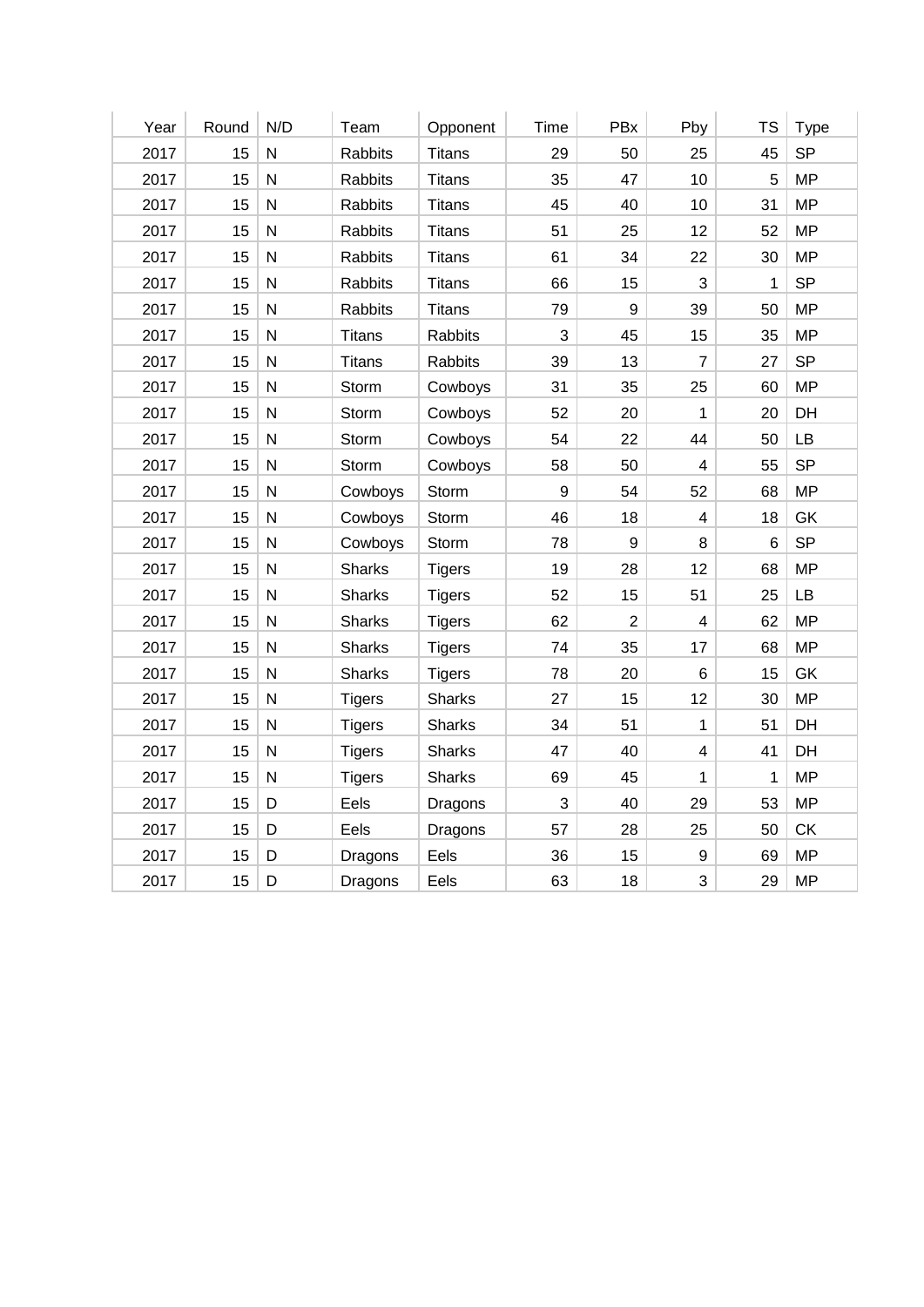| Year | Round | N/D          | Team            | Opponent        | Time             | PBx                     | Pby                     | <b>TS</b>        | <b>Type</b> |
|------|-------|--------------|-----------------|-----------------|------------------|-------------------------|-------------------------|------------------|-------------|
| 2017 | 16    | ${\sf N}$    | Warriors        | <b>Bulldogs</b> | 15               | 35                      | 75                      | $9\,$            | LB          |
| 2017 | 16    | ${\sf N}$    | Warriors        | <b>Bulldogs</b> | 42               | 37                      | 18                      | $\overline{7}$   | GK          |
| 2017 | 16    | ${\sf N}$    | Warriors        | <b>Bulldogs</b> | 74               | 40                      | 6                       | 45               | DH          |
| 2017 | 16    | ${\sf N}$    | <b>Bulldogs</b> | Warriors        | 54               | 38                      | 6                       | 14               | <b>MP</b>   |
| 2017 | 16    | ${\sf N}$    |                 | Warriors        | 78               | 25                      | 15                      | 1                | <b>MP</b>   |
|      |       |              | <b>Bulldogs</b> |                 |                  |                         |                         |                  |             |
| 2017 | 16    | ${\sf N}$    | <b>Tigers</b>   | <b>Titans</b>   | 8                | 21                      | 3                       | 69               | <b>MP</b>   |
| 2017 | 16    | ${\sf N}$    | <b>Tigers</b>   | <b>Titans</b>   | 38               | 52                      | 6                       | 69               | <b>MP</b>   |
| 2017 | 16    | ${\sf N}$    | <b>Tigers</b>   | <b>Titans</b>   | 73               | 43                      | 1                       | 29               | <b>SP</b>   |
| 2017 | 16    | $\mathsf{N}$ | <b>Titans</b>   | <b>Tigers</b>   | 19               | 64                      | $\overline{\mathbf{4}}$ | 68               | DH          |
| 2017 | 16    | ${\sf N}$    | <b>Titans</b>   | <b>Tigers</b>   | 24               | 50                      | 12                      | 1                | <b>MP</b>   |
| 2017 | 16    | ${\sf N}$    | <b>Titans</b>   | <b>Tigers</b>   | 50               | 46                      | 1                       | 55               | <b>MP</b>   |
| 2017 | 16    | ${\sf N}$    | <b>Titans</b>   | <b>Tigers</b>   | 56               | 35                      | 3                       | 67               | <b>MP</b>   |
| 2017 | 16    | $\mathsf{N}$ | <b>Titans</b>   | <b>Tigers</b>   | 60               | 29                      | 31                      | 35               | <b>MP</b>   |
| 2017 | 16    | D            | Cowboys         | Panthers        | 57               | 17                      | $\sqrt{3}$              | 24               | <b>MP</b>   |
| 2017 | 16    | D            | Cowboys         | Panthers        | 78               | 33                      | 1                       | 69               | <b>CK</b>   |
| 2017 | 16    | D            | Panthers        | Cowboys         | $\boldsymbol{9}$ | 19                      | $\overline{\mathbf{4}}$ | 49               | <b>MP</b>   |
| 2017 | 16    | D            | Panthers        | Cowboys         | 65               | 29                      | 11                      | 56               | <b>SP</b>   |
| 2017 | 16    | $\mathsf{N}$ | Raiders         | <b>Broncos</b>  | 11               | 23                      | 24                      | 33               | <b>MP</b>   |
| 2017 | 16    | $\mathsf{N}$ | Raiders         | <b>Broncos</b>  | 14               | 21                      | 24                      | 8                | <b>MP</b>   |
| 2017 | 16    | ${\sf N}$    | Raiders         | <b>Broncos</b>  | 68               | 69                      | $\overline{2}$          | 69               | DH          |
| 2017 | 16    | ${\sf N}$    | <b>Broncos</b>  | Raiders         | 6                | 32                      | 10                      | $\boldsymbol{9}$ | <b>MP</b>   |
| 2017 | 16    | ${\sf N}$    | <b>Broncos</b>  | Raiders         | 22               | 25                      | 1                       | 9                | <b>MP</b>   |
| 2017 | 16    | ${\sf N}$    | <b>Broncos</b>  | Raiders         | 50               | 18                      | 7                       | 56               | <b>MP</b>   |
| 2017 | 16    | $\mathsf{N}$ | <b>Broncos</b>  | Raiders         | 58               | $\overline{\mathbf{4}}$ | 21                      | 32               | <b>SP</b>   |
| 2017 | 16    | $\mathsf{N}$ | <b>Broncos</b>  | Raiders         | 80               | 35                      | $\mathbf{1}$            | 57               | <b>MP</b>   |
| 2017 | 16    | ${\sf N}$    | Roosters        | Storm           | 16               | 32                      | 6                       | 54               | <b>MP</b>   |
| 2017 | 16    | N            | Roosters        | Storm           | 61               | 39                      | 6                       | 6                | <b>MP</b>   |
| 2017 | 16    | ${\sf N}$    | Roosters        | Storm           | 73               | 14                      | 8                       | 1                | <b>SP</b>   |
| 2017 | 16    | ${\sf N}$    | Roosters        | Storm           | 80               | 9                       | 5                       | 68               | CK          |
| 2017 | 16    | ${\sf N}$    | Storm           | Roosters        | 28               | 35                      | 58                      | 45               | <b>MP</b>   |
| 2017 | 16    | N            | Storm           | Roosters        | 42               | 17                      | 1                       | 1                | <b>MP</b>   |
| 2017 | 16    | ${\sf N}$    | Storm           | Roosters        | 52               | 50                      | 11                      | 69               | <b>MP</b>   |
| 2017 | 16    | ${\sf N}$    | Storm           | Roosters        | 69               | 39                      | 11                      | 11               | <b>MP</b>   |
| 2017 | 16    | D            |                 |                 | 5                | 45                      | 12                      | $\overline{2}$   | <b>MP</b>   |
|      |       |              | Dragons         | Knights         |                  |                         |                         |                  |             |
| 2017 | 16    | D            | Dragons         | Knights         | 8                | 45                      | 50                      | $\bf 8$          | GK          |
| 2017 | 16    | D            | Dragons         | Knights         | 47               | 33                      | 1                       | 11               | GK          |
| 2017 | 16    | D            | Dragons         | Knights         | 52               | 2                       | $\,$ 5 $\,$             | 10               | DH          |
| 2017 | 16    | D            | Dragons         | Knights         | 58               | 54                      | 4                       | 1                | <b>MP</b>   |
| 2017 | 16    | D            | Dragons         | Knights         | 67               | 25                      | 4                       | 54               | <b>MP</b>   |
| 2017 | 16    | D            | Knights         | Dragons         | 20               | 45                      | 11                      | 45               | DH          |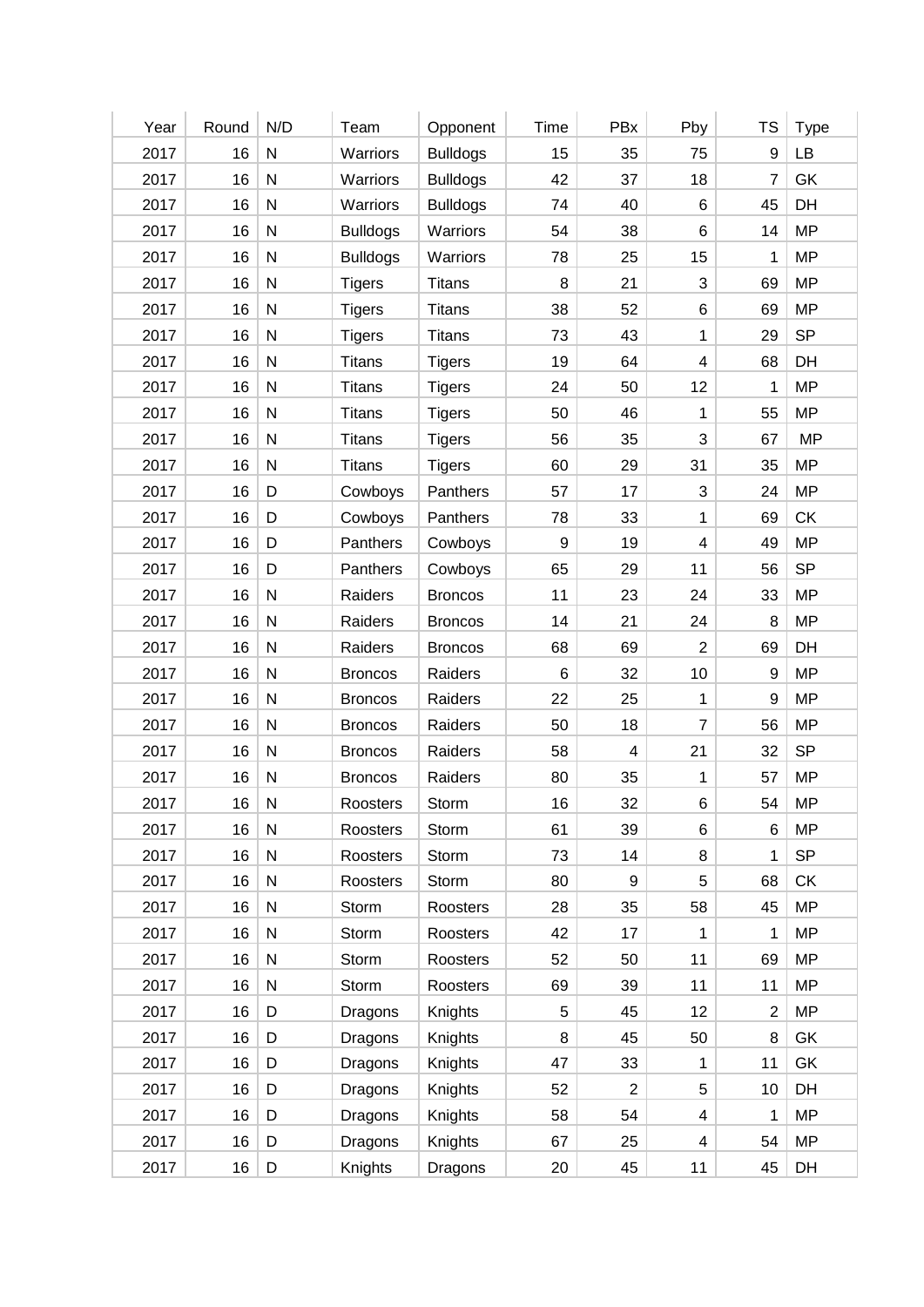| 2017 | 16 | D | Knights       | Dragons       | 23             | 39 | $\overline{2}$ | 55 | <b>MP</b> |
|------|----|---|---------------|---------------|----------------|----|----------------|----|-----------|
| 2017 | 16 | D | Knights       | Dragons       | 26             | 38 | $\overline{2}$ | 50 | <b>MP</b> |
| 2017 | 16 | D | Knights       | Dragons       | 34             | 23 | 45             | 3  | BK        |
| 2017 | 16 | D | <b>Sharks</b> | Sea<br>Eagles | 35             | 5  | 12             | 1  | <b>MP</b> |
| 2017 | 16 | D | <b>Sharks</b> | Sea<br>Eagles | 73             | 45 | 11             | 14 | <b>MP</b> |
| 2017 | 16 | D | Sea<br>Eagles | <b>Sharks</b> | $\overline{2}$ | 30 | 5              | 50 | <b>MP</b> |
| 2017 | 16 | D | Sea<br>Eagles | <b>Sharks</b> | 20             | 50 | $\overline{2}$ | 1  | <b>MP</b> |
| 2017 | 16 | D | Sea<br>Eagles | <b>Sharks</b> | 23             | 65 | 21             | 50 | <b>MP</b> |
| 2017 | 16 | D | Sea<br>Eagles | <b>Sharks</b> | 54             | 39 | 11             | 1  | <b>MP</b> |
| 2017 | 16 | D | Sea<br>Eagles | <b>Sharks</b> | 63             | 24 | 11             | 43 | <b>SP</b> |
| 2017 | 16 | D | Sea<br>Eagles | <b>Sharks</b> | 76             | 35 | 26             | 50 | <b>BK</b> |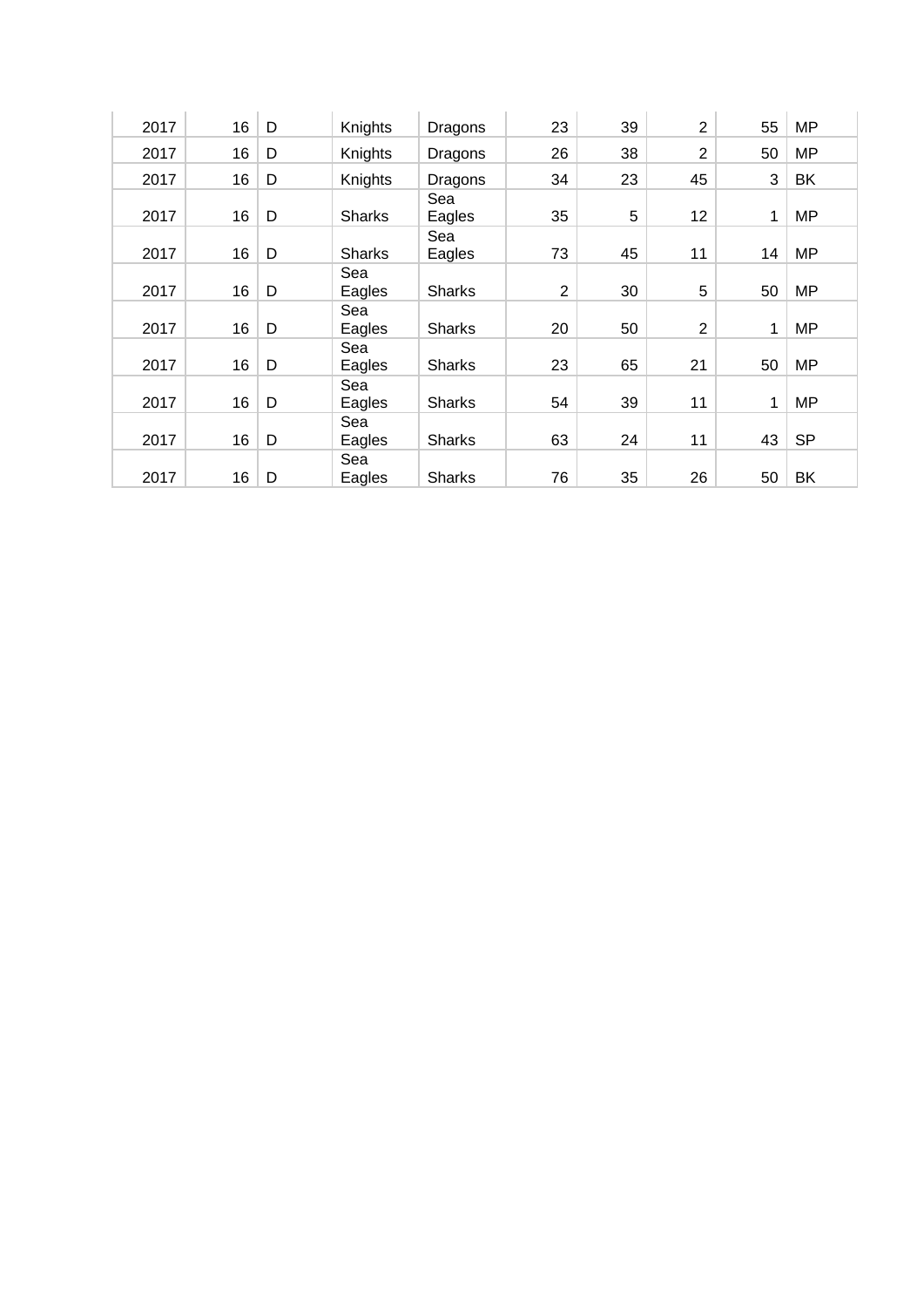| Year | Round | N/D       | Team            | Opponent        | Time           | PBx            | Pby                     | TS             | <b>Type</b> |
|------|-------|-----------|-----------------|-----------------|----------------|----------------|-------------------------|----------------|-------------|
| 2017 | 17    | ${\sf N}$ | Eels            | <b>Bulldogs</b> | 23             | 35             | 48                      | 69             | <b>CK</b>   |
| 2017 | 17    | ${\sf N}$ | Eels            | <b>Bulldogs</b> | 35             | 39             | 1                       | $\overline{2}$ | <b>MP</b>   |
| 2017 | 17    | ${\sf N}$ | <b>Bulldogs</b> | Eels            | 49             | 23             | 12                      | 1              | <b>MP</b>   |
| 2017 | 17    | ${\sf N}$ | <b>Bulldogs</b> | Eels            | 69             | 21             | 16                      | 35             | <b>SP</b>   |
| 2017 | 17    | ${\sf N}$ | <b>Titans</b>   | Dragons         | 10             | 33             | 1                       | 62             | <b>CK</b>   |
| 2017 | 17    | ${\sf N}$ | <b>Titans</b>   | Dragons         | 32             | 38             | 15                      | 68             | <b>MP</b>   |
| 2017 | 17    | ${\sf N}$ | <b>Titans</b>   | Dragons         | 54             | 15             | 25                      | 12             | <b>MP</b>   |
| 2017 | 17    | ${\sf N}$ | Dragons         | <b>Titans</b>   | 58             | 22             | 58                      | 1              | <b>MP</b>   |
| 2017 | 17    | ${\sf N}$ | <b>Broncos</b>  | Storm           | 21             | 35             | 12                      | 51             | <b>SP</b>   |
| 2017 | 17    | ${\sf N}$ | <b>Broncos</b>  | Storm           | 53             | $\overline{4}$ | $\overline{2}$          | $\mathbf 1$    | <b>SP</b>   |
| 2017 | 17    | ${\sf N}$ | Storm           | <b>Broncos</b>  | $\overline{5}$ | 28             | 24                      | 61             | <b>MP</b>   |
| 2017 | 17    | ${\sf N}$ | Storm           | <b>Broncos</b>  | 13             | 60             | 35                      | 21             | <b>MP</b>   |
| 2017 | 17    | ${\sf N}$ | Storm           | <b>Broncos</b>  | 16             | 29             | 13                      | 68             | <b>MP</b>   |
| 2017 | 17    | ${\sf N}$ | Storm           | <b>Broncos</b>  | 30             | $\overline{2}$ | $\sqrt{2}$              | 17             | BK          |
| 2017 | 17    | ${\sf N}$ | Storm           | <b>Broncos</b>  | 58             | 40             | 3                       | 55             | <b>MP</b>   |
| 2017 | 17    | ${\sf N}$ | Storm           | <b>Broncos</b>  | 60             | 58             | 20                      | 35             | <b>MP</b>   |
| 2017 | 17    | ${\sf N}$ | Storm           | <b>Broncos</b>  | 64             | 39             | $\overline{\mathbf{4}}$ | 51             | DH          |
| 2017 | 17    | D         | Roosters        | <b>Sharks</b>   | 19             | 51             | 5                       | 3              | GK          |
| 2017 | 17    | D         | Roosters        | <b>Sharks</b>   | 29             | 21             | 19                      | $\overline{4}$ | <b>MP</b>   |
| 2017 | 17    | D         | <b>Sharks</b>   | Roosters        | 15             | 29             | 24                      | 12             | <b>MP</b>   |
| 2017 | 17    | D         | <b>Sharks</b>   | Roosters        | 26             | 31             | 5                       | 35             | <b>MP</b>   |
| 2017 | 17    | D         | <b>Sharks</b>   | Roosters        | 38             | 58             | 8                       | 1              | <b>MP</b>   |
| 2017 | 17    | D         | <b>Sharks</b>   | Roosters        | 51             | 32             | 15                      | 1              | <b>MP</b>   |
| 2017 | 17    | D         | <b>Sharks</b>   | Roosters        | 57             | $\mathbf{3}$   | $\overline{2}$          | 69             | <b>MP</b>   |
| 2017 | 17    | D         | <b>Sharks</b>   | Roosters        | 79             | 49             | 32                      | 5              | <b>MP</b>   |
| 2017 | 17    | ${\sf N}$ | Sea<br>Eagles   | Warriors        | 23             | 45             | 43                      | 38             | LB          |
| 2017 | 17    | ${\sf N}$ | Sea<br>Eagles   | Warriors        | 28             | 35             | 54                      | 35             | LB          |
| 2017 | 17    | ${\sf N}$ | Sea<br>Eagles   | Warriors        | 40             | 26             | 78                      | 13             | LB          |
| 2017 | 17    | ${\sf N}$ | Sea<br>Eagles   | Warriors        | 47             | 35             | 9                       | 21             | <b>MP</b>   |
|      |       |           | Sea             |                 |                |                |                         |                |             |
| 2017 | 17    | ${\sf N}$ | Eagles          | Warriors        | 59             | 28             | 9                       | 68             | <b>MP</b>   |
| 2017 | 17    | ${\sf N}$ | Warriors        | Sea<br>Eagles   | $\sqrt{5}$     | 21             | 8                       | 19             | <b>MP</b>   |
| 2017 | 17    | ${\sf N}$ | Warriors        | Sea<br>Eagles   | $\overline{7}$ | 48             | 58                      | 59             | <b>MP</b>   |
| 2017 | 17    | ${\sf N}$ | Warriors        | Sea<br>Eagles   | 17             | 38             | 8                       | 25             | GK          |
| 2017 | 17    | ${\sf N}$ | Warriors        | Sea<br>Eagles   | 64             | 33             | 9                       | 68             | <b>MP</b>   |
| 2017 | 17    | ${\sf N}$ | Raiders         | Cowboys         | 3              | 40             | 14                      | 69             | GK          |
|      |       |           |                 |                 |                | 30             |                         | 35             |             |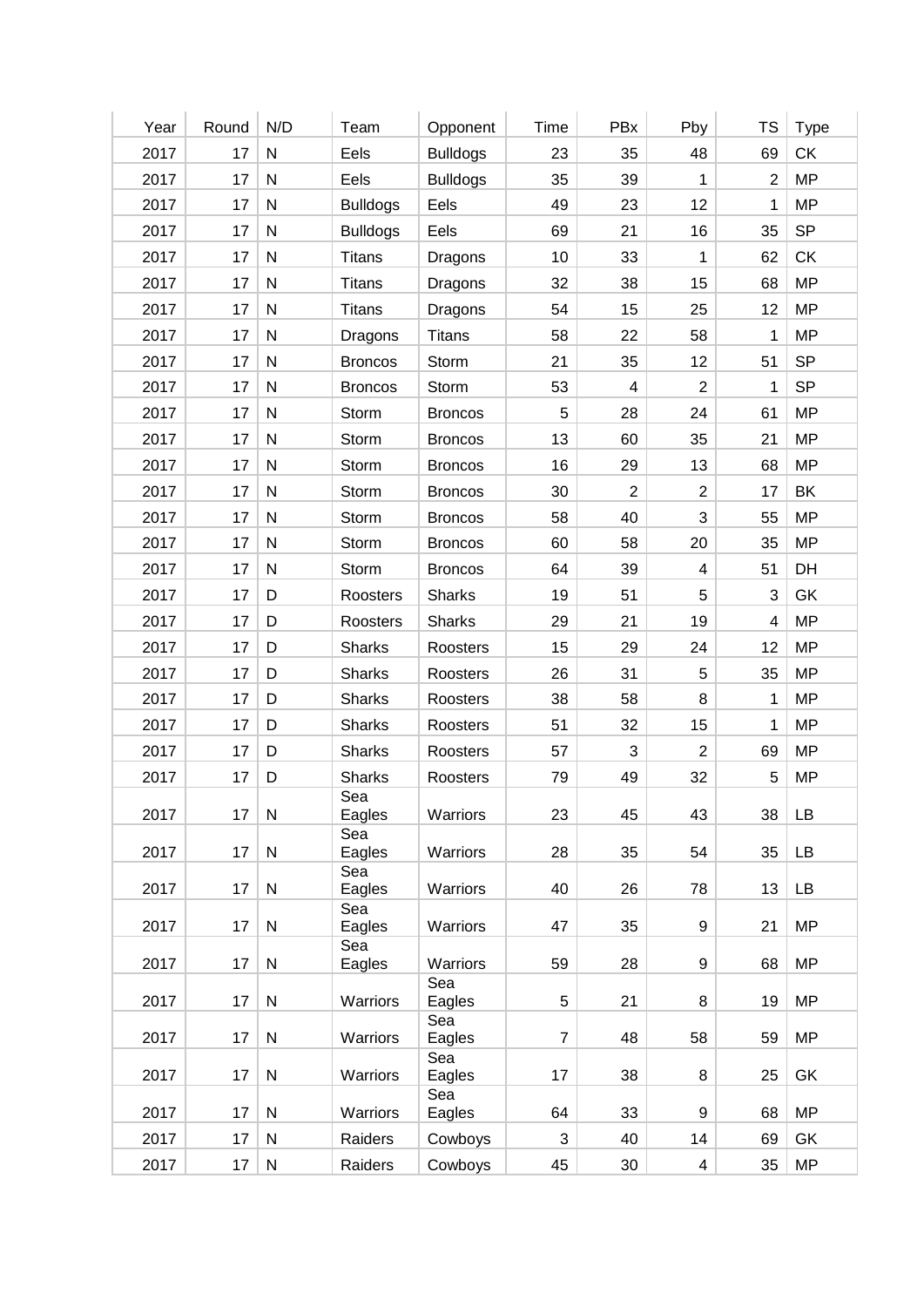| 2017 | 17 | N         | Raiders        | Cowboys       | 68 | 28 | 64 | 35 | LB        |
|------|----|-----------|----------------|---------------|----|----|----|----|-----------|
| 2017 | 17 | N         | Cowboys        | Raiders       | 13 | 30 | 10 | 50 | <b>MP</b> |
| 2017 | 17 | N         | Cowboys        | Raiders       | 30 | 58 | 9  | 5  | CB        |
| 2017 | 17 | N         | Cowboys        | Raiders       | 55 | 59 | 11 | 43 | <b>MP</b> |
| 2017 | 17 | N         | Cowboys        | Raiders       | 59 | 42 | 9  | 49 | GK        |
| 2017 | 17 | N         | Cowboys        | Raiders       | 74 | 55 | 19 | 25 | <b>MP</b> |
| 2017 | 17 | D         | Knights        | <b>Tigers</b> | 62 | 59 | 3  | 58 | DH        |
| 2017 | 17 | D         | Knights        | <b>Tigers</b> | 66 | 15 | 40 | 50 | <b>CK</b> |
| 2017 | 17 | D         | <b>Tigers</b>  | Knights       | 8  | 38 | 1  | 1  | <b>MP</b> |
| 2017 | 17 | D         | <b>Tigers</b>  | Knights       | 24 | 33 | 1  | 39 | DH        |
| 2017 | 17 | D         | <b>Tigers</b>  | Knights       | 27 | 35 | 41 | 4  | <b>MP</b> |
| 2017 | 17 | D         | <b>Tigers</b>  | Knights       | 55 | 28 | 12 | 69 | <b>MP</b> |
| 2017 | 17 | D         | <b>Tigers</b>  | Knights       | 80 | 20 | 49 | 35 | <b>MP</b> |
| 2017 | 17 | N         | Rabbits        | Panthers      | 31 | 20 | 10 | 69 | <b>CK</b> |
| 2017 | 17 | N         | <b>Rabbits</b> | Panthers      | 38 | 68 | 3  | 4  | <b>MP</b> |
| 2017 | 17 | N         | Rabbits        | Panthers      | 40 | 53 | 71 | 16 | GK        |
| 2017 | 17 | N         | Rabbits        | Panthers      | 42 | 67 | 6  | 3  | BK        |
| 2017 | 17 | N         | Rabbits        | Panthers      | 49 | 39 | 4  | 23 | GK        |
| 2017 | 17 | ${\sf N}$ | Rabbits        | Panthers      | 59 | 61 | 19 | 17 | <b>MP</b> |
| 2017 | 17 | N         | Panthers       | Rabbits       | 11 | 28 | 41 | 50 | <b>MP</b> |
| 2017 | 17 | N         | Panthers       | Rabbits       | 79 | 32 | 62 | 8  | GK        |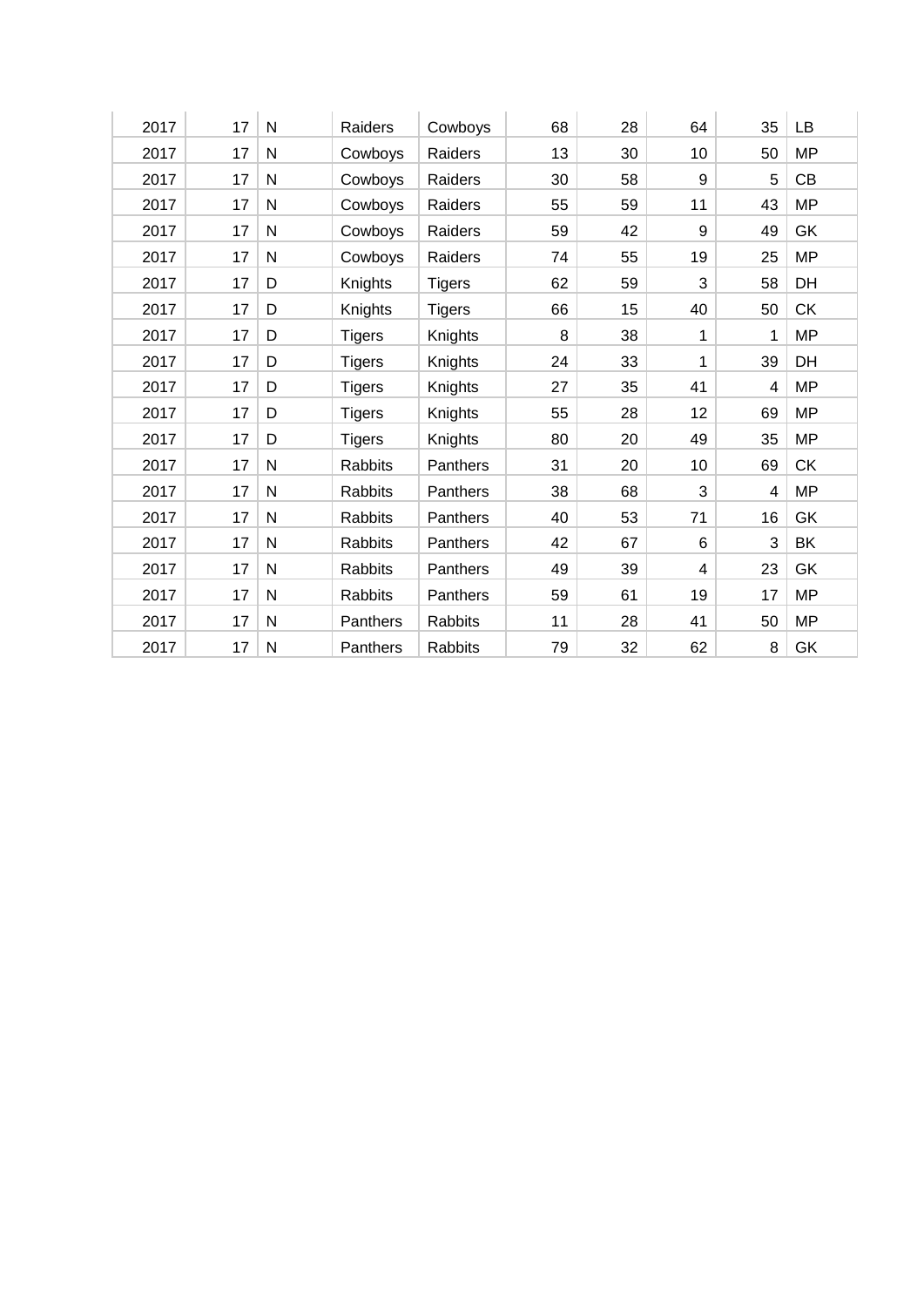| Year | Round | N/D          | Team            | Opponent        | Time | PBx        | Pby            | <b>TS</b>      | <b>Type</b> |
|------|-------|--------------|-----------------|-----------------|------|------------|----------------|----------------|-------------|
| 2017 | 18    | $\mathsf{N}$ | Roosters        | <b>Rabbits</b>  | 19   | 50         | 1              | 55             | DH          |
| 2017 | 18    | $\mathsf{N}$ | Roosters        | Rabbits         | 61   | 25         | 5              | 37             | <b>SP</b>   |
| 2017 | 18    | $\mathsf{N}$ | <b>Rabbits</b>  | Roosters        | 50   | 39         | $\overline{4}$ | 40             | DH          |
| 2017 | 18    | $\mathsf{N}$ | <b>Rabbits</b>  | Roosters        | 67   | 50         | 38             | 38             | <b>SP</b>   |
| 2017 | 18    | N            | Panthers        | Sea<br>Eagles   | 3    | 50         | 1              | 32             | <b>SP</b>   |
| 2017 | 18    | $\mathsf{N}$ | Panthers        | Sea<br>Eagles   | 36   | $\sqrt{5}$ | 2              | 60             | CK          |
| 2017 | 18    | ${\sf N}$    | Sea<br>Eagles   | Panthers        | 11   | 45         | $\overline{2}$ | 60             | <b>MP</b>   |
| 2017 | 18    | ${\sf N}$    | Sea<br>Eagles   | Panthers        | 45   | 23         | 25             | 63             | <b>MP</b>   |
| 2017 | 18    | $\mathsf{N}$ | Storm           | Eels            | 37   | 50         | 52             | 45             | <b>MP</b>   |
| 2017 | 18    | ${\sf N}$    | Eels            | Storm           | 5    | 57         | 12             | 69             | <b>MP</b>   |
| 2017 | 18    | ${\sf N}$    | Eels            | Storm           | 17   | 35         | 55             | 40             | <b>MP</b>   |
| 2017 | 18    | ${\sf N}$    | Eels            | Storm           | 22   | 50         | 6              | 1              | <b>MP</b>   |
| 2017 | 18    | $\mathsf{N}$ | Eels            | Storm           | 70   | 20         | 5              | 65             | <b>MP</b>   |
| 2017 | 18    | ${\sf N}$    | <b>Bulldogs</b> | Knights         | 6    | 35         | 10             | $\overline{2}$ | <b>MP</b>   |
| 2017 | 18    | $\mathsf{N}$ | <b>Bulldogs</b> | Knights         | 76   | 24         | 32             | 68             | <b>MP</b>   |
| 2017 | 18    | ${\sf N}$    | Knights         | <b>Bulldogs</b> | 40   | 55         | 8              | 45             | DH          |
| 2017 | 18    | $\mathsf{N}$ | Knights         | <b>Bulldogs</b> | 53   | 30         | 1              | $\overline{4}$ | <b>MP</b>   |
| 2017 | 18    | N            | Knights         | <b>Bulldogs</b> | 61   | 45         | $\overline{4}$ | 18             | GK          |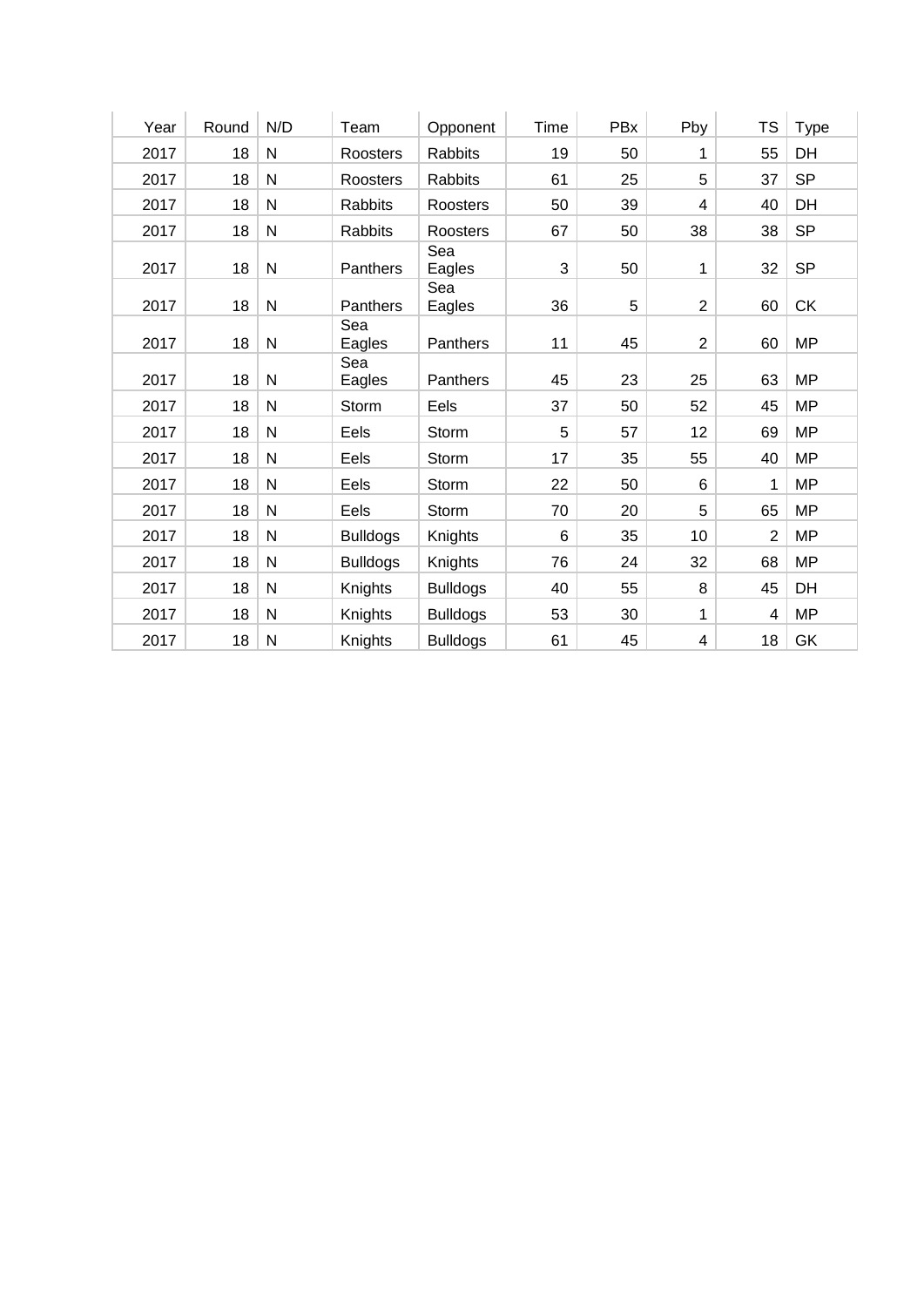| Year | Round | N/D          | Team           | Opponent       | Time           | PBx                     | Pby              | TS               | <b>Type</b> |
|------|-------|--------------|----------------|----------------|----------------|-------------------------|------------------|------------------|-------------|
| 2017 | 19    | ${\sf N}$    | Raiders        | Dragons        | $\,6\,$        | 28                      | 13               | $\mathbf{1}$     | <b>MP</b>   |
| 2017 | 19    | ${\sf N}$    | Raiders        | Dragons        | 83             | 25                      | 6                | 39               | <b>MP</b>   |
| 2017 | 19    | ${\sf N}$    | Dragons        | Raiders        | 13             | 30                      | 56               | 34               | LB          |
| 2017 | 19    | ${\sf N}$    | Dragons        | Raiders        | 22             | 35                      | 8                | 4                | <b>MP</b>   |
| 2017 | 19    | ${\sf N}$    | Warriors       | Panthers       | $\overline{2}$ | 30                      | 27               | 45               | <b>MP</b>   |
| 2017 | 19    | ${\sf N}$    | Warriors       | Panthers       | 17             | $\overline{7}$          | 3                | $\,8\,$          | DH          |
| 2017 | 19    | ${\sf N}$    | Warriors       | Panthers       | 47             | 40                      | 8                | 5                | <b>MP</b>   |
| 2017 | 19    | ${\sf N}$    | Warriors       | Panthers       | 53             | $\overline{\mathbf{c}}$ | 18               | 59               | <b>MP</b>   |
| 2017 | 19    | $\mathsf{N}$ | Panthers       | Warriors       | 13             | 35                      | 1                | 58               | GK          |
| 2017 | 19    | ${\sf N}$    | Panthers       | Warriors       | 25             | 55                      | 25               | 31               | <b>MP</b>   |
| 2017 | 19    | ${\sf N}$    | Panthers       | Warriors       | 34             | 39                      | $\overline{2}$   | 53               | <b>SP</b>   |
| 2017 | 19    | ${\sf N}$    | Panthers       | Warriors       | 67             | 63                      | 35               | 45               | LB          |
| 2017 | 19    | ${\sf N}$    | Panthers       | Warriors       | 74             | 54                      | 28               | 15               | LB          |
| 2017 | 19    | ${\sf N}$    | Panthers       | Warriors       | 78             | 30                      | 24               | 50               | BK          |
| 2017 | 19    | ${\sf N}$    | Knights        | <b>Broncos</b> | 32             | 50                      | $\boldsymbol{9}$ | 26               | <b>MP</b>   |
| 2017 | 19    | ${\sf N}$    | Knights        | <b>Broncos</b> | 35             | 10                      | 45               | 23               | <b>MP</b>   |
| 2017 | 19    | ${\sf N}$    | Knights        | <b>Broncos</b> | 55             | 40                      | 20               | 23               | <b>MP</b>   |
| 2017 | 19    | ${\sf N}$    | Knights        | <b>Broncos</b> | 63             | 58                      | 12               | 1                | BK          |
| 2017 | 19    | $\mathsf{N}$ | <b>Broncos</b> | Knights        | 26             | 33                      | 11               | $\boldsymbol{9}$ | <b>CK</b>   |
| 2017 | 19    | ${\sf N}$    | <b>Broncos</b> | Knights        | 47             | 45                      | 19               | 10               | <b>MP</b>   |
| 2017 | 19    | ${\sf N}$    | <b>Broncos</b> | Knights        | 50             | 23                      | 15               | 36               | <b>MP</b>   |
| 2017 | 19    | ${\sf N}$    | <b>Broncos</b> | Knights        | 70             | 16                      | 24               | 62               | <b>MP</b>   |
| 2017 | 19    | ${\sf N}$    | <b>Broncos</b> | Knights        | 77             | 19                      | 18               | 1                | GK          |
| 2017 | 19    | $\mathsf{N}$ | <b>Titans</b>  | <b>Sharks</b>  | 10             | 25                      | 11               | 50               | GK          |
| 2017 | 19    | $\mathsf{N}$ | <b>Titans</b>  | <b>Sharks</b>  | 44             | 45                      | 3                | 50               | <b>SP</b>   |
| 2017 | 19    | ${\sf N}$    | <b>Titans</b>  | <b>Sharks</b>  | 49             | 33                      | 25               | 50               | <b>MP</b>   |
| 2017 | 19    | N            | <b>Titans</b>  | <b>Sharks</b>  | 66             | 45                      | 1                | 45               | DH          |
| 2017 | 19    | ${\sf N}$    | <b>Sharks</b>  | <b>Titans</b>  | 76             | 15                      | 8                | $\overline{2}$   | <b>MP</b>   |
| 2017 | 19    | D            | Sea<br>Eagles  | <b>Tigers</b>  | $\overline{7}$ | 21                      | 19               | 15               | <b>MP</b>   |
| 2017 | 19    | D            | Sea<br>Eagles  | <b>Tigers</b>  | 11             | 45                      | $\sqrt{2}$       | 1                | <b>MP</b>   |
| 2017 | 19    | D            | Sea<br>Eagles  | <b>Tigers</b>  | 59             | 32                      | 45               | 38               | <b>SP</b>   |
| 2017 | 19    | D            | Sea<br>Eagles  | <b>Tigers</b>  | 71             | 38                      | 19               | 35               | <b>MP</b>   |
| 2017 | 19    | D            | <b>Tigers</b>  | Sea<br>Eagles  | 24             | 19                      | 3                | 55               | <b>MP</b>   |
| 2017 | 19    | D            | <b>Tigers</b>  | Sea<br>Eagles  | 29             | 15                      | $\overline{2}$   | 62               | GK          |
|      |       |              |                | Sea            |                |                         |                  |                  |             |
| 2017 | 19    | D            | <b>Tigers</b>  | Eagles         | 46             | 41                      | 1                | 33               | GK          |
| 2017 | 19    | D            | Rabbitohs      | Cowboys        | 13             | 35                      | 12               | 35               | <b>MP</b>   |
| 2017 | 19    | D            | Rabbitohs      | Cowboys        | 68             | 30                      | $\mathbf{3}$     | 66               | <b>MP</b>   |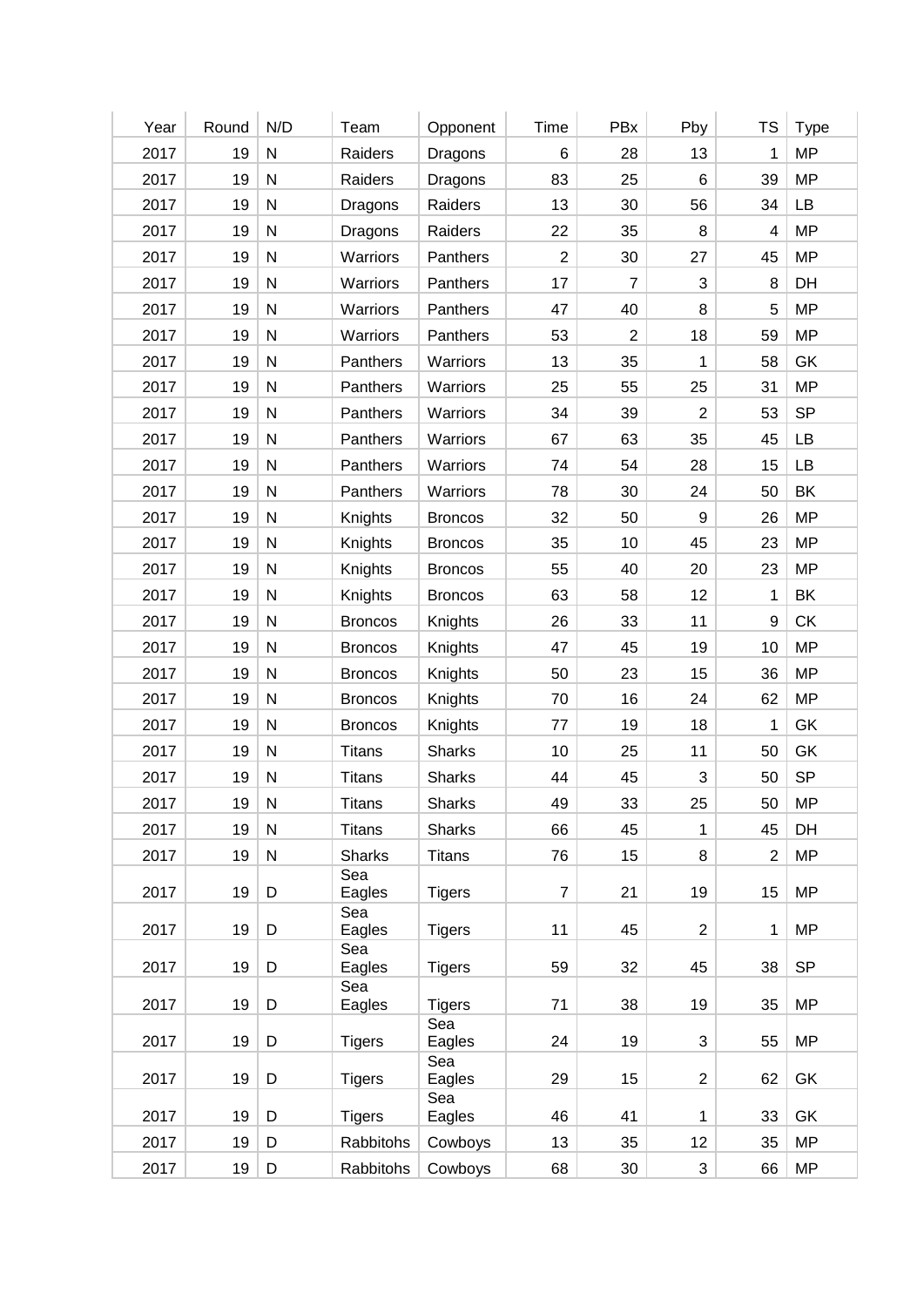| 2017 | 19 | D  | Cowboys | Rabbitohs |    | 38 |   | 30              | <b>SP</b> |
|------|----|----|---------|-----------|----|----|---|-----------------|-----------|
| 2017 | 19 | -D | Cowboys | Rabbitohs | 25 | 30 | 5 | 62              | MP        |
| 2017 | 19 | D  | Cowboys | Rabbitohs | 34 | 32 |   | 20 <sup>1</sup> | ⊺ SP.     |
| 2017 | 19 | D  | Cowboys | Rabbitohs | 45 | 30 |   | 20              | DH        |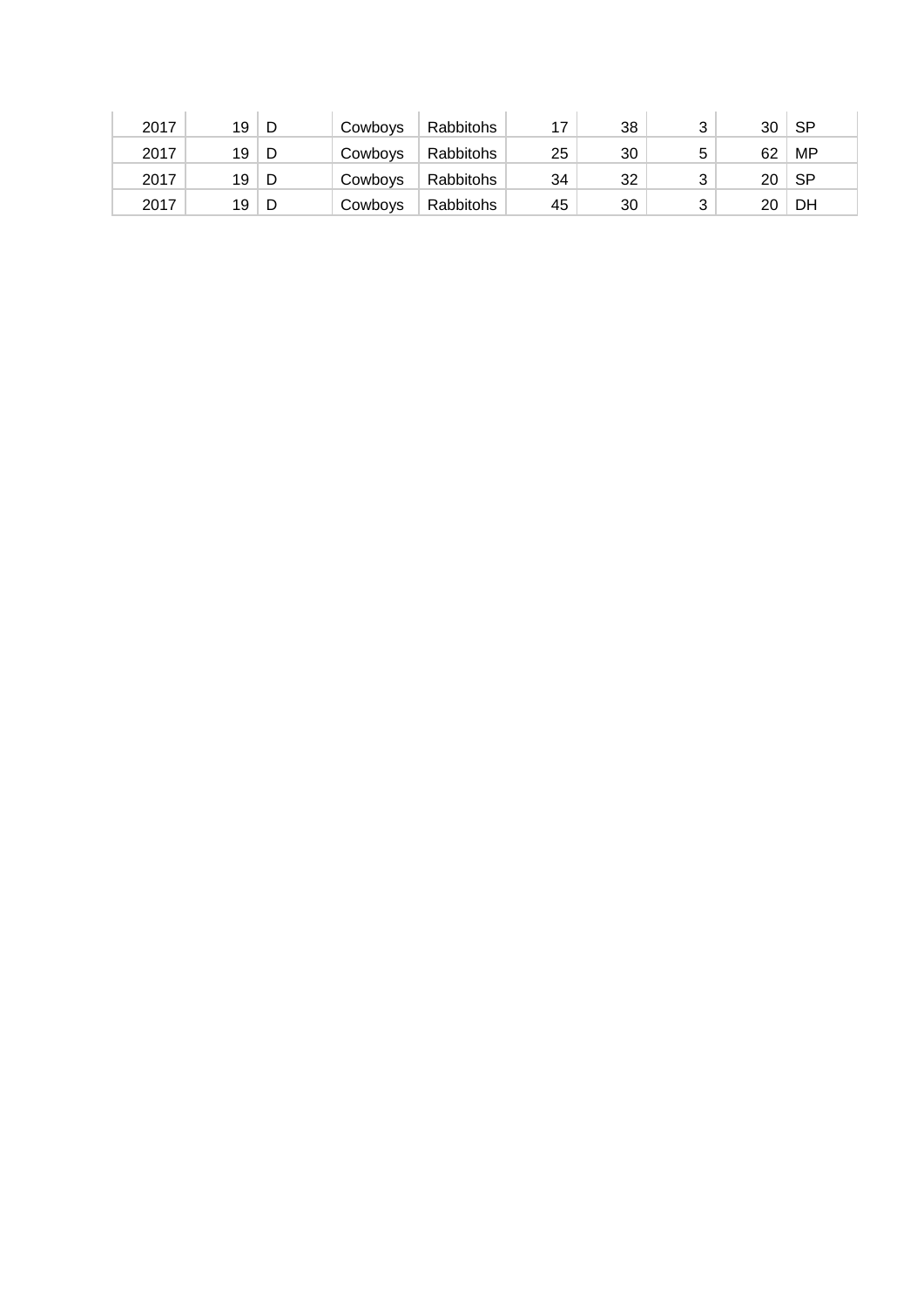| Year | Round | N/D          | Team            | Opponent        | Time    | PBx | Pby              | <b>TS</b>      | <b>Type</b> |
|------|-------|--------------|-----------------|-----------------|---------|-----|------------------|----------------|-------------|
| 2017 | 20    | ${\sf N}$    | <b>Broncos</b>  | <b>Bulldogs</b> | 23      | 34  | 82               | 20             | LB          |
| 2017 | 20    | ${\sf N}$    | <b>Broncos</b>  | <b>Bulldogs</b> | 36      | 35  | 3                | 10             | <b>MP</b>   |
| 2017 | 20    | ${\sf N}$    | <b>Broncos</b>  | <b>Bulldogs</b> | 40      | 17  | 38               | 69             | <b>MP</b>   |
| 2017 | 20    | ${\sf N}$    | <b>Broncos</b>  | <b>Bulldogs</b> | 62      | 52  | 2                | 35             | GK          |
| 2017 | 20    | ${\sf N}$    | <b>Broncos</b>  | <b>Bulldogs</b> | 64      | 65  | 37               | 20             | <b>SP</b>   |
| 2017 | 20    | ${\sf N}$    | <b>Broncos</b>  | <b>Bulldogs</b> | 80      | 29  | 21               | 10             | <b>MP</b>   |
| 2017 | 20    | ${\sf N}$    | <b>Bulldogs</b> | <b>Broncos</b>  | 7       | 24  | 3                | 67             | <b>MP</b>   |
| 2017 | 20    | ${\sf N}$    | <b>Bulldogs</b> | <b>Broncos</b>  | 71      | 23  | $\sqrt{5}$       | 8              | <b>MP</b>   |
| 2017 | 20    | $\mathsf{N}$ | Roosters        | Knights         | 25      | 10  | 10               | 37             | <b>SP</b>   |
| 2017 | 20    | ${\sf N}$    | Roosters        | Knights         | 68      | 49  | 12               | 30             | <b>MP</b>   |
| 2017 | 20    | ${\sf N}$    | Roosters        | Knights         | 73      | 13  | 12               | 39             | BK          |
| 2017 | 20    | ${\sf N}$    | Knights         | Roosters        | 30      | 28  | 1                | 65             | GK          |
| 2017 | 20    | $\mathsf{N}$ | <b>Sharks</b>   | <b>Rabbits</b>  | 3       | 42  | $\boldsymbol{9}$ | 15             | <b>MP</b>   |
| 2017 | 20    | ${\sf N}$    | <b>Sharks</b>   | <b>Rabbits</b>  | 22      | 30  | 1                | 30             | DH          |
| 2017 | 20    | ${\sf N}$    | <b>Sharks</b>   | <b>Rabbits</b>  | 78      | 35  | 14               | 10             | GK          |
| 2017 | 20    | ${\sf N}$    | <b>Rabbits</b>  | <b>Sharks</b>   | 10      | 25  | 4                | 5              | GK          |
| 2017 | 20    | ${\sf N}$    | Rabbits         | <b>Sharks</b>   | 53      | 39  | $\sqrt{3}$       | 21             | <b>SP</b>   |
| 2017 | 20    | D            | Panthers        | <b>Titans</b>   | 48      | 30  | 5                | 62             | <b>MP</b>   |
| 2017 | 20    | D            | Panthers        | <b>Titans</b>   | 70      | 35  | 5                | 8              | <b>MP</b>   |
|      |       |              |                 | Panthers        |         |     |                  |                |             |
| 2017 | 20    | D            | <b>Titans</b>   |                 | 14      | 20  | 62               | 20             | <b>LB</b>   |
| 2017 | 20    | D            | <b>Titans</b>   | Panthers        | 53      | 48  | 6                | 69             | GK          |
| 2017 | 20    | D            | <b>Titans</b>   | Panthers        | 76      | 21  | 11               | 63             | <b>MP</b>   |
| 2017 | 20    | ${\sf N}$    | Raiders         | Storm           | 15      | 30  | 10               | 35             | <b>MP</b>   |
| 2017 | 20    | $\mathsf{N}$ | Raiders         | Storm           | 65      | 48  | 1                | 1              | <b>MP</b>   |
| 2017 | 20    | $\mathsf{N}$ | Raiders         | Storm           | 80      | 1   | 10               | 32             | GK          |
| 2017 | 20    | ${\sf N}$    | Storm           | Raiders         | 4       | 55  | 15               | 28             | <b>MP</b>   |
| 2017 | 20    | ${\sf N}$    | Storm           | Raiders         | 47      | 35  | 16               | 1              | <b>MP</b>   |
| 2017 | 20    | ${\sf N}$    | Storm           | Raiders         | 69      | 20  | 8                | 35             | GK          |
| 2017 | 20    | ${\sf N}$    | Cowboys         | Warriors        | 20      | 35  | 11               | 60             | <b>MP</b>   |
| 2017 | 20    | ${\sf N}$    | Cowboys         | Warriors        | 37      | 20  | $\overline{2}$   | 10             | GK          |
| 2017 | 20    | ${\sf N}$    | Cowboys         | Warriors        | 58      | 52  | $\overline{2}$   | 52             | DH          |
| 2017 | 20    | ${\sf N}$    | Warriors        | Cowboys         | 9       | 46  | 23               | 10             | <b>MP</b>   |
| 2017 | 20    | ${\sf N}$    | Warriors        | Cowboys         | 40      | 38  | 10               | 10             | <b>MP</b>   |
| 2017 | 20    | D            | Dragons         | Sea<br>Eagles   | $\,8\,$ | 66  | $\boldsymbol{9}$ | 21             | BK          |
| 2017 | 20    | D            | Dragons         | Sea<br>Eagles   | 15      | 55  | $\boldsymbol{9}$ | $\overline{2}$ | CK          |
| 2017 | 20    | D            | Dragons         | Sea<br>Eagles   | 33      | 15  | 6                | 5              | BK          |
| 2017 | 20    | D            | Dragons         | Sea<br>Eagles   | 38      | 48  | 5                | 28             | <b>MP</b>   |
| 2017 | 20    | D            | Dragons         | Sea<br>Eagles   | 59      | 40  | $\overline{c}$   | 21             | <b>MP</b>   |
|      |       |              |                 |                 |         |     |                  |                |             |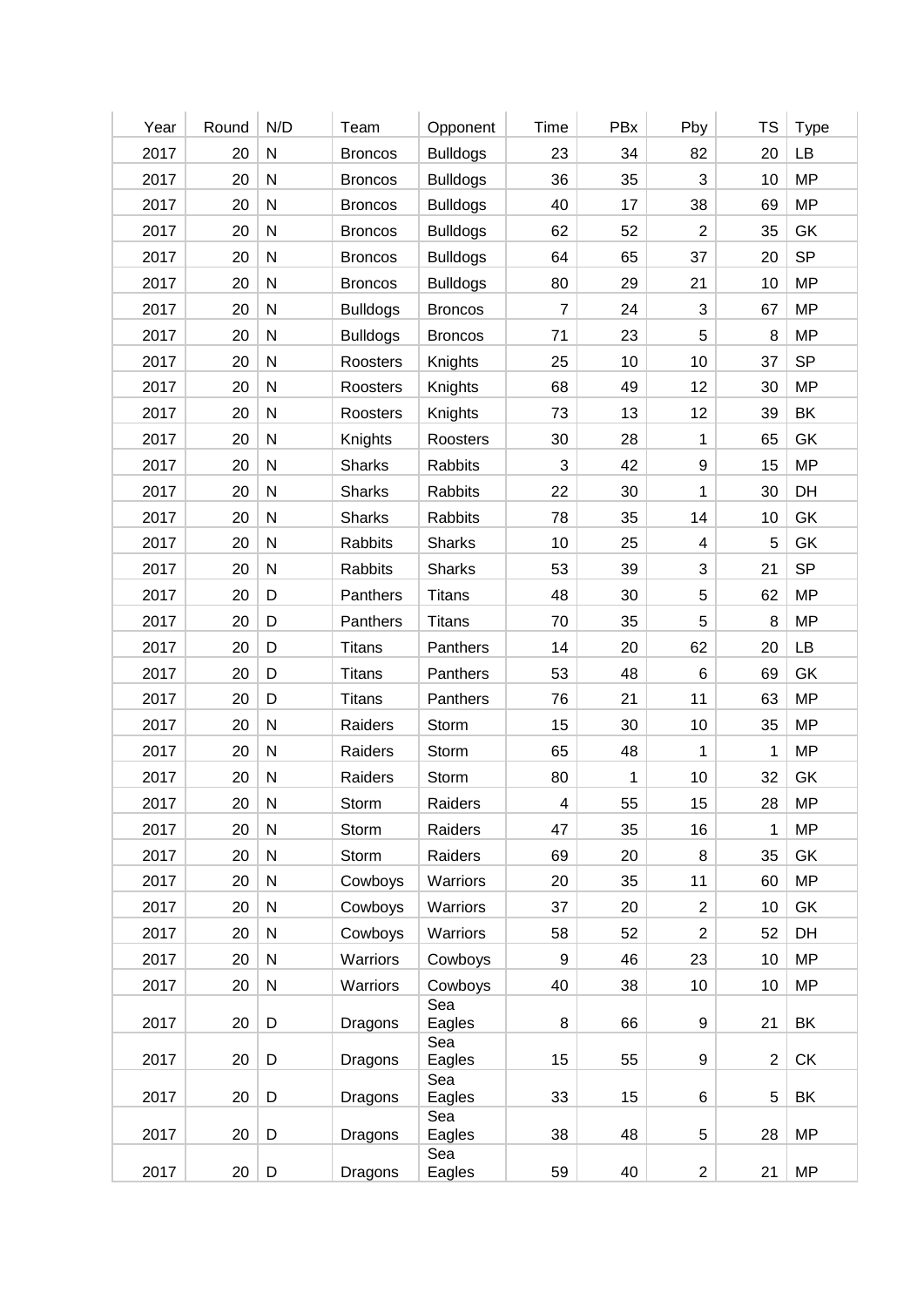| 2017 | 20 | D | Dragons       | Sea<br>Eagles | 62 | 40 | 3              | 6  | <b>MP</b> |
|------|----|---|---------------|---------------|----|----|----------------|----|-----------|
| 2017 | 20 | D | Dragons       | Sea<br>Eagles | 66 | 50 | 69             | 60 | <b>MP</b> |
| 2017 | 20 | D | Dragons       | Sea<br>Eagles | 79 | 49 | 54             | 54 | <b>MP</b> |
| 2017 | 20 | D | Sea<br>Eagles | Dragons       | 42 | 40 | 18             | 61 | <b>MP</b> |
| 2017 | 20 | D | Sea<br>Eagles | Dragons       | 48 | 55 | 1              | 55 | DH        |
| 2017 | 20 | D | Sea<br>Eagles | Dragons       | 51 | 58 | 6              | 48 | <b>SP</b> |
| 2017 | 20 | D | Sea<br>Eagles | Dragons       | 54 | 22 | 37             | 61 | <b>BK</b> |
| 2017 | 20 | D | <b>Tigers</b> | Eels          | 12 | 23 | 59             | 65 | LВ        |
| 2017 | 20 | D | <b>Tigers</b> | Eels          | 70 | 59 | 12             | 10 | <b>BK</b> |
| 2017 | 20 | D | Eels          | <b>Tigers</b> | 3  | 38 | 7              | 66 | <b>MP</b> |
| 2017 | 20 | D | Eels          | <b>Tigers</b> | 31 | 38 | $\overline{2}$ | 5  | <b>MP</b> |
| 2017 | 20 | D | Eels          | <b>Tigers</b> | 61 | 40 | 54             | 20 | <b>MP</b> |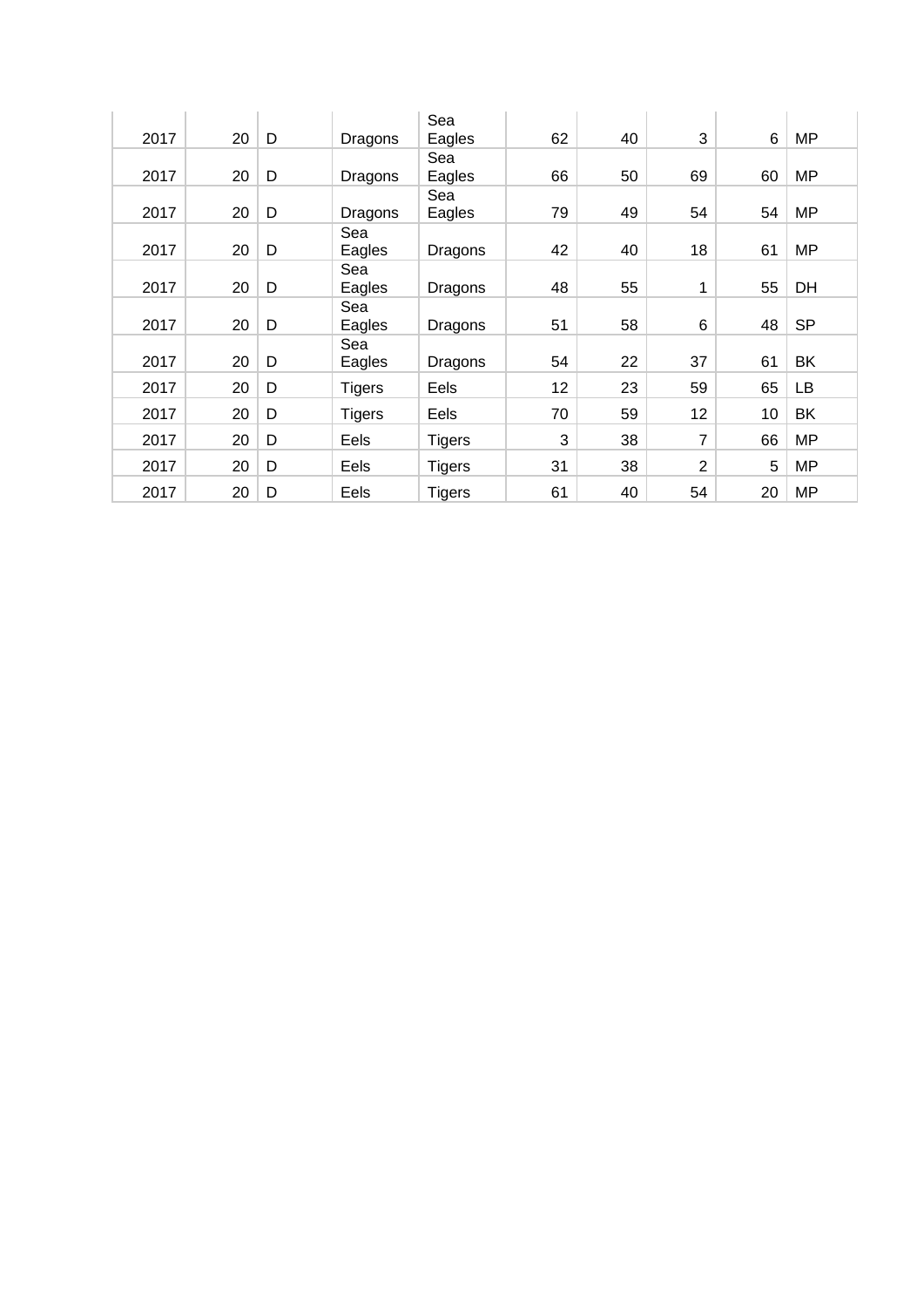| Year | Round | N/D          | Team           | Opponent       | Time  | PBx | Pby                     | <b>TS</b>    | <b>Type</b> |
|------|-------|--------------|----------------|----------------|-------|-----|-------------------------|--------------|-------------|
| 2017 | 21    | D            | <b>Tigers</b>  | <b>Titans</b>  | 3     | 15  | 10                      | 55           | <b>MP</b>   |
| 2017 | 21    | D            | <b>Tigers</b>  | <b>Titans</b>  | 46    | 20  | 47                      | $\mathbf{3}$ | LB          |
| 2017 | 21    | D            | <b>Tigers</b>  | <b>Titans</b>  | 64    | 32  | $\,$ 5 $\,$             | 26           | <b>MP</b>   |
| 2017 | 21    | D            | <b>Tigers</b>  | <b>Titans</b>  | 77    | 30  | $\overline{\mathbf{4}}$ | 30           | <b>SP</b>   |
| 2017 | 21    | D            | <b>Titans</b>  | <b>Tigers</b>  | 52    | 42  | 11                      | 55           | <b>MP</b>   |
| 2017 | 21    | D            | Storm          | Sea<br>Eagles  | 16    | 34  | 12                      | 30           | <b>SP</b>   |
| 2017 | 21    | D            | Storm          | Sea<br>Eagles  | 38    | 62  | 3                       | 63           | DH          |
| 2017 | 21    | D            | Storm          | Sea<br>Eagles  | 47    | 21  | 15                      | 13           | <b>MP</b>   |
|      |       |              |                | Sea            |       |     |                         |              |             |
| 2017 | 21    | D            | Storm          | Eagles         | 55    | 10  | $\overline{2}$          | 35           | CK          |
| 2017 | 21    | D            | Storm          | Sea<br>Eagles  | 70    | 32  | 5                       | 33           | <b>SP</b>   |
| 2017 | 21    | D            | Storm          | Sea<br>Eagles  | 73    | 21  | 22                      | 20           | GK          |
|      |       |              |                | Sea            |       |     |                         |              |             |
| 2017 | 21    | D            | Storm<br>Sea   | Eagles         | 80    | 25  | 78                      | 5            | <b>MP</b>   |
| 2017 | 21    | D            | Eagles         | Storm          | 30    | 40  | $\overline{\mathbf{4}}$ | 3            | <b>MP</b>   |
| 2017 | 21    | ${\sf N}$    | Roosters       | Cowboys        | 3     | 68  | 23                      | 20           | LB          |
| 2017 | 21    | ${\sf N}$    | Roosters       | Cowboys        | 44    | 31  | $\overline{4}$          | 1            | <b>MP</b>   |
| 2017 | 21    | $\mathsf{N}$ | Roosters       | Cowboys        | 57    | 20  | 8                       | 20           | <b>SP</b>   |
| 2017 | 21    | ${\sf N}$    | Roosters       | Cowboys        | 61    | 30  | 15                      | $\,8\,$      | <b>SP</b>   |
| 2017 | 21    | ${\sf N}$    | Cowboys        | Roosters       | 17    | 50  | 10                      | 12           | <b>MP</b>   |
| 2017 | 21    | ${\sf N}$    | Cowboys        | Roosters       | 26    | 29  | 19                      | 68           | <b>MP</b>   |
| 2017 | 21    | ${\sf N}$    | Cowboys        | Roosters       | 32    | 35  | 11                      | 40           | <b>SP</b>   |
| 2017 | 21    | ${\sf N}$    | <b>Rabbits</b> | Raiders        | 26    | 38  | 3                       | 25           | GK          |
| 2017 | 21    | N            | Rabbits        | Raiders        | 50    | 50  | 11                      | 15           | GK          |
| 2017 | 21    | ${\sf N}$    | Raiders        | Rabbits        | 9     | 35  | 10                      | 5            | <b>MP</b>   |
| 2017 | 21    | N            | Raiders        | <b>Rabbits</b> | 19    | 69  | 19                      | 32           | <b>CK</b>   |
| 2017 | 21    | ${\sf N}$    | Raiders        | Rabbits        | 34    | 36  | 31                      | 1            | <b>MP</b>   |
| 2017 | 21    | ${\sf N}$    | Raiders        | Rabbits        | 58    | 35  | 4                       | 25           | <b>SP</b>   |
| 2017 | 21    | ${\sf N}$    | Raiders        | Rabbits        | 67    | 23  | $\overline{2}$          | 69           | <b>MP</b>   |
| 2017 | 21    | D            | Knights        | Dragons        | $\,6$ | 19  | 12                      | 52           | GK          |
| 2017 | 21    | D            | Knights        | Dragons        | 11    | 21  | 12                      | 58           | BK          |
| 2017 | 21    | D            | Knights        | Dragons        | 71    | 31  | $\overline{2}$          | 28           | <b>SP</b>   |
| 2017 | 21    | D            | Dragons        | Knights        | 23    | 50  | 9                       | 20           | <b>MP</b>   |
| 2017 | 21    | D            | Dragons        | Knights        | 40    | 9   | $\overline{2}$          | 11           | <b>MP</b>   |
| 2017 | 21    | ${\sf N}$    | Warriors       | <b>Sharks</b>  | 49    | 22  | 9                       | 15           | <b>MP</b>   |
| 2017 | 21    | N            | <b>Sharks</b>  | Warriors       | 4     | 30  | 8                       | 10           | GK          |
| 2017 | 21    | N            | <b>Sharks</b>  | Warriors       | 62    | 43  | 20                      | 1            | <b>MP</b>   |
| 2017 | 21    | ${\sf N}$    | <b>Sharks</b>  | Warriors       | 71    | 58  | 25                      | 25           | <b>MP</b>   |
| 2017 | 21    | ${\sf N}$    | Eels           | <b>Broncos</b> | 14    | 45  | 23                      | 60           | GK          |
|      |       |              |                |                |       |     |                         |              |             |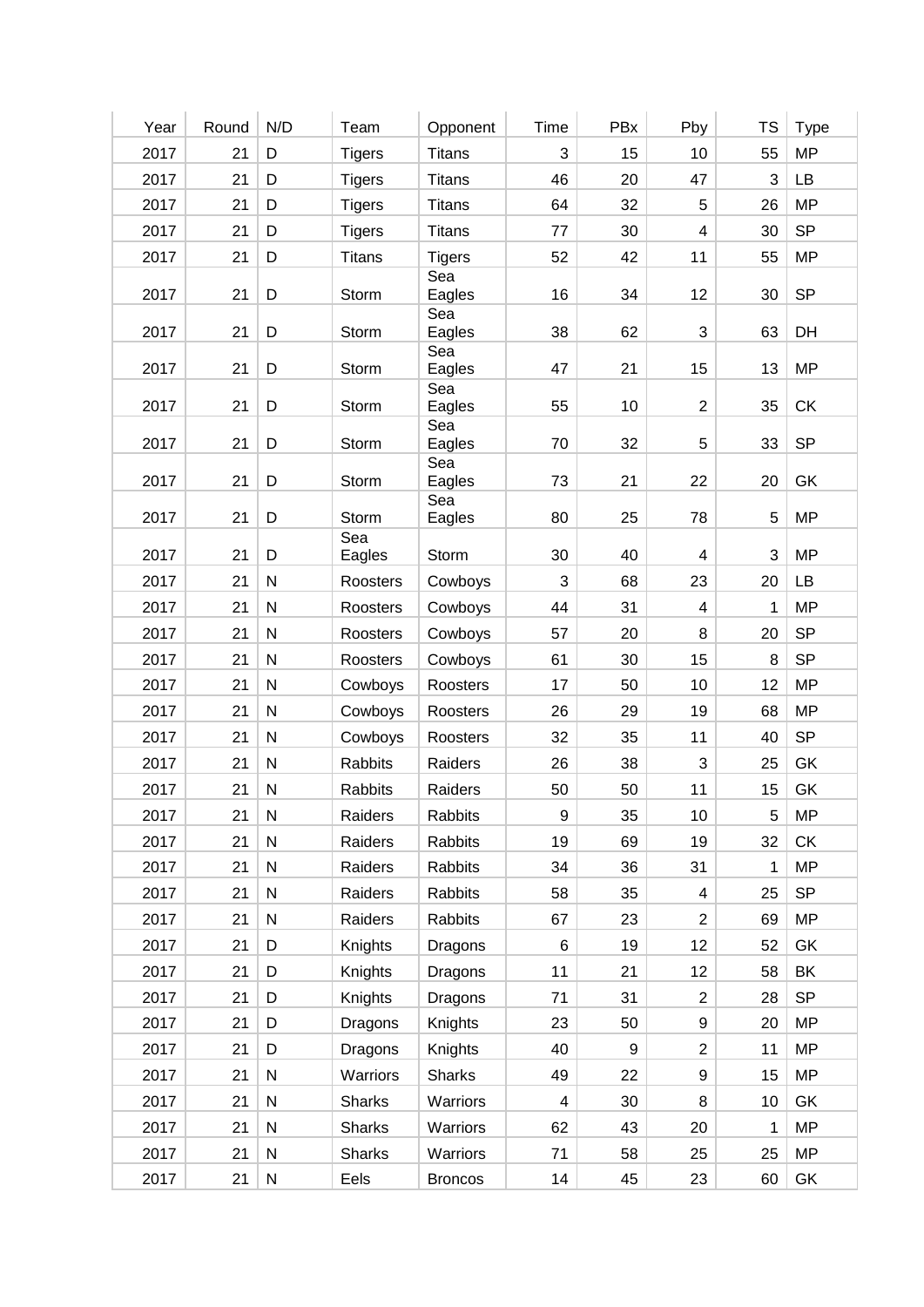| 2017 | 21 | N | Eels            | <b>Broncos</b>  | 17 | 40 |    | 68 | <b>MP</b> |
|------|----|---|-----------------|-----------------|----|----|----|----|-----------|
| 2017 | 21 | N | Eels            | <b>Broncos</b>  | 75 | 50 | 25 | 68 | <b>MP</b> |
| 2017 | 21 | N | Eels            | <b>Broncos</b>  | 79 | 17 | 5  | 30 | <b>MP</b> |
| 2017 | 21 | N | <b>Broncos</b>  | Eels            | 5  | 12 | 70 | 40 | <b>MP</b> |
| 2017 | 21 | N | <b>Broncos</b>  | Eels            | 7  | 5  | 4  | 50 | <b>MP</b> |
| 2017 | 21 | N | Panthers        | <b>Bulldogs</b> | 18 | 50 | 5  | 25 | GK        |
| 2017 | 21 | N | <b>Panthers</b> | <b>Bulldogs</b> | 57 | 27 | 3  | 69 | <b>MP</b> |
| 2017 | 21 | N | Panthers        | <b>Bulldogs</b> | 70 | 45 | 22 | 4  | GK        |
| 2017 | 21 | N | <b>Bulldogs</b> | Panthers        | 28 | 45 | 5  | 38 | <b>SP</b> |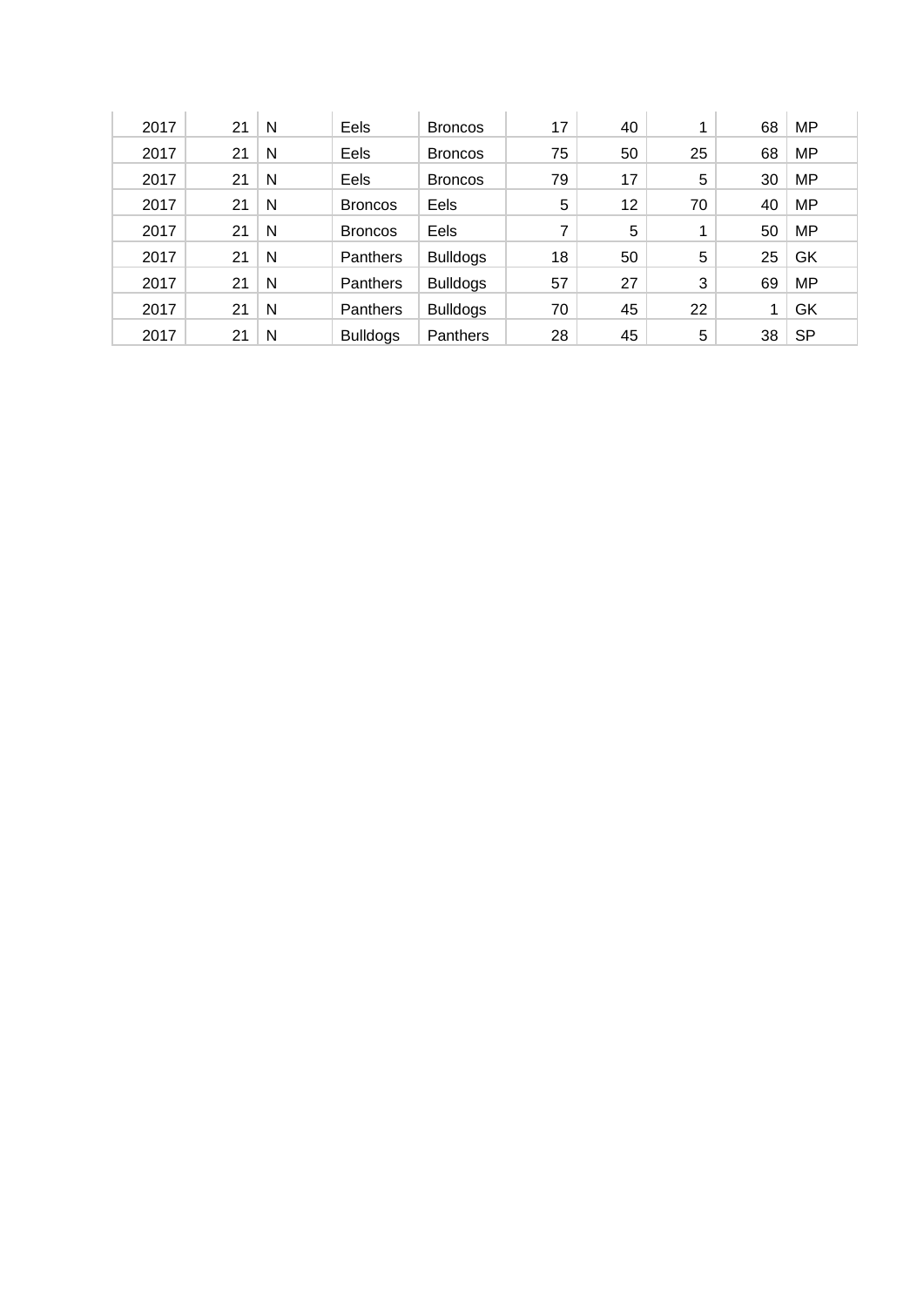| Year | Round | N/D          | Team            | Opponent        | Time | PBx | Pby                     | TS             | <b>Type</b> |
|------|-------|--------------|-----------------|-----------------|------|-----|-------------------------|----------------|-------------|
| 2017 | 22    | ${\sf N}$    | <b>Bulldogs</b> | Eels            | 59   | 45  | 55                      | $\overline{2}$ | <b>MP</b>   |
| 2017 | 22    | ${\sf N}$    | Eels            | <b>Bulldogs</b> | 11   | 52  | 11                      | 35             | <b>SP</b>   |
| 2017 | 22    | ${\sf N}$    | Eels            | <b>Bulldogs</b> | 25   | 45  | 35                      | 40             | LB          |
| 2017 | 22    | ${\sf N}$    | Eels            | <b>Bulldogs</b> | 32   | 33  | 10                      | 3              | <b>MP</b>   |
| 2017 | 22    | ${\sf N}$    | Dragons         | Rabbits         | 10   | 32  | 11                      | 1              | <b>MP</b>   |
| 2017 | 22    | ${\sf N}$    | Dragons         | Rabbits         | 34   | 65  | 10                      | 30             | <b>CK</b>   |
| 2017 | 22    | ${\sf N}$    | Dragons         | Rabbits         | 40   | 5   | 15                      | 68             | BK          |
| 2017 | 22    | ${\sf N}$    | Dragons         | Rabbits         | 70   | 20  | 12                      | 68             | <b>MP</b>   |
| 2017 | 22    | ${\sf N}$    | Rabbits         | Dragons         | 15   | 50  | 1                       | 20             | <b>MP</b>   |
| 2017 | 22    | ${\sf N}$    | Rabbits         | Dragons         | 23   | 20  | 10                      | 10             | <b>MP</b>   |
| 2017 | 22    | ${\sf N}$    | <b>Rabbits</b>  | Dragons         | 75   | 30  | 30                      | 37             | <b>MP</b>   |
| 2017 | 22    | ${\sf N}$    | Rabbits         | Dragons         | 77   | 40  | 30                      | 1              | <b>MP</b>   |
| 2017 | 22    | $\mathsf{N}$ | Cowboys         | Storm           | 13   | 40  | $\overline{\mathbf{4}}$ | 40             | DH          |
| 2017 | 22    | ${\sf N}$    | Storm           | Cowboys         | 27   | 22  | 10                      | 69             | <b>MP</b>   |
| 2017 | 22    | ${\sf N}$    | Storm           | Cowboys         | 39   | 25  | $\overline{\mathbf{4}}$ | 68             | GK          |
| 2017 | 22    | ${\sf N}$    | Storm           | Cowboys         | 64   | 16  | 1                       | 62             | GK          |
| 2017 | 22    | ${\sf N}$    | Storm           | Cowboys         | 80   | 22  | 82                      | 20             | LB          |
| 2017 | 22    | $\mathsf{N}$ | <b>Broncos</b>  | <b>Titans</b>   | 23   | 34  | 12                      | 50             | <b>SP</b>   |
| 2017 | 22    | $\mathsf{N}$ | <b>Broncos</b>  | <b>Titans</b>   | 31   | 55  | 39                      | 5              | <b>MP</b>   |
| 2017 | 22    | ${\sf N}$    | <b>Broncos</b>  | <b>Titans</b>   | 39   | 55  | 5                       | 55             | DH          |
| 2017 | 22    | ${\sf N}$    | <b>Broncos</b>  | <b>Titans</b>   | 48   | 35  | 5                       | 45             | GK          |
| 2017 | 22    | ${\sf N}$    | <b>Broncos</b>  | <b>Titans</b>   | 55   | 20  | 45                      | 30             | LB          |
| 2017 | 22    | ${\sf N}$    | <b>Broncos</b>  | <b>Titans</b>   | 62   | 60  | 35                      | 50             | GK          |
| 2017 | 22    | $\mathsf{N}$ | <b>Broncos</b>  | <b>Titans</b>   | 65   | 40  | 39                      | 40             | LB          |
| 2017 | 22    | ${\sf N}$    | <b>Broncos</b>  | <b>Titans</b>   | 80   | 40  | 22                      | 40             | <b>MP</b>   |
| 2017 | 22    | ${\sf N}$    | <b>Sharks</b>   | Raiders         | 5    | 32  | $\overline{7}$          | $\overline{2}$ | <b>MP</b>   |
| 2017 | 22    | N            | Raiders         | <b>Sharks</b>   | 15   | 19  | 8                       | 19             | <b>SP</b>   |
| 2017 | 22    | $\mathsf{N}$ | Raiders         | <b>Sharks</b>   | 21   | 5   | 20                      | 55             | BK          |
| 2017 | 22    | ${\sf N}$    | Raiders         | <b>Sharks</b>   | 34   | 60  | 3                       | 69             | <b>SP</b>   |
| 2017 | 22    | $\mathsf{N}$ | Raiders         | <b>Sharks</b>   | 39   | 21  | 30                      | 8              | <b>MP</b>   |
|      |       |              | Sea             |                 |      |     |                         |                |             |
| 2017 | 22    | D            | Eagles          | Roosters        | 8    | 47  | 15                      | 1              | <b>MP</b>   |
| 2017 | 22    | D            | Sea<br>Eagles   | Roosters        | 38   | 22  | 57                      | 25             | LB          |
|      |       |              | Sea             |                 |      |     |                         |                |             |
| 2017 | 22    | D            | Eagles<br>Sea   | Roosters        | 47   | 45  | 15                      | 50             | <b>MP</b>   |
| 2017 | 22    | D            | Eagles          | Roosters        | 54   | 35  | 11                      | 25             | DH          |
| 2017 | 22    | D            | Sea<br>Eagles   | Roosters        | 69   | 40  | 3                       | 8              | <b>MP</b>   |
|      |       |              | Sea             |                 |      |     |                         |                |             |
| 2017 | 22    | D            | Eagles          | Roosters<br>Sea | 80   | 25  | 60                      | 50             | <b>MP</b>   |
|      |       |              |                 |                 |      |     |                         |                |             |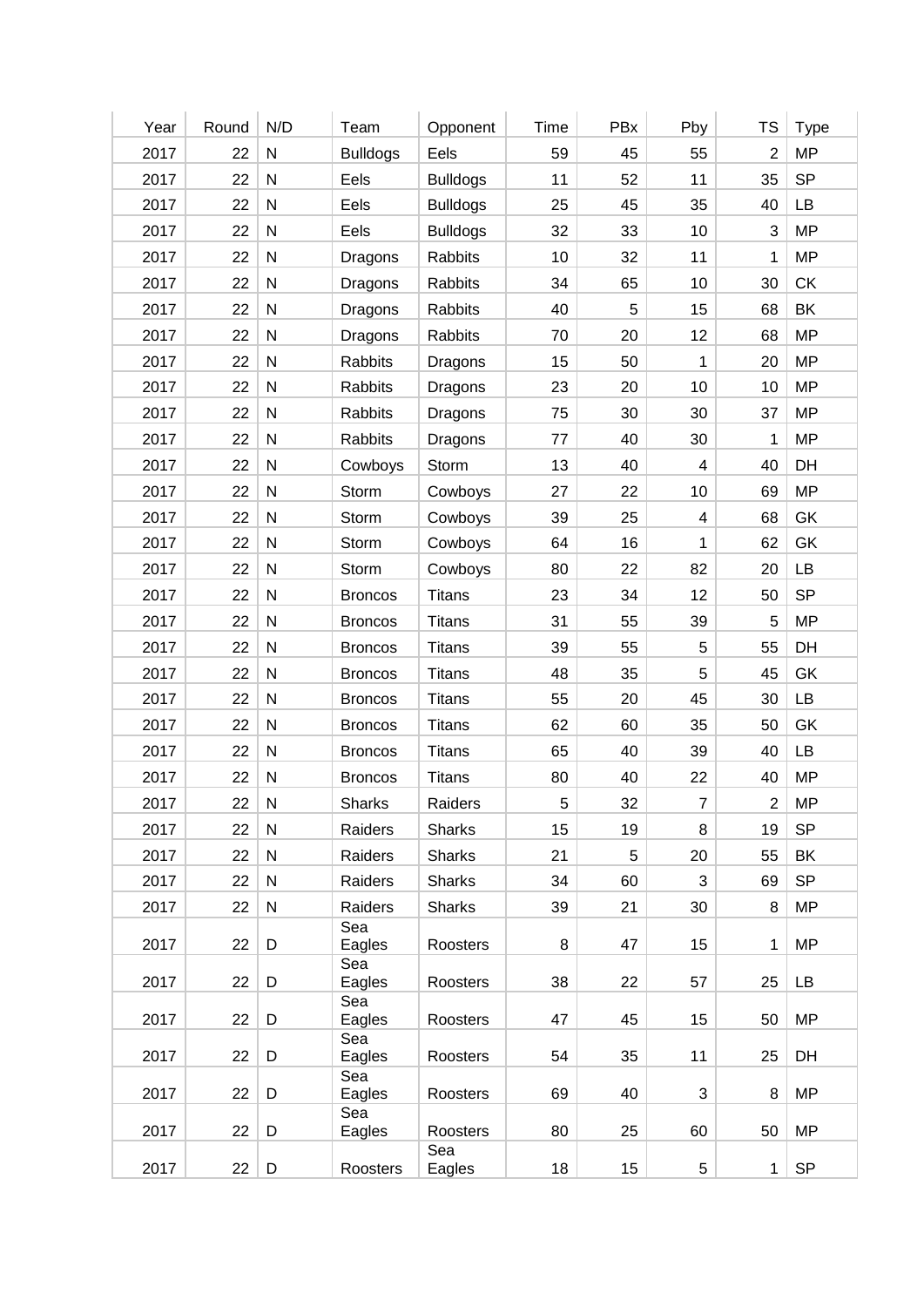| 2017 | 22 | D | Roosters        | Sea<br>Eagles   | 30 | 15 | 75 | 10 | LВ        |
|------|----|---|-----------------|-----------------|----|----|----|----|-----------|
| 2017 | 22 | N | Panthers        | <b>Tigers</b>   | 32 | 35 | 25 | 68 | <b>MP</b> |
| 2017 | 22 | N | <b>Panthers</b> | <b>Tigers</b>   | 45 | 32 | 5  | 10 | <b>MP</b> |
| 2017 | 22 | N | <b>Panthers</b> | <b>Tigers</b>   | 74 | 20 | 50 | 79 | <b>MP</b> |
| 2017 | 22 | N | Panthers        | <b>Tigers</b>   | 78 | 43 | 5  | 30 | <b>SP</b> |
| 2017 | 22 | N | <b>Tigers</b>   | <b>Panthers</b> | 25 | 15 | 25 | 67 | <b>MP</b> |
| 2017 | 22 | N | <b>Tigers</b>   | <b>Panthers</b> | 40 | 30 | 25 | 67 | <b>MP</b> |
| 2017 | 22 | N | <b>Tigers</b>   | <b>Panthers</b> | 54 | 17 | 33 | 35 | LB        |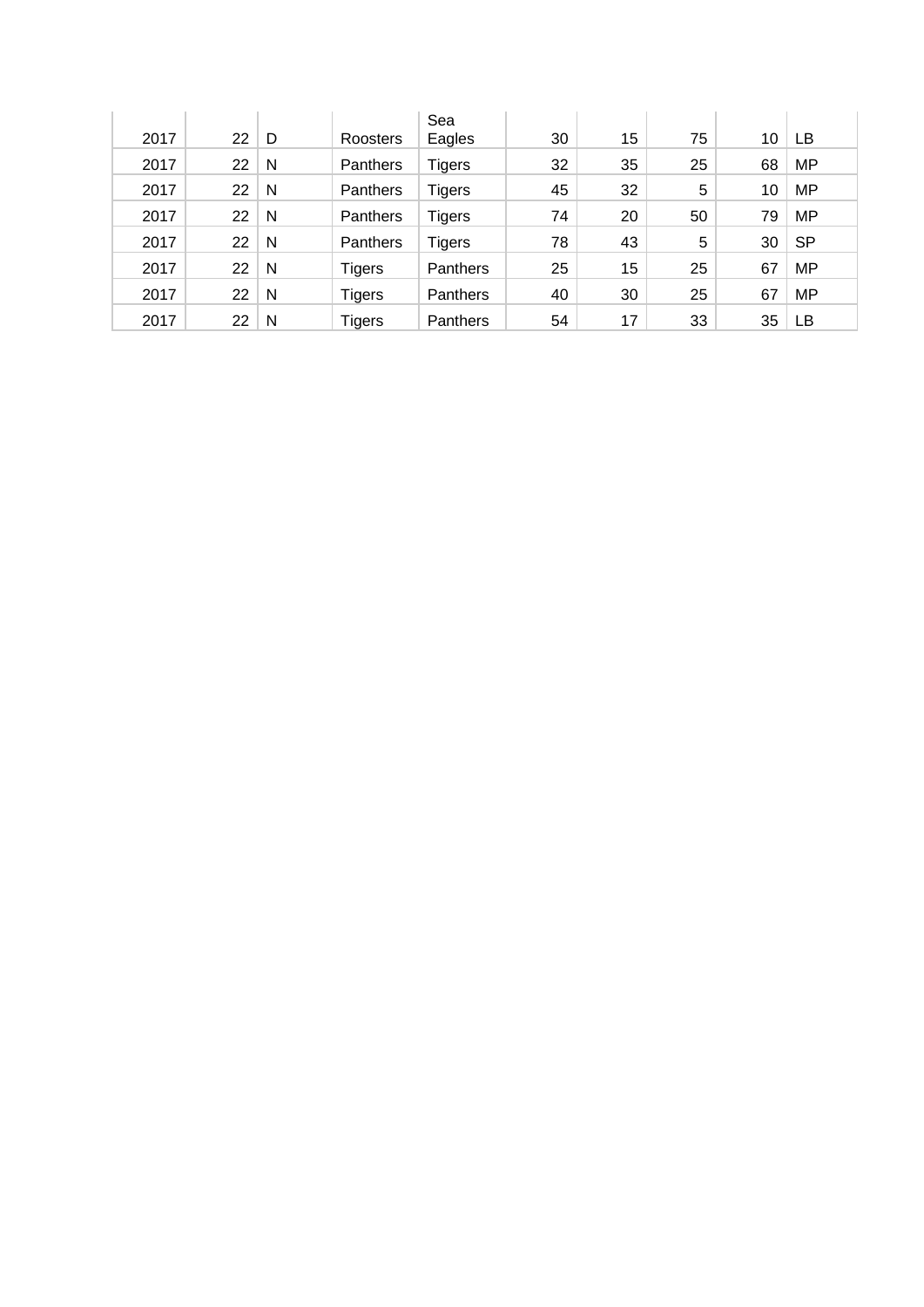| Year | Round | N/D       | Team            | <b>Tigers</b>   | Time | PBx | Pby                     | TS             | <b>Type</b> |
|------|-------|-----------|-----------------|-----------------|------|-----|-------------------------|----------------|-------------|
| 2017 | 23    | N         | Rabbits         | <b>Bulldogs</b> | 8    | 45  | 3                       | 3              | <b>MP</b>   |
| 2017 | 23    | N         | Rabbits         | <b>Bulldogs</b> | 26   | 35  | 55                      | 35             | LB          |
| 2017 | 23    | ${\sf N}$ | Rabbits         | <b>Bulldogs</b> | 45   | 45  | 5                       | 18             | <b>MP</b>   |
| 2017 | 23    | N         | Rabbits         | <b>Bulldogs</b> | 49   | 30  | 1                       | 60             | <b>MP</b>   |
| 2017 | 23    | ${\sf N}$ | <b>Bulldogs</b> | Rabbits         | 42   | 5   | 15                      | 39             | СK          |
| 2017 | 23    | N         | <b>Bulldogs</b> | Rabbits         | 62   | 22  | 9                       | 30             | <b>SP</b>   |
| 2017 | 23    | N         | <b>Broncos</b>  | Sharks          | 5    | 27  | 24                      | 62             | <b>MP</b>   |
| 2017 | 23    | ${\sf N}$ | <b>Broncos</b>  | Sharks          | 35   | 18  | 19                      | 56             | <b>MP</b>   |
| 2017 | 23    | ${\sf N}$ | <b>Sharks</b>   | <b>Broncos</b>  | 39   | 25  | 5                       | 50             | <b>MP</b>   |
| 2017 | 23    | ${\sf N}$ | <b>Broncos</b>  | <b>Sharks</b>   | 43   | 48  | 36                      | $\overline{2}$ | <b>MP</b>   |
| 2017 | 23    | N         | <b>Broncos</b>  | Sharks          | 64   | 44  | 5                       | 3              | <b>MP</b>   |
| 2017 | 23    | N         | Panthers        | Cowboys         | 22   | 55  | 3                       | 35             | <b>MP</b>   |
| 2017 | 23    | ${\sf N}$ | Panthers        | Cowboys         | 50   | 50  | 1                       | 38             | GK          |
| 2017 | 23    | ${\sf N}$ | Panthers        | Cowboys         | 60   | 32  | $\overline{2}$          | 25             | <b>SP</b>   |
| 2017 | 23    | ${\sf N}$ | Panthers        | Cowboys         | 74   | 21  | 25                      | 30             | <b>MP</b>   |
| 2017 | 23    | N         | Cowboys         | Panthers        | 9    | 35  | 10                      | $\overline{2}$ | <b>MP</b>   |
| 2017 | 23    | N         | Cowboys         | Panthers        | 28   | 45  | 8                       | 39             | GK          |
| 2017 | 23    | ${\sf N}$ | Cowboys         | Panthers        | 45   | 38  | 26                      | 35             | <b>MP</b>   |
| 2017 | 23    | ${\sf N}$ | Storm           | Roosters        | 77   | 36  | 3                       | 12             | <b>MP</b>   |
| 2017 | 23    | ${\sf N}$ | Roosters        | Storm           | 30   | 24  | 15                      | 68             | <b>MP</b>   |
| 2017 | 23    | N         | Roosters        | Storm           | 60   | 16  | $\overline{4}$          | 5              | GK          |
| 2017 | 23    | D         | Dragons         | <b>Titans</b>   | 9    | 48  | 22                      | 55             | <b>MP</b>   |
| 2017 | 23    | D         | Dragons         | <b>Titans</b>   | 22   | 49  | 3                       | 4              | <b>MP</b>   |
| 2017 | 23    | D         | Dragons         | <b>Titans</b>   | 33   | 45  | 22                      | 27             | <b>MP</b>   |
| 2017 | 23    | D         | Dragons         | <b>Titans</b>   | 37   | 40  | $\overline{2}$          | 1              | <b>MP</b>   |
| 2017 | 23    | D         | Dragons         | <b>Titans</b>   | 48   | 30  | 29                      | 20             | <b>MP</b>   |
| 2017 | 23    | D         | Dragons         | <b>Titans</b>   | 63   | 54  | $\overline{2}$          | 54             | DH          |
| 2017 | 23    | D         | Dragons         | <b>Titans</b>   | 76   | 22  | 9                       | 39             | <b>MP</b>   |
| 2017 | 23    | D         | <b>Titans</b>   | Dragons         | 51   | 22  | 43                      | 40             | MP          |
| 2017 | 23    | D         | <b>Titans</b>   | Dragons         | 56   | 32  | $\overline{\mathbf{4}}$ | 66             | СK          |
| 2017 | 23    | D         | <b>Titans</b>   | Dragons         | 65   | 40  | 3                       | 35             | <b>SP</b>   |
| 2017 | 23    | D         | Eels            | Knights         | 18   | 16  | 15                      | 65             | LB          |
| 2017 | 23    | D         | Eels            | Knights         | 40   | 55  | 5                       | 16             | СK          |
| 2017 | 23    | D         | Knights         | Eels            | 6    | 25  | 3                       | 1              | MP          |
| 2017 | 23    | D         | Knights         | Eels            | 8    | 30  | 58                      | 39             | LB          |
| 2017 | 23    | D         | Knights         | Eels            | 54   | 23  | $\,$ 5 $\,$             | 40             | <b>MP</b>   |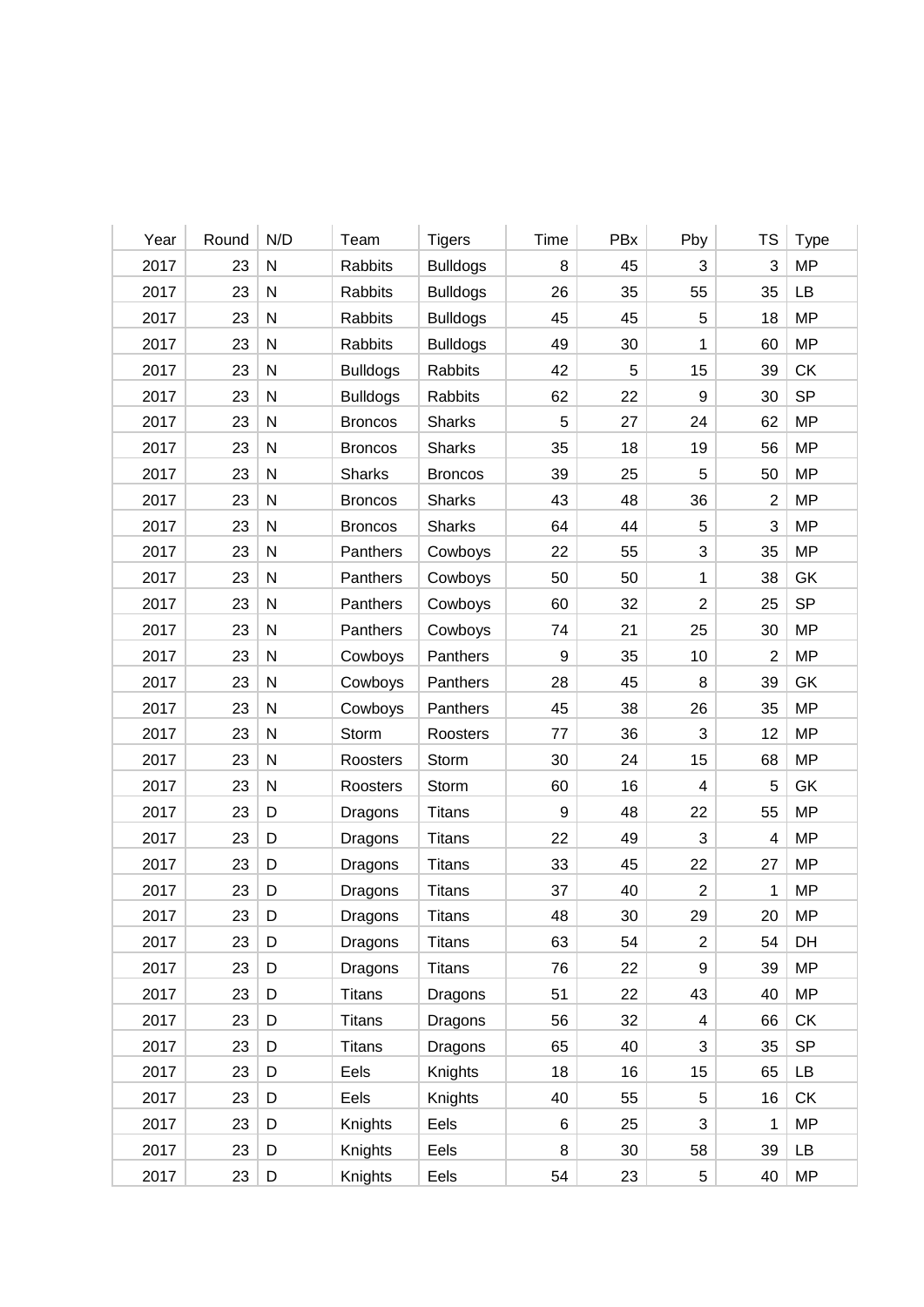| 2017 | 23 | D | Knights       | Eels          | 60             | 53             | $\overline{4}$ | 30                      | <b>MP</b> |
|------|----|---|---------------|---------------|----------------|----------------|----------------|-------------------------|-----------|
| 2017 | 23 | D | Knights       | Eels          | 67             | 35             | 9              | 1                       | <b>MP</b> |
| 2017 | 23 | D | Warriors      | Raiders       | 56             | 37             | 23             | 5                       | <b>MP</b> |
| 2017 | 23 | D | Warriors      | Raiders       | 79             | 35             | 43             | 50                      | <b>MP</b> |
| 2017 | 23 | D | Raiders       | Warriors      | $\overline{7}$ | 35             | 69             | 5                       | <b>MP</b> |
| 2017 | 23 | D | Raiders       | Warriors      | 17             | 20             | 54             | 10                      | <b>MP</b> |
| 2017 | 23 | D | Raiders       | Warriors      | 33             | 32             | 5              | 23                      | <b>SP</b> |
| 2017 | 23 | D | Raiders       | Warriors      | 60             | 45             | 6              | 60                      | <b>MP</b> |
| 2017 | 23 | D | Raiders       | Warriors      | 65             | 26             | 19             | 69                      | <b>MP</b> |
| 2017 | 23 | D | <b>Tigers</b> | Sea<br>Eagles | 8              | 45             | $\overline{2}$ | 45                      | GK        |
| 2017 | 23 | D | <b>Tigers</b> | Sea<br>Eagles | 49             | 65             | 5              | $\overline{\mathbf{4}}$ | <b>MP</b> |
| 2017 | 23 | D | <b>Tigers</b> | Sea<br>Eagles | 55             | 15             | $\overline{2}$ | 45                      | <b>MP</b> |
| 2017 | 23 | D | <b>Tigers</b> | Sea<br>Eagles | 62             | 25             | 12             | 40                      | <b>SP</b> |
| 2017 | 23 | D | <b>Tigers</b> | Sea<br>Eagles | 79             | 40             | 1              | 3                       | <b>MP</b> |
| 2017 | 23 | D | Sea<br>Eagles | <b>Tigers</b> | 13             | 22             | 78             | 8                       | LB        |
| 2017 | 23 | D | Sea<br>Eagles | <b>Tigers</b> | 25             | 23             | 28             | 39                      | GK        |
| 2017 | 23 | D | Sea<br>Eagles | <b>Tigers</b> | 29             | 20             | 5              | 69                      | <b>MP</b> |
| 2017 | 23 | D | Sea<br>Eagles | <b>Tigers</b> | 35             | $\overline{7}$ | $\overline{2}$ | 68                      | <b>MP</b> |
| 2017 | 23 | D | Sea<br>Eagles | <b>Tigers</b> | 59             | 30             | 8              | 35                      | <b>SP</b> |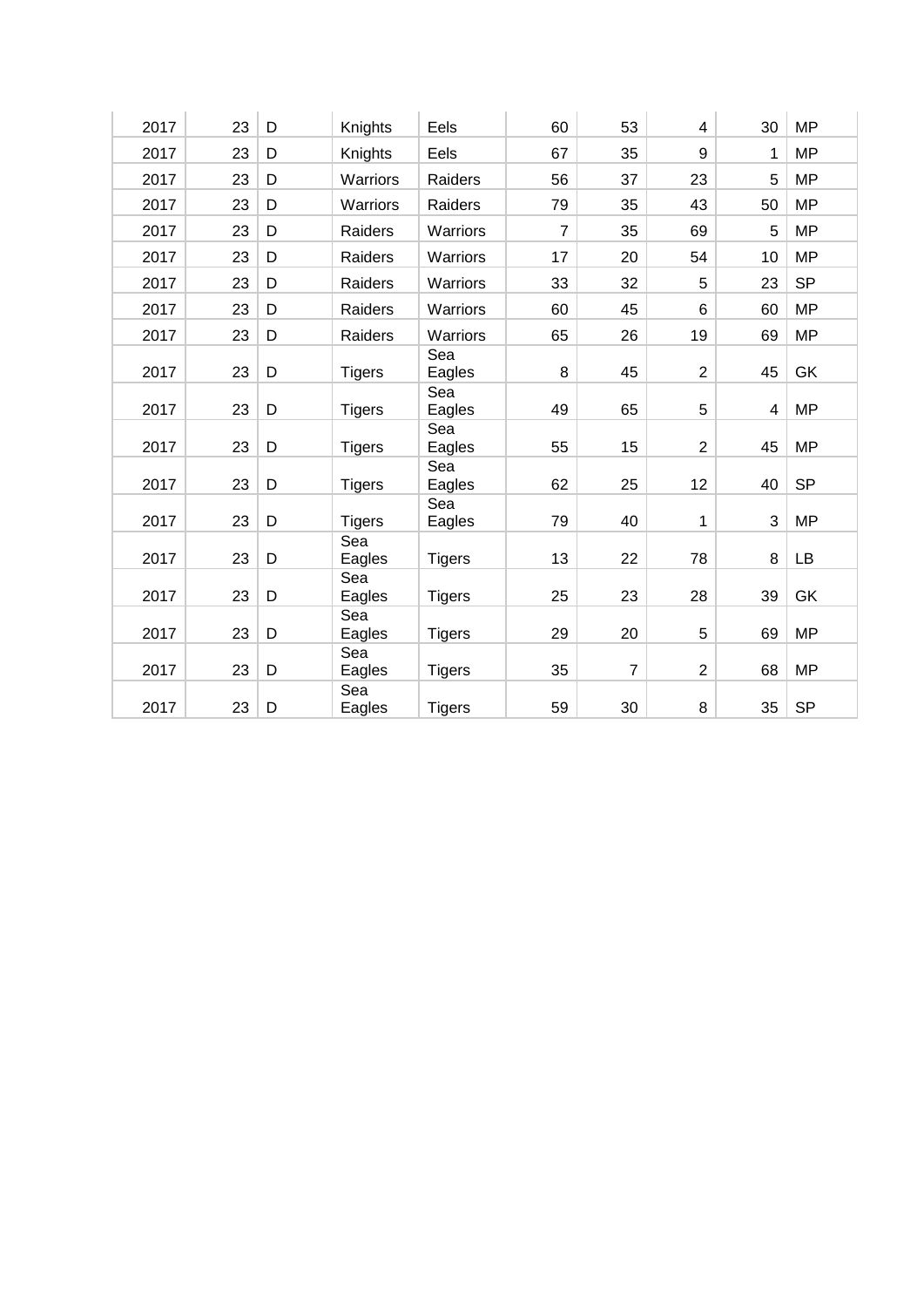| Year | Round | N/D          | Team           | Opponent       | Time | PBx | Pby            | <b>TS</b>      | <b>Type</b> |
|------|-------|--------------|----------------|----------------|------|-----|----------------|----------------|-------------|
| 2017 | 24    | ${\sf N}$    | Eels           | <b>Titans</b>  | 10   | 31  | 12             | 55             | <b>MP</b>   |
| 2017 | 24    | ${\sf N}$    | Eels           | <b>Titans</b>  | 24   | 37  | $\mathbf 1$    | 41             | <b>SP</b>   |
| 2017 | 24    | N            | Eels           | <b>Titans</b>  | 45   | 25  | 40             | 55             | <b>MP</b>   |
| 2017 | 24    | N            | <b>Titans</b>  | Eels           | 64   | 45  | 5              | 50             | <b>SP</b>   |
| 2017 | 24    | $\mathsf{N}$ | <b>Titans</b>  | Eels           | 77   | 48  | 17             | 1              | <b>MP</b>   |
| 2017 | 24    | ${\sf N}$    | Eels           | <b>Titans</b>  | 79   | 30  | $\overline{2}$ | 59             | <b>MP</b>   |
| 2017 | 24    | ${\sf N}$    | <b>Rabbits</b> | Warriors       | 15   | 25  | 12             | 60             | <b>MP</b>   |
| 2017 | 24    | ${\sf N}$    | <b>Rabbits</b> | Warriors       | 34   | 22  | 15             | 36             | <b>MP</b>   |
| 2017 | 24    | N            | <b>Rabbits</b> | Warriors       | 56   | 15  | 6              | 25             | GK          |
| 2017 | 24    | ${\sf N}$    | <b>Rabbits</b> | Warriors       | 58   | 35  | 54             | 34             | LB          |
| 2017 | 24    | ${\sf N}$    | <b>Rabbits</b> | Warriors       | 68   | 45  | 37             | 34             | <b>MP</b>   |
| 2017 | 24    | ${\sf N}$    | Rabbits        | Warriors       | 73   | 38  | 36             | $\overline{2}$ | <b>MP</b>   |
| 2017 | 24    | $\mathsf{N}$ | Warriors       | Rabbits        | 6    | 52  | $\overline{c}$ | 20             | <b>MP</b>   |
| 2017 | 24    | N            | Warriors       | Rabbits        | 27   | 28  | $\mathbf{1}$   | 35             | <b>SP</b>   |
| 2017 | 24    | ${\sf N}$    | Warriors       | Rabbits        | 49   | 43  | $\overline{7}$ | 10             | <b>MP</b>   |
| 2017 | 24    | ${\sf N}$    | <b>Broncos</b> | Dragons        | 4    | 55  | 15             | 20             | BK          |
| 2017 | 24    | ${\sf N}$    | Dragons        | <b>Broncos</b> | 16   | 55  | $\overline{2}$ | 40             | GK          |
| 2017 | 24    | ${\sf N}$    | <b>Broncos</b> | Dragons        | 20   | 28  | $\overline{c}$ | 60             | <b>MP</b>   |
| 2017 | 24    | N            | <b>Broncos</b> | Dragons        | 33   | 24  | 40             | 60             | <b>CK</b>   |
| 2017 | 24    | ${\sf N}$    | <b>Broncos</b> | Dragons        | 50   | 35  | 3              | 10             | <b>MP</b>   |
| 2017 | 24    | ${\sf N}$    | Dragons        | <b>Broncos</b> | 57   | 45  | 1              | $\overline{2}$ | <b>CK</b>   |
| 2017 | 24    | ${\sf N}$    | <b>Broncos</b> | Dragons        | 68   | 40  | 31             | 1              | <b>MP</b>   |
| 2017 | 24    | D            | Knights        | Storm          | 4    | 33  | 5              | 50             | <b>MP</b>   |
| 2017 | 24    | D            | Knights        | Storm          | 55   | 45  | 38             | 45             | LB          |
| 2017 | 24    | D            | Storm          | Knights        | 9    | 65  | 5              | 9              | CK          |
| 2017 | 24    | D            | Storm          | Knights        | 21   | 31  | $\overline{7}$ | 35             | <b>SP</b>   |
| 2017 | 24    | D            | Storm          | Knights        | 37   | 51  | 8              | 5              | <b>SP</b>   |
| 2017 | 24    | D            | Storm          | Knights        | 49   | 17  | 44             | 25             | LB          |
| 2017 | 24    | D            | Storm          | Knights        | 58   | 25  | $\overline{7}$ | 61             | <b>MP</b>   |
| 2017 | 24    | D            | Storm          | Knights        | 65   | 22  | 62             | 48             | LB          |
| 2017 | 24    | D            | Storm          | Knights        | 69   | 25  | 26             | 68             | <b>MP</b>   |
| 2017 | 24    | D            | Storm          | Knights        | 80   | 30  | 48             | 35             | LB          |
| 2017 | 24    | ${\sf N}$    | Roosters       | <b>Tigers</b>  | 12   | 51  | $\overline{7}$ | 35             | <b>MP</b>   |
| 2017 | 24    | ${\sf N}$    | Roosters       | <b>Tigers</b>  | 17   | 45  | 11             | 60             | <b>MP</b>   |
| 2017 | 24    | ${\sf N}$    | Roosters       | <b>Tigers</b>  | 29   | 8   | 22             | 69             | <b>CK</b>   |
| 2017 | 24    | ${\sf N}$    | Roosters       | <b>Tigers</b>  | 72   | 65  | 5              | $\overline{2}$ | <b>MP</b>   |
| 2017 | 24    | ${\sf N}$    | <b>Tigers</b>  | Roosters       | 33   | 37  | $\overline{c}$ | 12             | <b>MP</b>   |
| 2017 | 24    | ${\sf N}$    | <b>Tigers</b>  | Roosters       | 40   | 35  | 17             | 9              | <b>MP</b>   |
| 2017 | 24    | ${\sf N}$    | <b>Tigers</b>  | Roosters       | 60   | 78  | 37             | 35             | LB          |
|      |       |              |                |                |      |     |                |                |             |